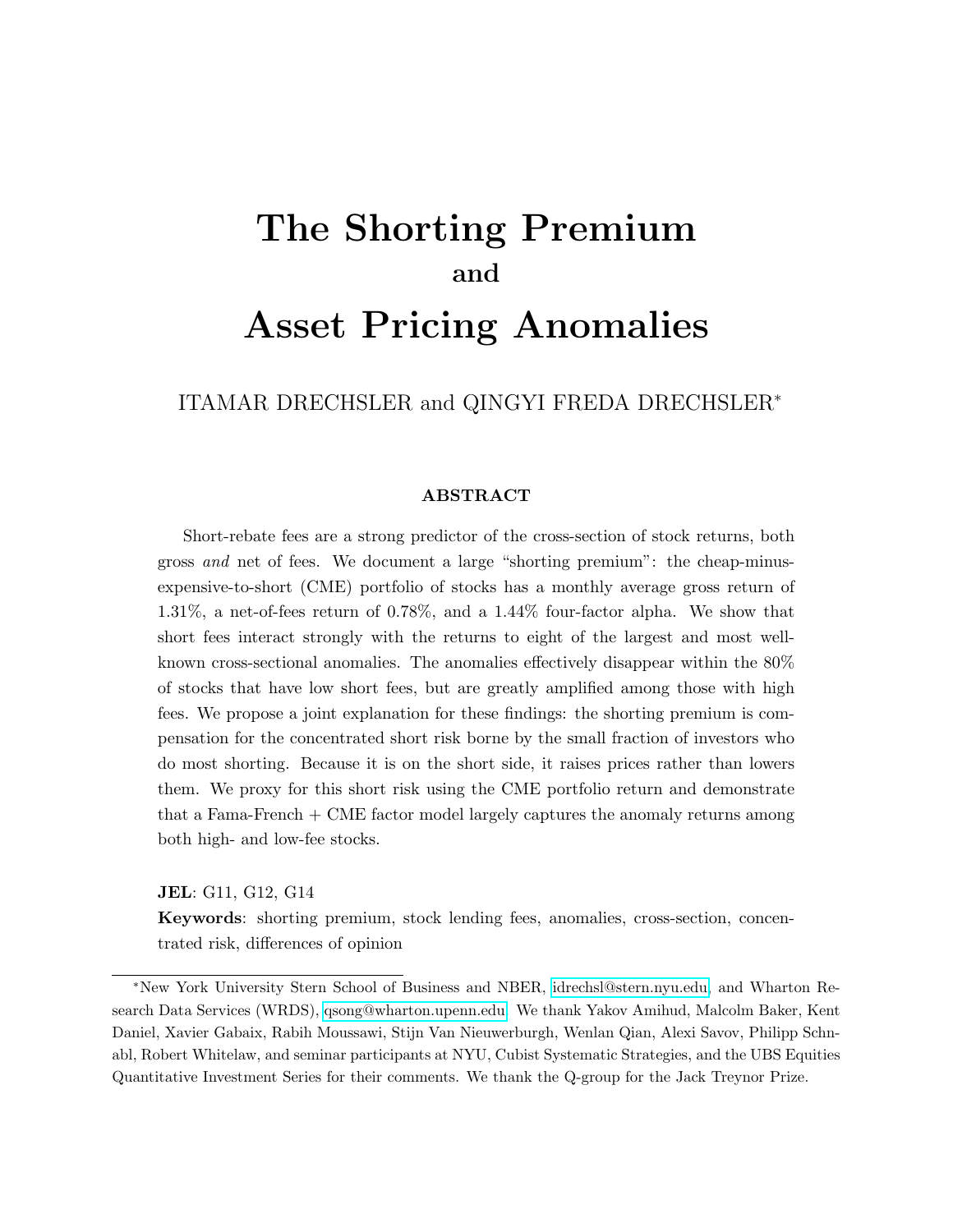# 1 Introduction

Asset pricing theory has long recognized that market efficiency can depend strongly on participants who are willing and able to short sell overvalued securities. Miller (1977) argued that an asset that cannot be shorted will be overpriced when there are differences of opinion about its value, because investors with negative views cannot sell it. This theory puts the focus on short-selling constraints as the friction that limits short selling and allows mispricings to persist, an idea that has been influential in shaping the literature. However, this idea has not proven very successful at explaining perhaps the most well-known examples of overpricing, the cross-sectional anomalies in US stock returns. A main reason is that US stocks are not typically subject to short-sales prohibitions, and in almost all cases can be sold short (e.g., D'Avolio (2002)). Arbitrageurs can short shares by paying a fee (the "short fee") to borrow them in the stock loan market. Moreover, even when the cost of these fees is taken into account, short-sales constraints appear unable to explain anomalies because their average returns significantly exceed their fees (Geczy, Musto, and Reed (2002), Battalio and Schultz (2006)).

In this paper we show that focusing on short-sales constraints gives a very incomplete picture of the importance of short selling, and we demonstrate that short fees are highly informative about the cross-section of returns and return anomalies. This is due to what we call the "shorting premium", the large net-of-fee returns earned for shorting high short-fee stocks. We argue that this shorting premium reflects compensation demanded by arbitrageurs for bearing the risk involved in shorting high-fee stocks.

Our findings reveal large returns to shorting and tight relationships between short fees and eight large, well-known cross-sectional anomalies. Utilizing an extensive new database on US stock shorting fees, we find four main results. First, we show that shorting high shortfee stocks earns much higher returns than shorting low short-fee stocks, both gross and net of fees. This is captured by the return on the cheap-minus-expensive-to-short (CME) portfolio of stocks, which has an average monthly gross return of 1.31% and an average net-of-fees return of 0.78%. Moreover, its Fama-French four factor (FF4) alpha is 1.44% per month, so the CME portfolio's average return is not due to exposures to conventional risk factors. We call this average return the shorting premium.

Second, we reveal a relationship between short fees and the returns to eight well-known cross-sectional anomalies. We show that for each anomaly, short fees are substantially higher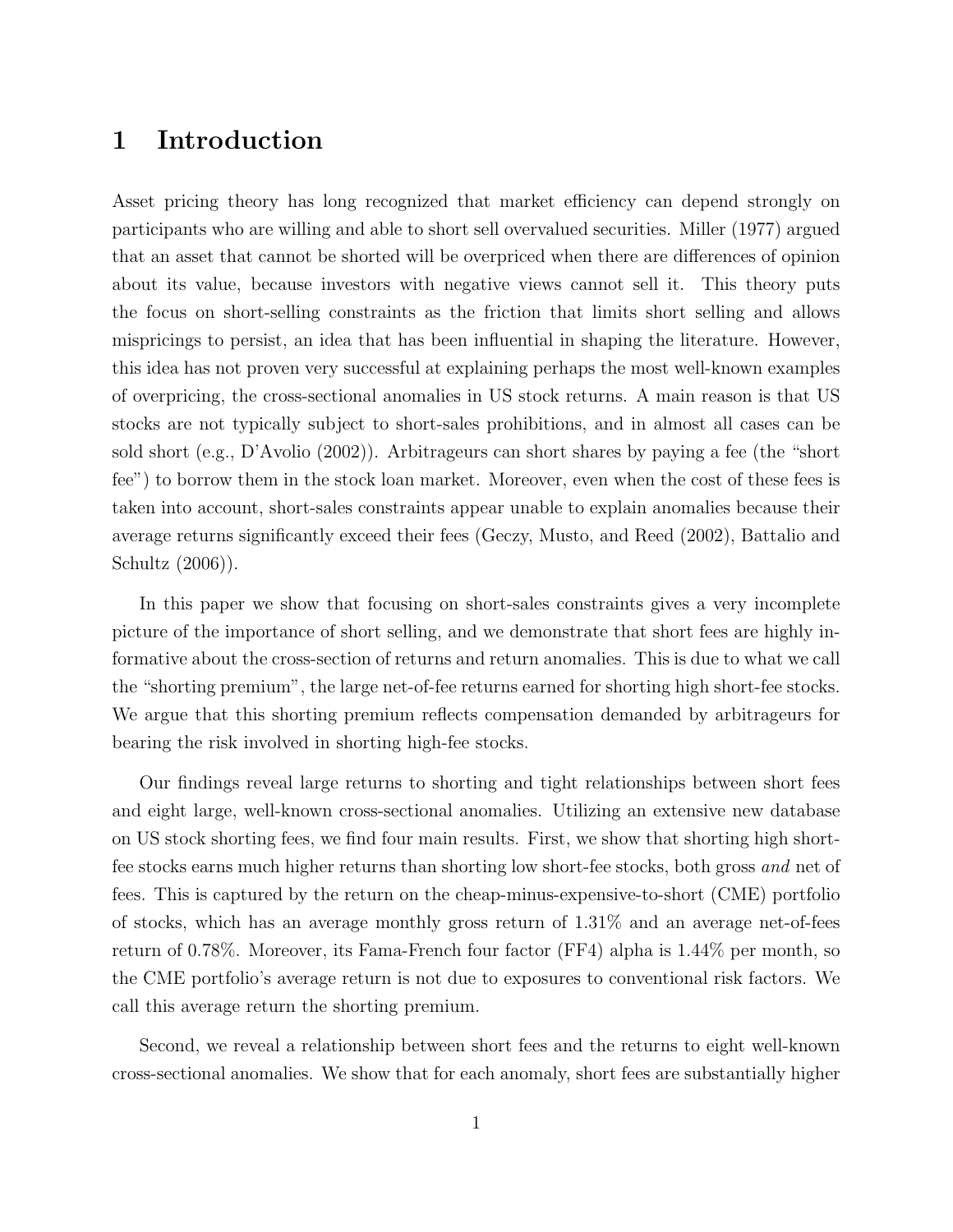for the decile of stocks designated for shorting by the anomaly. Hence, short fees identify stocks that are overpriced according to the anomalies. However, the short fees do not cancel out the anomaly returns; as with the shorting premium itself, the anomalies' net-of-fee returns remain large.

Yet, this is far from the end of the story. Our third findings shows that conditioning on short fees has a powerful effect on anomaly returns. We demonstrate that anomaly returns effectively disappear when we look only within the set of low-fee stocks, a group which represents 80% of all stocks and an even greater fraction of total market capitalization. This finding suggests that anomaly returns are concentrated among high-fee stocks, which we show is indeed the case. We show that among high-fee stocks the anomalies are highly amplified, generating long-short returns that are very large even by the standards of the anomaly literature. We further demonstrate that the relationship between high fees and large anomaly returns is *not* due to the the size or liquidity of high-fee firms. Among low-fee firms with the same size and liquidity as high-fee stocks, anomaly returns are no higher than for low-fee firms in general.

We propose a joint explanation for these first three findings: the shorting premium represents compensation for the risk involved in shorting high-fee stocks. We argue that this risk is undiversifiable and therefore demands a premium. Moreover, the premium is large because in practice the risk is concentrated in the portfolios of the small minority of market participants who do substantial shorting. Because the risk is on the short side, the resulting premium raises prices rather than lowering them, as would normally be the case with a risk premium. In other words, short sellers stop shorting high-fee stocks well in advance of the point in which their prices decrease to the "fair" price as perceived by the average investor in the economy (and as measured by an econometrician using a conventional pricing model). Rather, the prices of high-short fee stocks remain 'high' because their subsequent low (even negative) average returns represent compensation for the concentrated short risk taken on by short sellers.

This theory provides the tests which lead to our fourth set of findings. Proxying for short risk using the return on the CME portfolio, we demonstrate that the addition of a CME factor to the conventional pricing model leads to dramatic reductions in anomaly alphas, and that the resulting FF4 + CME model largely captures anomaly returns among all stocks. Lending further support to the idea that high-fee stocks are exposed to an additional source of undiversifiable risk, we show that the return variance of a fixed portfolio of stocks rises in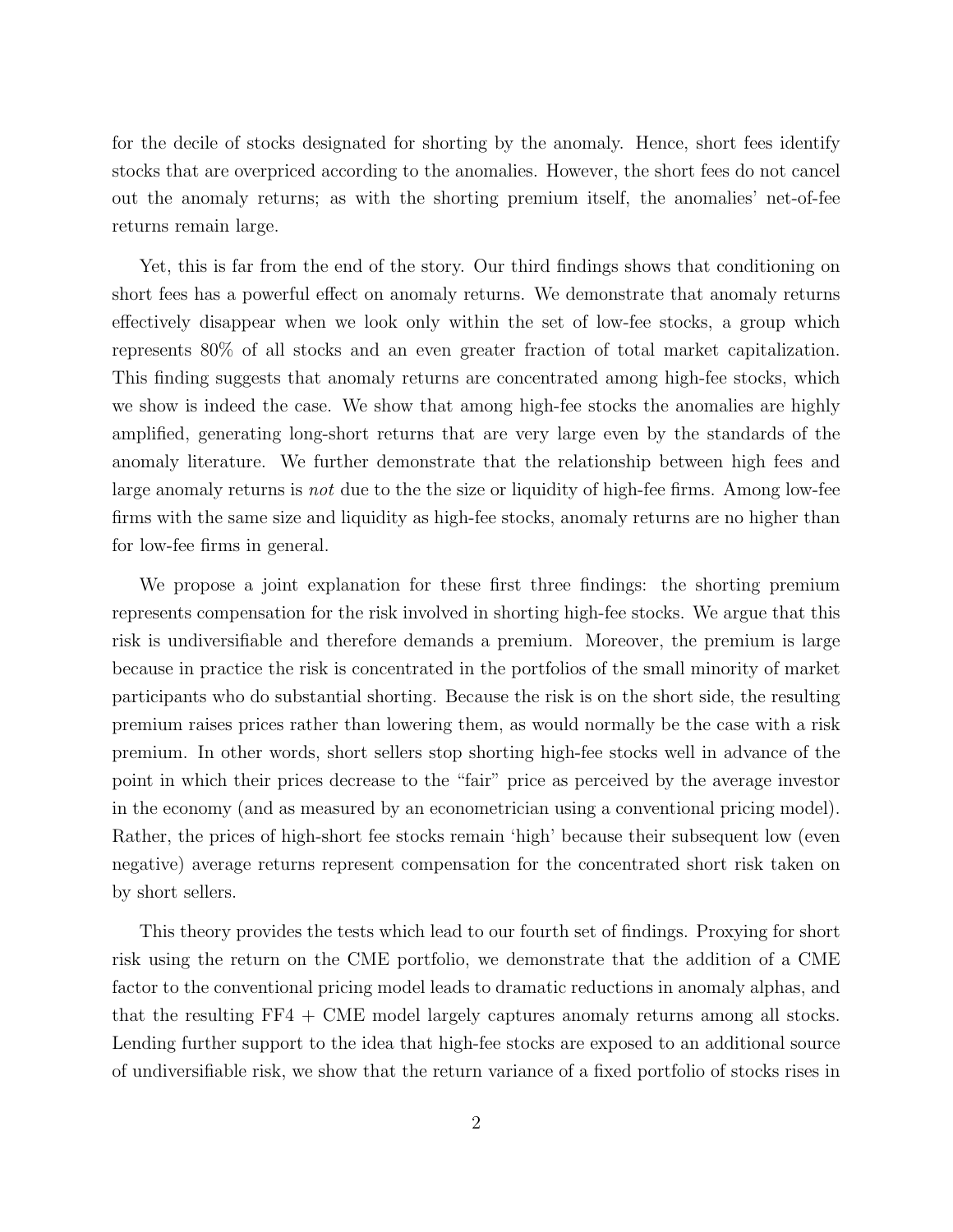event time as the underlying stocks enter the expensive-to-short portfolio.

We begin our analysis with an examination of the distribution of short fees across stocks and the characteristics associated with high short-fee stocks. Previous studies on shorting fees have typically depended on datasets obtained from an individual participating institution in the stock loan market (D'Avolio (2002), Geczy, Musto and Reed (2002), Ofek, Richardson, and Whitelaw (2004), Cohen, Diether, and Malloy (2007)), and were consequently limited in terms of time series and cross-sectional coverage.<sup>[1](#page-0-0)</sup> We make use of an extensive new database that aggregates data from a large number of participants in the stock loan market and covers over 95% of US equities in the CRSP database. Moreover, our sample is much longer than that used in earlier studies, spanning 2004-2013, which gives us substantial power to study differences in expected returns.

To study the cross-section of stocks by short fee, we sort stocks into deciles based on their shorting fee at the end of each month. We find that for each of the top eight deciles the average shorting fee is below 30 bps per year, indicating that 80% of stocks are cheap to short. The stocks in the ninth decile are moderately expensive to short (71 bps per annum on average), while those in the tenth decile are quite expensive to short, with an average fee of 571 per annum. The aggregate market capitalizations of the ninth and tenth decile stocks is economically large, an average of roughly \$1.05 trillion and \$405 billion over the sample.

We examine the average returns on these decile portfolios over the following month. Average returns are flat across the eight cheap-to-short deciles, but drop precipitously in the ninth and tenth deciles. The average return on the tenth decile is -0.33% per month, while the average return on a portfolio long the stocks in the first decile and short the stocks in the tenth decile–the cheap-minus-expensive (CME) portfolio–is a highly significant 1.31% per month, with a Fama-French four factor (FF4) alpha of 1.44% per month (t-stat 6.87). The difference in net-of-fee returns, while smaller, remains very large, with the average net of fee return on the CME portfolio a highly significant 0.78% per month. Hence, shorting high-fee stocks earns large returns even net of fees.

Next, we analyze the relationship between short fees and the returns of eight large crosssectional pricing anomalies: value-growth (Fama and French, 1992), momentum (Jegadeesh and Titman, 1993), idiosyncratic volatility (Ang et al., 2006), composite equity issuance

<sup>1</sup>Data collection has been a challenge because the US stock loan market is decentralized and over-thecounter.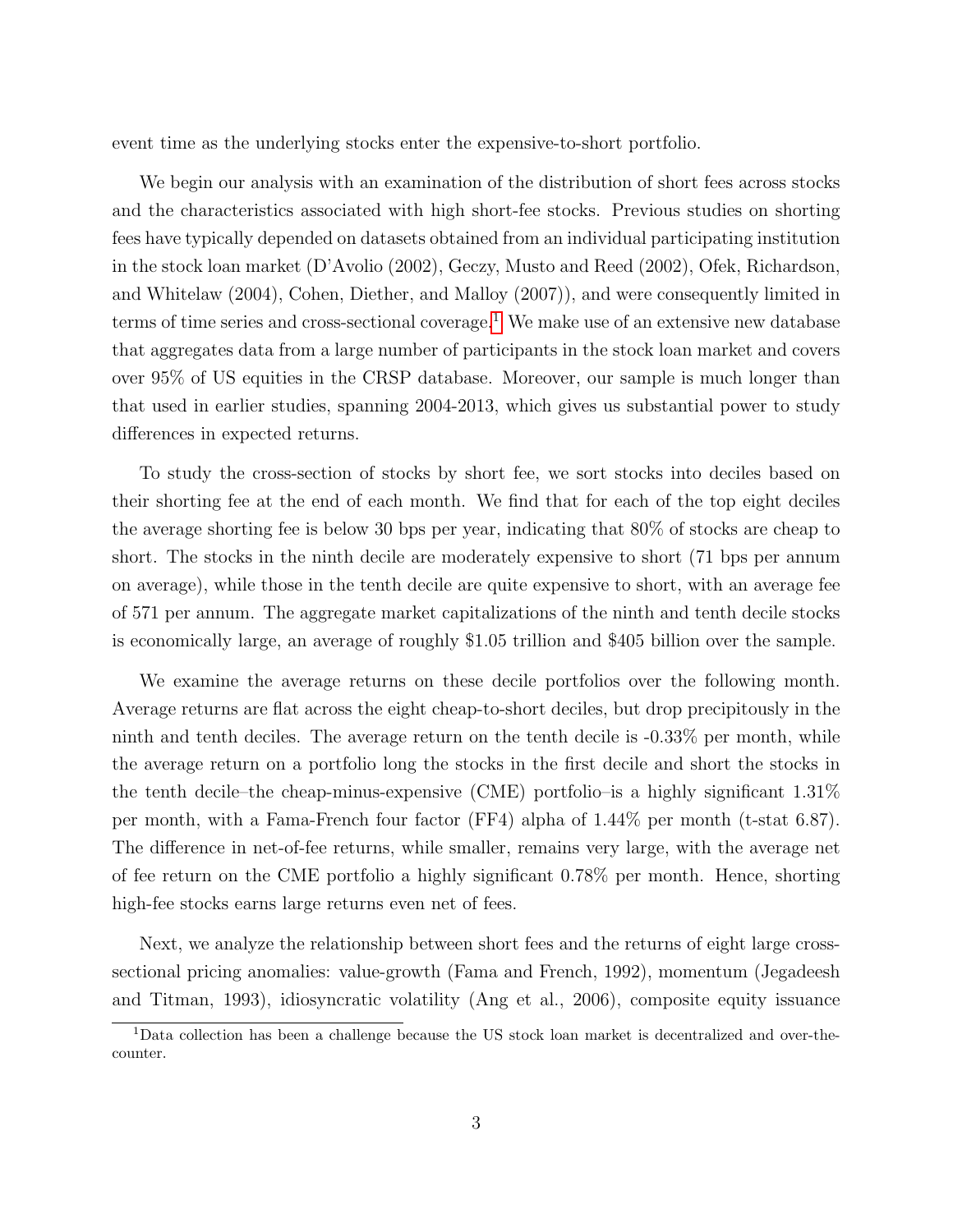(Daniel and Titman, 2006), financial distress (Campbell et al., 2008), max return (Bali et al., 2011), net stock issuance (Loughran and Ritter, 1995), and gross profitability (Novy-Marx, 2013). We first show that there is a close correspondence between a stock's short fee and its anomaly characteristics. A stock's short-fee decile is strongly positively related with its idiosyncratic volatility, financial distress, max return, net share issuance, and the magnitude of its momentum return. Book-to-market ratios and gross profitability are decreasing in the high short-fee deciles. The converse also holds. Sorting stocks based on their anomaly characteristics, we find the stocks which are designated for shorting by the anomaly strategies have by far the highest shorting fees.

We then demonstrate the dependence of anomaly returns on short fees. To that end, we sort stocks into four buckets based on their shorting fee. We put all of the low-fee stocks into one bucket and sort the remaining stocks by fee into three high-fee buckets. We then form anomaly-based long-short portfolios within each of the four fee-based buckets and examine their average returns.

The resulting patterns are striking. With one exception, the average long-short anomaly returns in the low-fee bucket are small and insignificant. Moreover, all eight FF4 alphas are much smaller than their unconditional counterparts, with only three of eight remaining significant. This is the case despite the fact that the low-fee bucket contains 80% of all stocks. At the same time, the average anomaly returns and FF4 alphas in the high-fee bucket are all very large and either statistically significant or close to it despite the short sample. For instance, the average unconditional idiosyncratic volatility anomaly return in our sample is 70 bps per month, whereas its average return in the low-fee bucket is -14 bps per month, and its average return in the high-fee bucket is 156 bps per month.

We then use the FF4+CME model to investigate the possibility that the anomalies' alphas reflect compensation for exposure to shorting risk, as our theory suggests. We find that within the low-fee bucket *all* of the anomalies'  $FF4 + CME$  alphas are economically small and statistically insignificant. Similarly, for the intermediate and highest fee buckets the CME factor results in a large decrease in the FF4 alphas, so that only 2 out of the 24 anomalies'  $FF4 + CME$  alphas are insignificant. For instance, while idiosyncratic volatility has an enormous FF4 alpha of 179 bps per month, its FF4 + CME is only an insignificant 23 bps per month. The exception is the high-fee value-growth return, which is significant. With this exception, all the differences in  $FF4 + CME$  alphas between the low- and high-fee buckets are insignificant.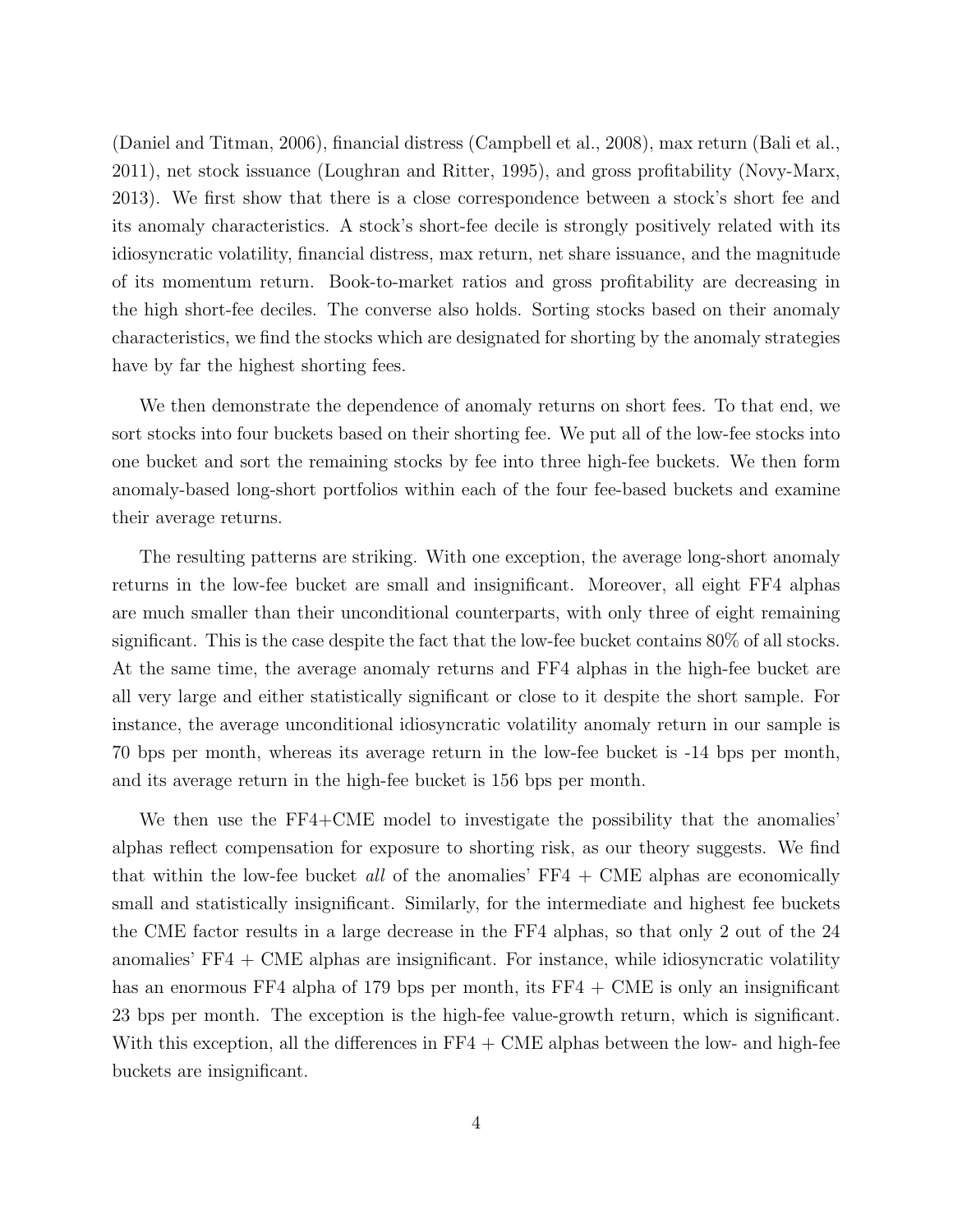To demonstrate the robustness of our results and provide a comparison with other studies, we also use a proxy for shorting fees to extend our analysis to a longer sample covering 1980 to 2013. Our proxy is the ratio of short interest to institutional ownership, denoted  $SIR_{IO}$ . It provides a rough measure of the demand for shorting (short interest) relative to lending supply (institutional ownership). While noisy, this proxy allows us to analyze a long sample that significantly overlaps with the samples used in many cross-sectional return studies.

Overall we find similar, striking results. Sorting stocks into deciles based on  $SIR_{IO}$ , we again find a large and statistically significant spread of 1.42% per month between the average returns of low- and high- $SIR_{IO}$  stocks, with a 1.51% per month FF4 alpha (t-stat 8.97). There is a strong correspondence between anomaly characteristics and  $SIR_{IO}$  and average anomaly returns and alphas are significantly smaller for low- $SIR_{IO}$  stocks than for high- $SIR_{IO}$  stocks. Moreover, we again find that adding a shorting risk factor into the conventional pricing model reduces alphas dramatically, with many becoming insignificant. One difference is that while anomaly returns among low  $SIR_{IO}$  stocks are substantially smaller than among high  $SIR_{IO}$  stocks, they remain mostly significant, perhaps in part as a result of noise in the short-fee proxy.

The findings in this paper build on previous work showing that shorting has an important impact on stock returns, and that short sellers earn high returns (Figlewski (1981), Jones and Lamont (2002), Ofek, Richardson, and Whitelaw (2004), Cohen, Diether, and Malloy (2007), and Boehmer, Jones, and Zhang (2008)). It is also related to the work by Diether, Malloy, and Scherbina (2002), who show that differences of opinion, which create a demand for shorting, predict returns in the cross-section.

Our work also builds on studies which examine how cross-sectional predictability is related to markers for short sales constraints and limits-to-arbitrage: breadth of ownership (Chen, Hong and Stein, 2002), institutional ownership (Ali, Hwang, and Trombley (2003), and Asquith, Pathak, and Ritter (2005)), and short interest (Hanson and Sunderam, 2013). Nagel (2005) shows that low institutional ownership is associated with greater underperformance for stocks with high market-to-book, analyst forecast dispersion, turnover, and volatility. Our work extends these findings in several directions: (1) we document that there is a large shorting premium, (2) we use direct observations on shorting fees to condition anomaly returns and document the relationship between anomaly returns and shorting fees, (3) we propose a risk-based explanation for these findings, and (4) we estimate a model with a shorting-risk factor model and demonstrate that it largely captures the high-fee anomaly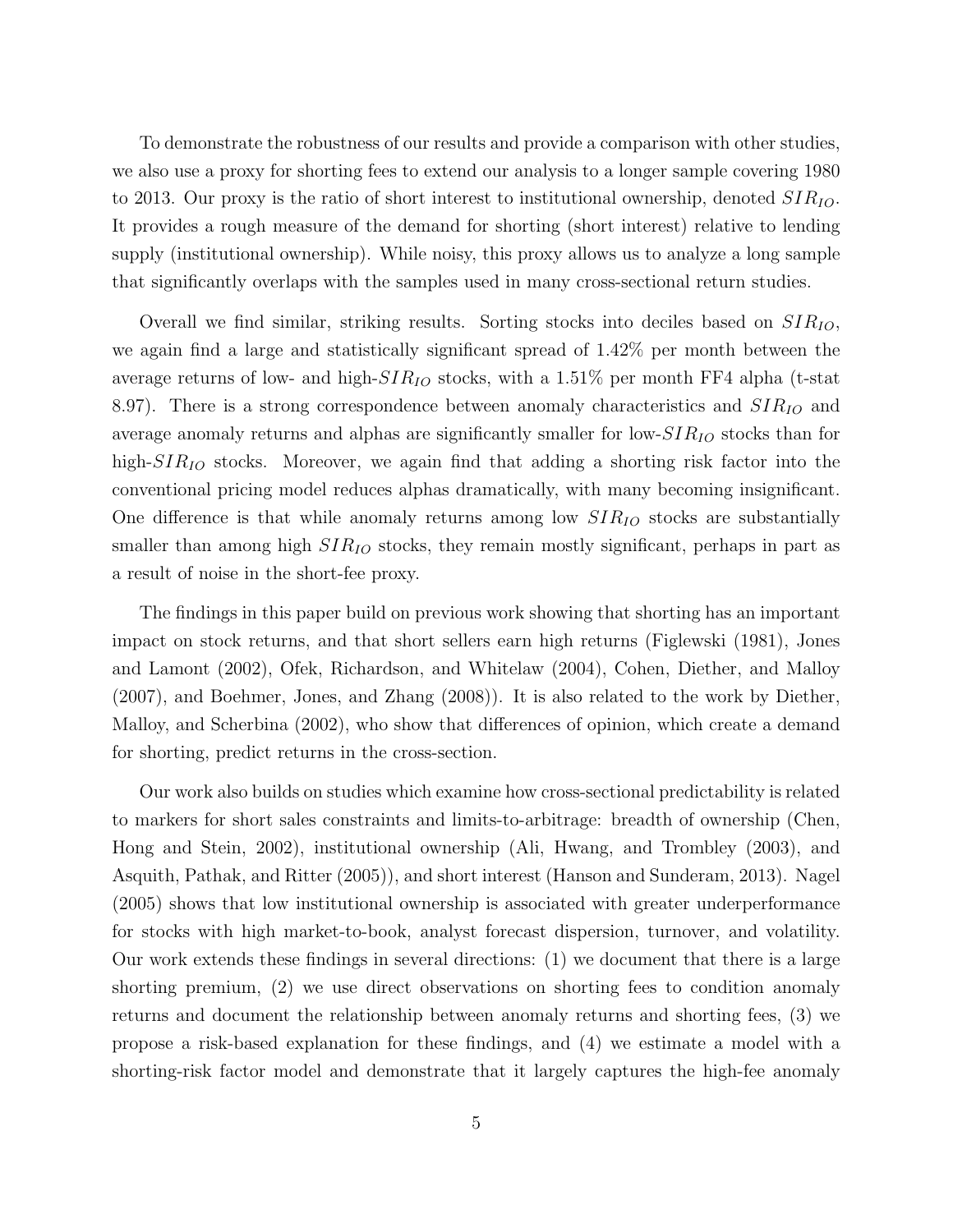returns.

Several recent papers have focused on the returns to the short legs of anomalies. Hirshleifer, Teoh, and Yu (2011) argue that short arbitrage occurs primarily for firms in the top accrual decile. Avramov et. al. (2013) find that several anomaly returns are derived from taking short positions in high credit risk firms, which they argue may be hard to short sell. Stambaugh, Yu, and Yuan (2012) show that the short leg of various anomalies are more profitable following high investor sentiment, while Stambaugh, Yu, Yuan (2013) show that the negative relation between idiosyncratic volatility and average returns is stronger for stocks which appear in the short legs of various anomalies. However, none of these papers analyzes short fees or the net returns to these anomalies. Our results shows that high-short fee stocks predominate in the short legs of anomalies and drive their returns, and that the loadings of the high idiosyncratic volatility portfolios on the CME factor can explain their returns across short-fee buckets.

Some authors have questioned the importance of short fees in accounting for anomaly returns (Geczy, Musto, and Reed (2002)), the role of shorting constraints in explaining stock prices during the "internet bubble" (Battalio and Schultz (2006)), or whether short-sales constraints seriously hinder arbitrageurs (Ljungqvist and Qian (2013)). We argue that a large portion of the returns to high short fee stocks is due to the shorting premium and not simply the direct cost imposed by high short fees.

From a theoretical perspective, our work is closely related to the literature on limits of arbitrage and the role played by financial institutions in the formation of asset prices (see Gromb and Vayanos (2010) for a survey). It is also closely related to work on how differences of opinion affect equilibrium asset prices, particularly when shorting is limited in some way (e.g., Harrison and Kreps (1978), Scheinkman and Xiong (2003), Hong and Stein (2003), Basak (2005), Hong, Scheinkman, and Xiong (2006)) and to models of securities lending and high short fees (Duffie (1996), Duffie, Garleanu, and Pedersen (2002)).

The remainder of the paper is organized as follows. Section 2 describes the Data. Section 3 documents the relationship between shorting fees and the cross-section of average returns. Section 4 examines the interaction between shorting fees and anomaly returns and estimates alphas from the FF4 + CME model. Section 5 extends the analysis to the long sample by using  $SIR_{IO}$  as a proxy for shorting fees. Section 6 concludes.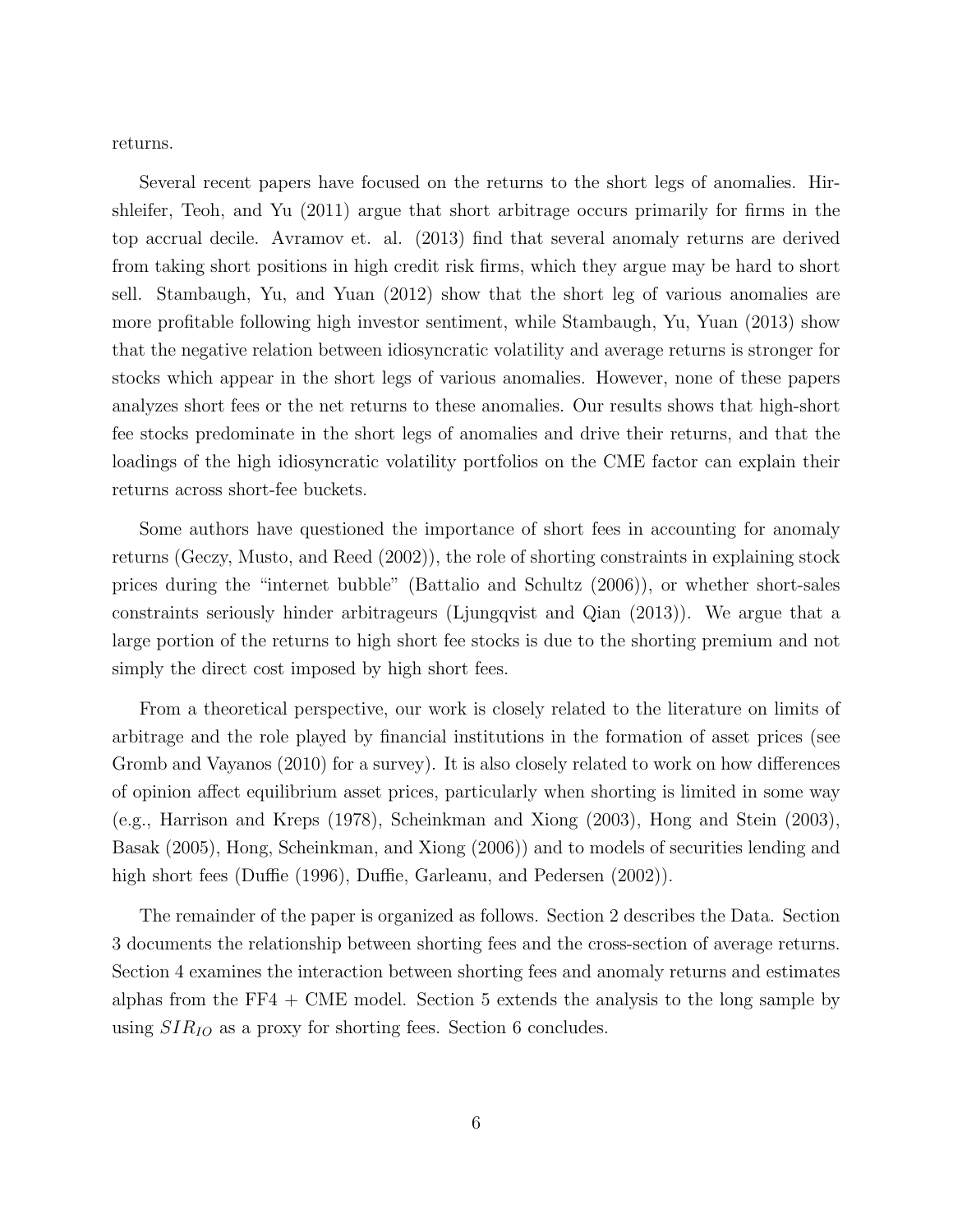## 2 Data

We obtain data on stock lending fees from *Markit Security Finance* (MSF).<sup>[2](#page-0-0)</sup> MSF collects self-reported data on the actual (rather than quoted) rates on security loans from over 100 participants in the securities lending market. The full dataset covers June 2002 to December 2013. However, in the initial part of the data the sample is monthly and covers mostly large-cap companies. By 2004 the coverage expands to include almost all US stocks, and the data frequency is daily. We therefore begin our sample in January 2004.

We match the MSF data to the CRSP database to obtain returns data and obtain accounting information by matching to Compustat. We retain only common stocks (share codes 10 and 11 in the CRSP database). To ensure that our results are not driven by microcap stocks or low share price observations, we drop all observations for which a stock is in the bottom  $10\%$  of either the firm size or stock price distribution.<sup>[3](#page-0-0)</sup> The results remain very similar if we change (or eliminate) these percentile cutoff values. When we construct the various anomaly portfolios we also drop any firms that are missing data required to calculate the associated anomaly characteristic.

MSF reports the value-weighted average lending fee for each security over the past 1, 3, 7, and 30 days, where the value weight assigned to a loan fee is the dollar value of the outstanding balance of the loan for that transaction divided by the total dollar value of outstanding balances for that time period. In keeping with the literature, we analyze trading strategies that are rebalanced monthly, and therefore use the 30-day value-weighted average fee fee as our measure of a stock's shorting fee. If an observation is missing the 30-day value-weighted average fee, we drop it from the sample.

The security lending activity covered by the MSF database over our sample period includes over 95% of the US equities in the CRSP database, and approximately 85% of borrowing activity in the US security lending market. This coverage is significantly larger than what has been available to most previous studies, which have tended to rely on data collected from a single institution in the stock loan market. The use of multiple sources for the

<sup>&</sup>lt;sup>2</sup>MSF is formerly known as  $DataExploters$ .

<sup>3</sup>This causes roughly 15% of the observations to be dropped in each month. We avoid a fixed share price cutoff and use a percentile cutoff instead because, owing to the large drop in share prices in 2008-2009, a fixed price cutoff creates tremendous variation in the percentage of observations dropped. For instance, using a fixed share price cutoff would cause us to drop observations on a number of large financial institutions (e.g., Citigroup) that traded at very low dollar values during this time period.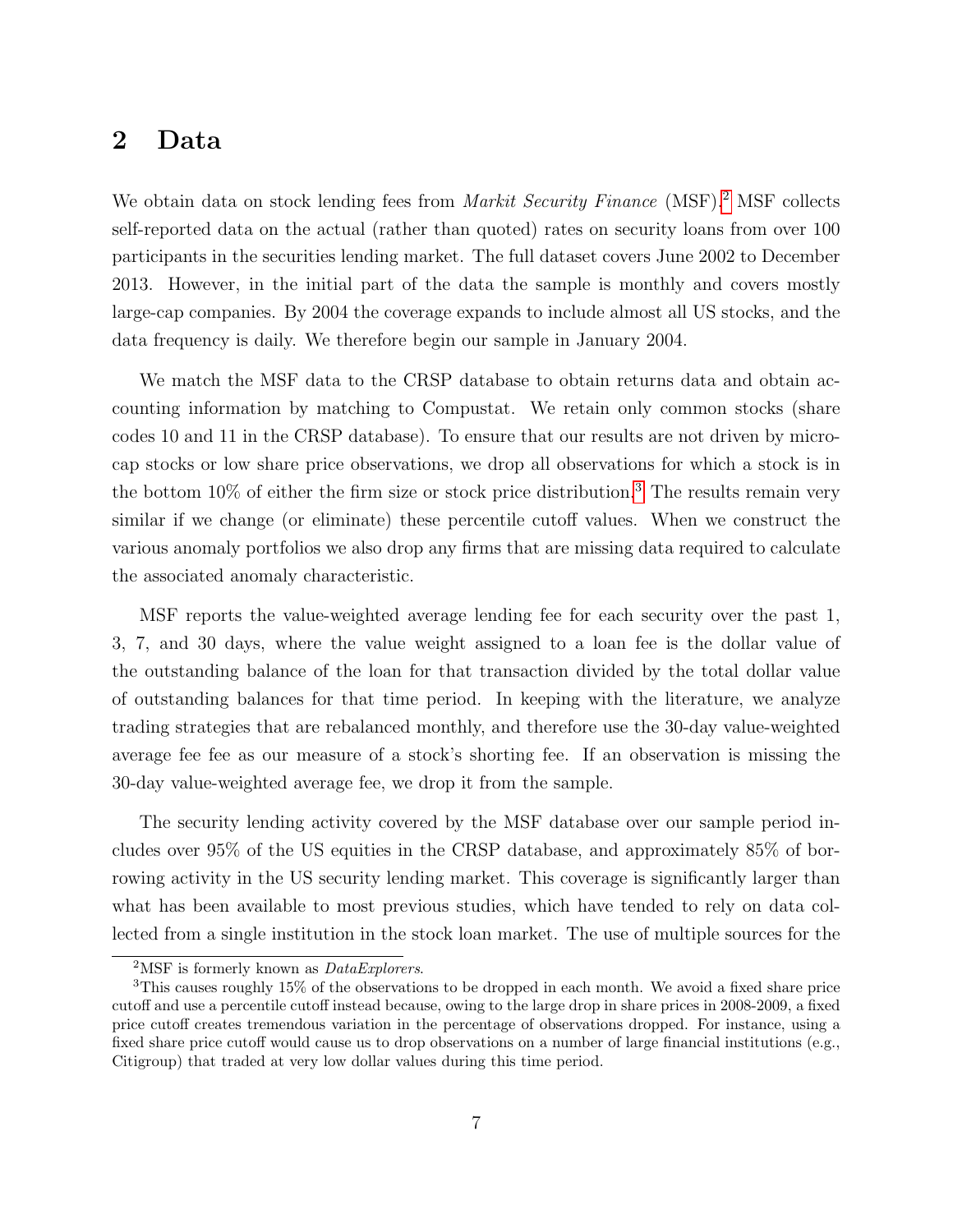lending data helps ensure that it is unbiased and accurately captures the full cross-section of the lending market.

To extend our analysis to a long sample, we construct a proxy for the shorting fee. This proxy, denoted  $SIR_{IO}$  (Short Interest Ratio relative to Institutional Ownership), is the total short interest in a stock divided by the number of shares held by institutional investors. We obtain the short interest data from Compustat and the institutional ownership data from Thomson Reuters 13F. We construct the proxy series going back to the first quarter of 1980, when the 13F data is first available. The numerator and denominator of this proxy have been used separately in previous work to proxy for, respectively, the demand for and supply of shares for shorting. The numerator reflects equilibrium demand for shorting the stock. The denominator represents a measure of the effective supply of borrowable shares, because institutional investors are much more likely than non-institutional investors to lend out their shares (D'Avolio, 2002). By combining demand and supply information,  $SIR_{IO}$  serves as a proxy for the underlying borrowing fee on the stock.

#### 2.1 Summary Statistics

Table [1](#page-47-0) reports yearly summary statistics for aggregate US equity shorting for the sample. Column two gives the average number of stocks contained in our dataset in each year. It shows that the coverage of our dataset is very extensive, with loan fee data available for over three thousand individual stocks in each year of the sample. The number of stocks declines towards the end of the sample, reflecting a decline in the number of US stock listings.

All of the remaining columns, except the second-to-last, provide equal-weighted averages of various stock characteristics. The average market capitalization of firms in the dataset ranges from a low of \$3.00 billion in 2009 to a high of \$5.86 billion in 2013. The average book-to-market (B/M) ratio ranges from a low of 0.51 in 2007 to a high of 1.00 in 2009. Both the size and B/M ratio patterns follow the trends in the overall market over this time. The columns labeled IOR (institutional ownership ratio) and SIR (short interest ratio) represent the two components used to create our lending fee proxy,  $SIR_{IO}$ . IOR gives the fraction of shares held by institutions, and can be viewed as a proxy for the supply of borrowable shares. Roughly 60% of shares are held by institutions on average, and this exhibits only minor variation over this time period.  $SIR$  is shares shorted as a fraction of total shares outstanding, and can be viewed as a (noisy) proxy for shorting demand. It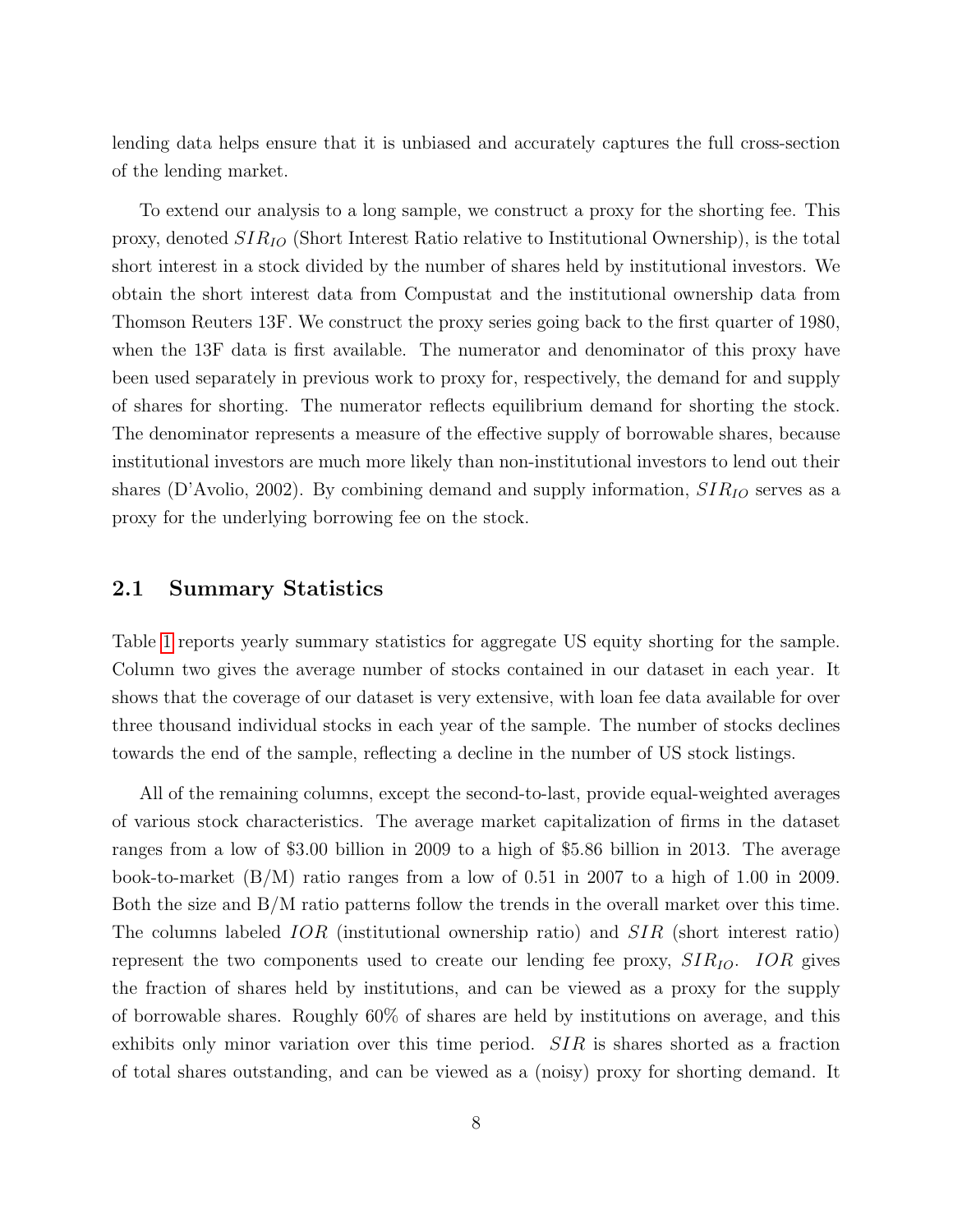exhibits substantial variation, increasing from a low of 4.3% in 2005 to a high of 7.2% in 2008, before dropping sharply after the beginning of the financial crisis.

The column labeled  $SIR_{IO}$  gives the ratio of  $SIR$  and  $IOR$  and is our long-sample proxy for shorting fee. It also exhibits substantial variation, rising steadily until 2008, with a peak value of 11.3%, and then dropping after the start of the financial crisis. The following column gives average aggregate short interest for each year, the average dollar value of shares borrowed (per day) in that year. Figure [1](#page-40-0) plots the time series of this quantity at the monthly frequency (shaded area). It shows that aggregate short interest rose steadily from the beginning of the sample until its August 2008 peak of \$562 billion. It then dropped sharply by early 2009 to \$250 billion, and subsequently trended back up for the remainder of the sample, rising to \$500 billion by 2013.

The rightmost column of Table [1](#page-47-0) shows the equal-weighted average annual shorting fee across all stocks. The average fee can be substantial. For instance, in 2012 and 2013 the average fee was 96 and 67 basis points, respectively. Some care is required in interpreting these values because, as we show below, most firm have low fees and high-fee firms are smaller than average. Nevertheless, these values show that even average shorting fees can be significant. The table further shows that, like the other measures of shorting activity, the average shorting fee varies substantially over time. This is further plotted in Figure [1](#page-40-0) (solid line). The average fee increases from the beginning of the sample, peaking at 126 basis points over 2008. The end of 2008 sees a sharp spike up in the average fee, which then drops sharply to an average of 68 basis points in 2009. Average fee then increases in 2011 before decreasing back to average levels in 2013. Figure [1](#page-40-0) also plots average fee weighted by the dollar value of stocks' short interest (dashed line). This measure tends to be lower than the equal-weighted fee but closely tracks its variation over time.

## 3 Shorting Fees and the Cross-section of Returns

We begin by examining the distribution of shorting fees across stocks and analyze their predictive power for the cross-section of returns, both gross and net of fees. To that end, we sort stocks into deciles at the end of each month based on their value-weighted shorting fee over the previous 30 days, and then examine their returns over the following month. Panel A of Table [2](#page-48-0) presents equal-weighted average returns and characteristics for these decile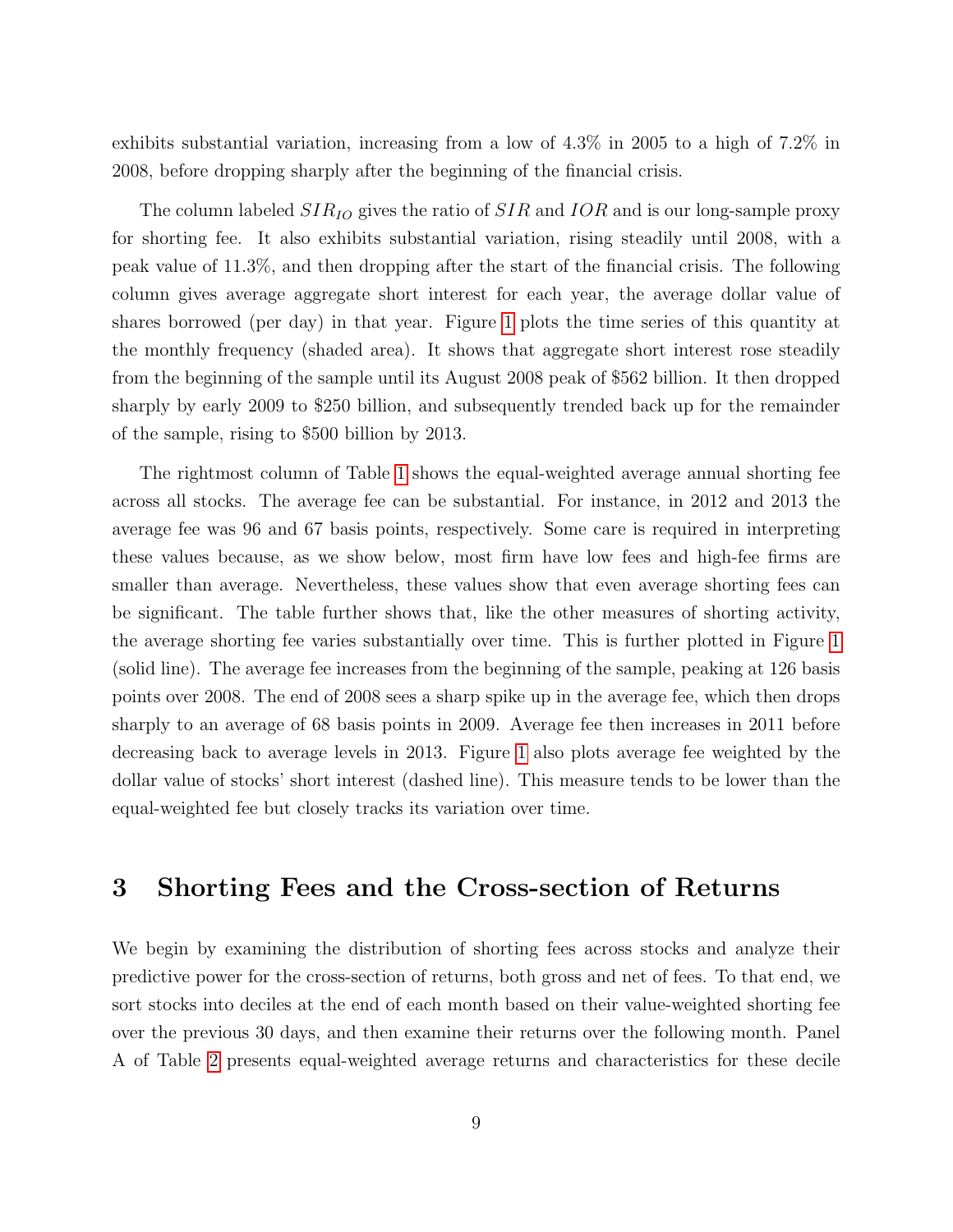portfolios over our sample, January 2004 to December 2013. The decile 1 stocks, labeled "Cheap," have the lowest shorting fees, while the stocks in decile 10, labeled "Expensive," have the highest. Panel B sorts the decile ten stocks further into halves by shorting fee to obtain portfolios 10a and 10b, and reports the set of statistics for each half. We examine this refined sort to obtain a finer picture of the very expensive-to-short stocks.

The third column reports the average short fee (over the past thirty days) for each decile at the time of formation. For most stocks short fees are low. They are below 30 bps on average for each of the first eight deciles. Hence, on average, around 80% of stocks are cheap to short. For the remaining 20% of stocks shorting fees are substantial. The average short fee for decile nine rises to 71 bps, while the average short fee for decile ten is a very large 571 bps per year. For perspective, this is roughly the same magnitude as the equity premium or the value premium. Hence, investors who own these stocks and do not lend them out forgo a very substantial stream of payments. Yet, the very existence of high short fee stocks implies that their shares must all come to rest in the portfolios of such non-lending investors, as noted by Duffie (1996) and D'Avolio (2002).

Figure [2](#page-41-0) provides a detailed view of the distribution of short fees among the expensiveto-short stocks (the tenth decile) over the sample period. This distribution is fairly smooth. The 25th, 50th, and 75th percentile values of short fees in decile ten are 189 bps, 359 bps, and 696 bps per year, respectively, and the vast majority of the probability mass lie below 10% per year. Above this level the likelihood of short fees is small and fairly uniform up to a level of roughly 23% a year, and there remain some rare instances of even higher fees in the range of 30-45% per year.

Table [2](#page-48-0) reports the average monthly returns gross of fees ("Gross Ret") for the deciles. The gross returns are flat across the cheap-to-short stocks comprising the top eight deciles. However, average returns are lower for the ninth and particularly the tenth deciles of stocks. In particular, the expensive-to-short stocks earn a very low-in fact *negative*-average gross return of −0.33% per month. Consequently, the average return of a portfolio which goes long the (first decile) cheap-to-short stocks and shorts the (tenth decile) expensive-to-short stocks (henceforth the cheap-minus-expensive, or CME, portfolio) is an impressive 1.31% per month, which is highly significant (5.00 t-stat) despite the relatively short sample.

The large average return of the CME portfolio does not reflect a difference in the loadings of cheap- and expensive-to short stocks on conventional risk factors. The last column in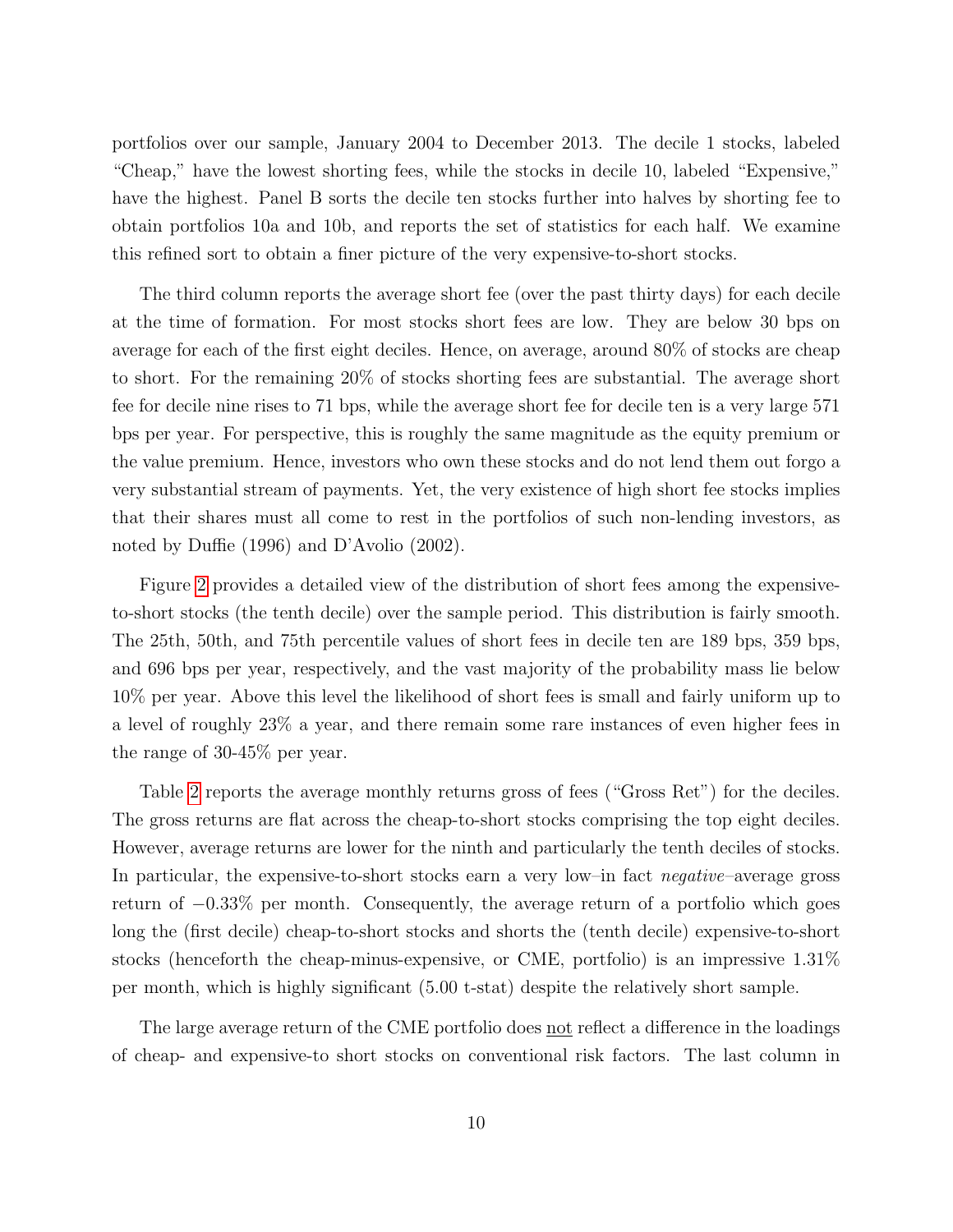the table, labeled "FF4α", reports the Fama-French four factor (FF4) alphas of the decile portfolios. It shows that the FF4 alpha of the expensive-to-short portfolio is −1.33% per month, which results in a large and highly significant FF4 alpha of 1.44% per month for the CME portfolio.

The table also shows that the average long-short return remains large after netting out shorting fees. To compute the net return on the long-short portfolio, we calculate the decile portfolio returns using the net monthly return on each stock, which is calculated as the gross return plus the value-weighted past 30 days shorting fee for the stock (converted to a monthly quantity). The average net returns are reported in the column labeled "Net Ret". The table shows that the CME portfolio continues to earn a very substantial average net return of 0.78% per month, which is again highly significant (3.01 t-stat).

Panel B show that average returns are even more dramatic if one examines portfolio 10b, the more expensive half of stocks in the decile 10 portfolio. The shorting fee on these stocks is very large, with an average of 921 bps per annum. Their average gross return is an abysmally low −0.99% per month, resulting in a highly significant 1.97% per month average return on the 1-minus-10b portfolio. Once more the FF4 alpha is even larger, at 2.14% per month (7.85 t-stat). Moreover, the return on the 1-minus-10b portfolio remains large even after accounting for the cost of shorting fees. The average net return on the 10b portfolio is  $-0.08\%$  per month, resulting in a 1.07% per month average net return on the 1-minus-10b portfolio.

Table [2](#page-48-0) also shows that the dollar amounts involved in the ninth and tenth decile portfolios are economically large. On average the total market capitalization of the tenth decile portfolio is \$405B over the sample. Including the ninth decile portfolio, the average total market capitalization of stocks with substantial shorting fees grows to \$1.45 trillion. This shows that even though only 10-20% of stocks have significant shorting fees, the total dollar values of companies that are expensive to short is economically large.

#### 3.1 Relation to Anomaly Characteristics

Table [2](#page-48-0) also reports averages for several characteristics of stocks in the decile portfolios, calculated at the time of portfolio formation. We focus on characteristics associated with the anomalies we study. The table shows that expensive-to-short stocks tend to have extreme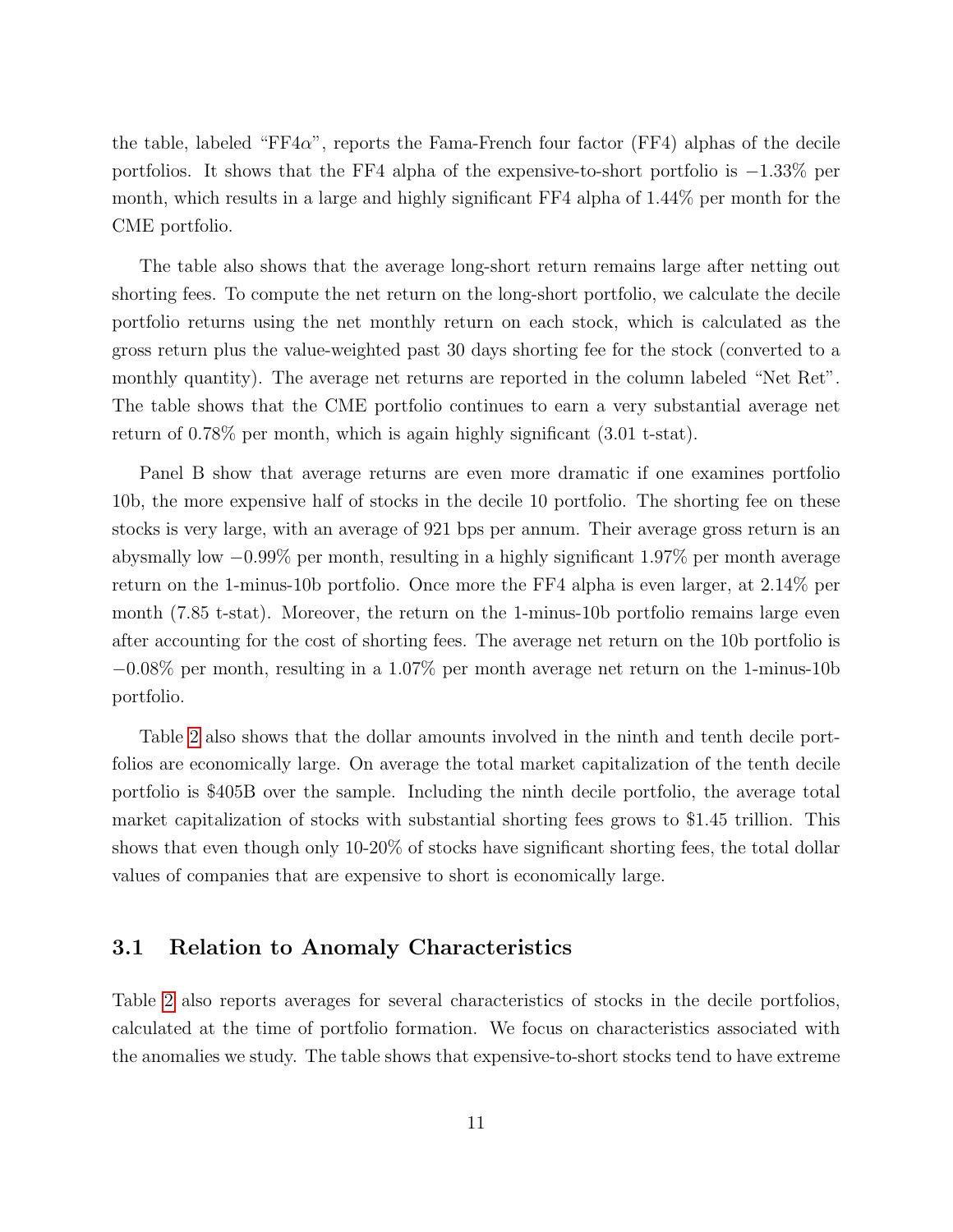values of the anomaly characteristics. They have far higher momentum returns, idiosyncratic volatility, max returns, financial distress, and new share issuance than do stocks in the other deciles, as well as far lower gross profitability. These features are even more pronounced for the stocks in portfolio 10b.

Overall, there is a strong association between the characteristic and decile rankings, with this relationship between the two strengthening in the high deciles, where the variation in shorting fees is also largest. Perhaps the weakest relationship is with the book-to-market ratio. Interestingly, past momentum returns are actually the highest among the expensiveto-short stocks. However, this masks an underlying bi-modal relationship. As we show below, both winner and loser stocks have relatively high shorting fees and in fact shorting fees are higher for the loser stocks. The situation is similar for the book-to-market ratio.

Table [2](#page-48-0) also shows that there is a strong positive relationship between short fees and  $SIR_{IO}$  (short interest as a fraction of institutional ownership), our proxy for the shorting fee in the long sample. As with the short fees themselves, there is little variation in  $SIR_{IO}$ in the first six or seven deciles, with  $SIR_{IO}$  remaining around 6%. However, starting with the eighth decile  $SIR_{IO}$  increases strongly, reaching values of 26.7% and 34.7% for the tenth decile and 10b portfolios, respectively.

Finally, the table shows how average market capitalization varies with the shorting fee. Stocks with the lowest short fees tend to be very large on average. Market capitalization is then effectively flat at roughly \$2-to-3 billion on average from the third to the ninth deciles. The expensive-to-short stocks are on average the smallest. Yet, even the market cap of these stocks is sizable, with an average of \$1.22B. The very expensive-to-short stocks in portfolio 10b tend to be a bit smaller, with an average market cap of roughly \$0.9B.

#### 3.2 The Shorting Premium

Table [2](#page-48-0) shows that sorting on short fees induces a large spread in average returns, because expensive-to-short stocks earn very low average returns both gross and net of fees. The CME portfolio captures this spread in average returns, which we call the "shorting premium". Table [2](#page-48-0) further shows that the shorting premium is not due to the exposure of the CME portfolio to conventional risk factors, as its FF4 alpha is even larger than its average return.

We note that the existence of high short fees, and the corresponding very low–in fact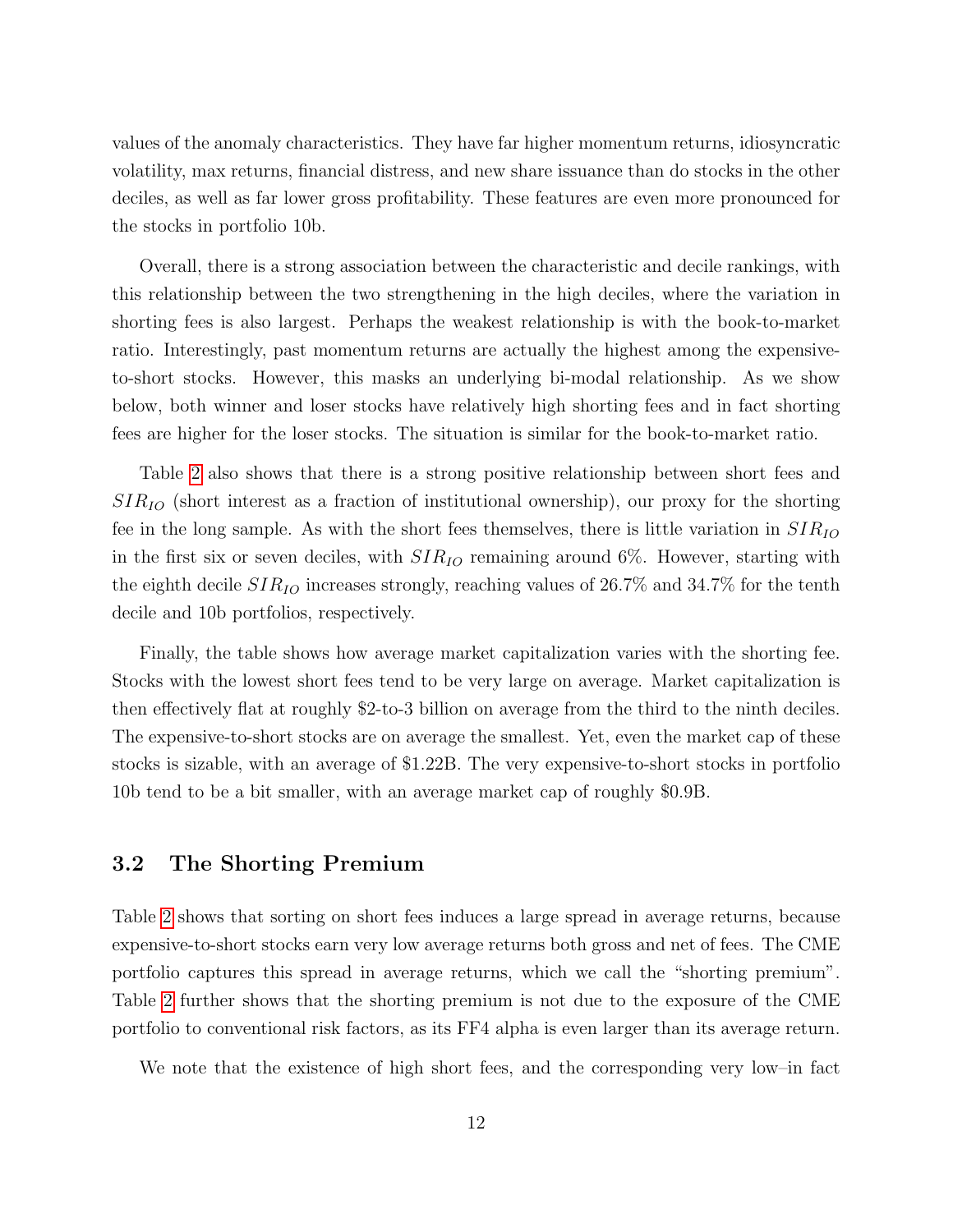negative–average returns of expensive-to-short stocks, are an apparently clear example of inefficient investing behavior. Although some institutions may be prohibited from loaning out their shares, this does not rationalize such investing behavior because they would be better off selling their high-fee shares to investors who can collect the high fees. That they do not do this implies that they are significantly more optimistic about these high-fee stocks' prospects than are other investors. The stocks' subsequent low average returns show that this optimism is not subsequently borne out.

Table [2](#page-48-0) further shows that the shorting premium remains very large even when the cost of shorting fees is netted out. This means that even investors who do lend out their shares earn very low total returns on expensive-to-short stocks. This finding is not explained by theories of overpricing based on short sales constraints, such as Miller (1977), which predict that assets become overpriced because investors who know they are overvalued cannot sell them. Generalized to a setting where stocks can be borrowed for a fee, this prediction becomes that short fees should increase until shorting is unprofitable. However, Table [2](#page-48-0) shows that this is not the case. Empirically, short fees are sufficiently low that shorting high-fee stocks is highly profitable. Put another way, even when short fees are accounted for, short sellers do not short high-fee stocks down to the "fair" price according to conventional pricing models, thereby giving rise to the shorting premium.

We propose a theory to explain this finding: the shorting premium is a risk premium demanded by short sellers as compensation for their exposure to undiversifiable shorting risk. We assume that there are differences of opinion, with overly optimistic investors pushing the prices of some stocks too high. Short sellers (arbitrageurs) short these stocks to profit from their mispricing. To do so they borrow these stocks and hence drive up their shorting fees. If the returns of these positions are correlated with each other, their risk is undiversifiable and the arbitrageurs will demand a risk premium–the shorting premium. If arbitrageurs' risk-bearing capacity is small relative to investors, they will bear concentrated short risk in their portfolios and demand a large risk premium. The result is that overvalued stocks will have high fees, but their net returns will still appear low from the vantage point of the average investor (and the conventional pricing model). In other words, short sellers stop shorting high-fee stocks while their prices are still 'high', because the subsequent low returns of these stocks serve as compensation for their short risk exposure.

Under this theory, the marginal seller in high-fee stocks is an arbitrageur who holds concentrated short positions. A systematic risk for this arbitrageur is the covariance of a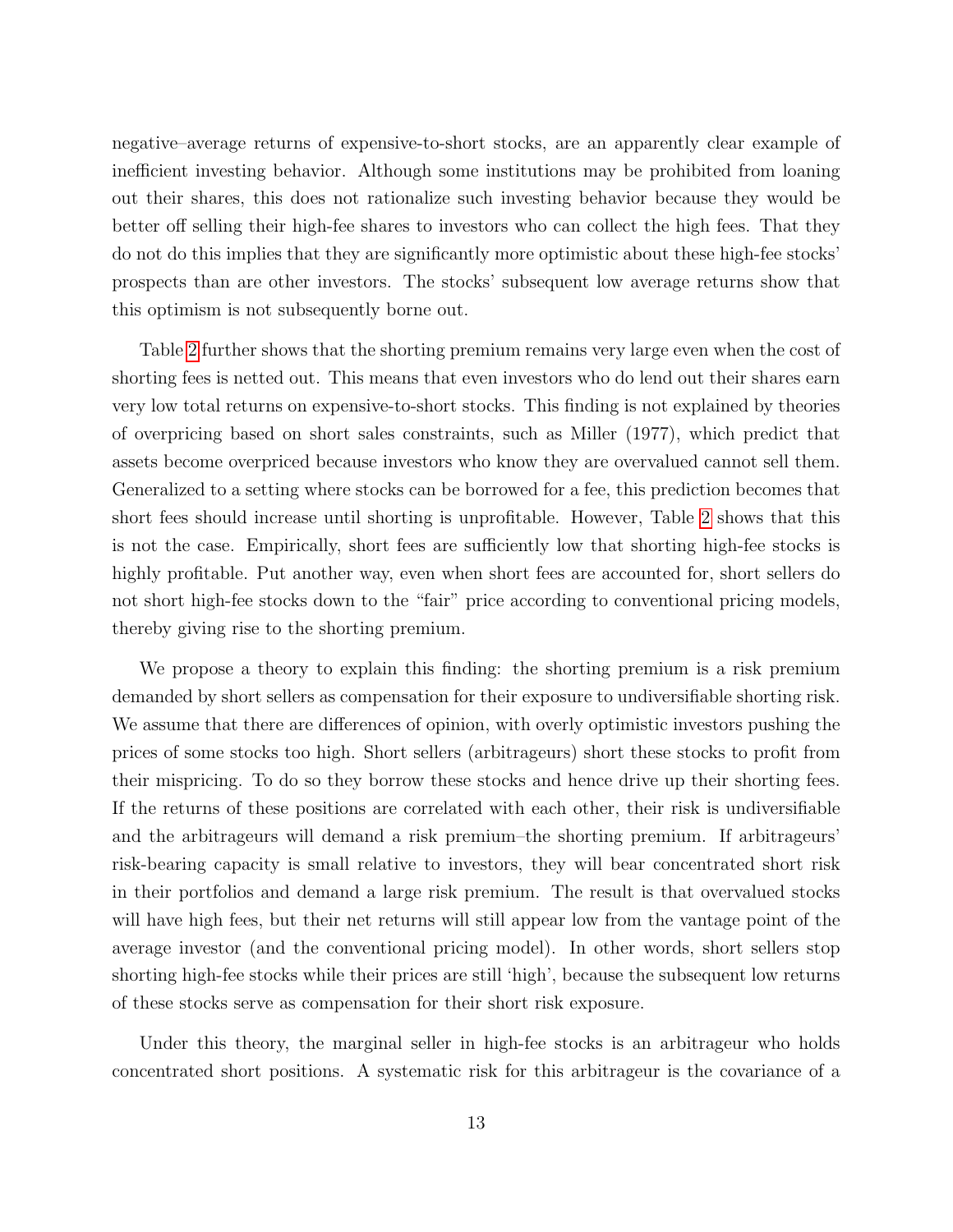stock's return with the return on the expensive-to-short stock portfolio. Arbitrageurs price this shorting risk in addition to other systematic risks priced by investors. We use a stock's covariance with the return on the CME portfolio to proxy for this shorting risk. The average return on the CME portfolio–the shorting premium–gives the price short sellers charge for this risk exposure.

We note that exposure to the shorting premium *increases* prices, in contrast to the usual impact of risk premiums, which is to lower them. The difference with the usual case arises from incomplete risk sharing and the resulting lack of a representative investor. Short risk is concentrated in the portfolios of a subgroup of investors (the short sellers), who are marginal in setting the prices and fees of these stocks. They therefore price this short risk differently than does the average investor in the economy, for whom this risk is not systematic. In contrast, in a setting with full risk sharing, the marginal investor is the average investor. He is therefore net long all stocks and any risk premium reduces stock prices.

There is strong evidence in favor of the assumption that shorting is concentrated among a relatively narrow subgroup of market participants. Almazan et. al. (2004) report that more than two thirds of mutual funds are prohibited from shorting by their charter, and that only 3% of mutual funds actually sell short. A lot of equity shorting is probably due to a subset of equity hedge funds. Ben-David, Franzoni, and Moussawi (2012) cite a report by Goldman Sachs that estimates that 85% of all equity short positions going through Goldman's brokerage house in March 2010 were taken by hedge funds. They also note that aggregate short interest is similar to the stock market capitalization controlled by equity hedge funds.

Panel A of Table [3](#page-49-0) reports the moments of the CME factor's monthly return. The mean return was already given in Table [2.](#page-48-0) The standard deviation is 2.87% per month, which is comparable to the standard deviation of the four Fama-French factors. This implies that the annualized Sharpe ratio of the CME gross (net) return is a very high 1.58 (0.94). The skewness of CME returns is negative, but not very large. The returns also exhibit a positive autocorrelation that appears relatively high. However,  $m k t f$ ,  $H M L$ , and  $U M D$ also exhibit high autocorrelations in this period, at 0.21, 0.35, and 0.25, respectively, so CME is not exceptional in this regard. Panel B of Table [3](#page-49-0) shows the correlation of the CME portfolio with the four Fama-French factors. CME is negatively correlated with the market portfolio, indicating that expensive-to-short stocks have comparatively high betas, negatively correlated with  $SMB$  and  $HML$ , and positively correlated with the  $UMD$ .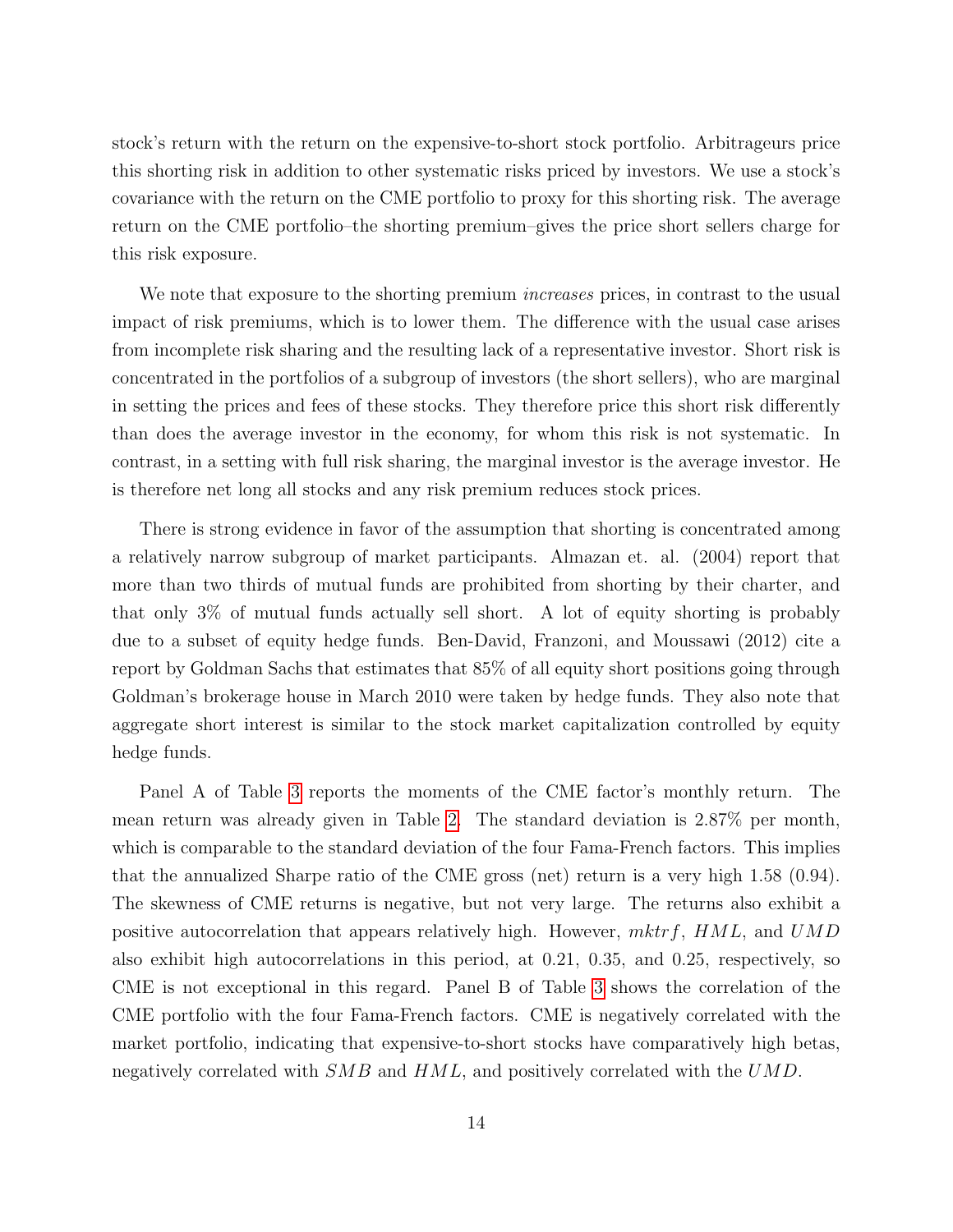The fact that the CME return has substantial volatility despite containing over three hundred stocks in each leg indicates that its constituent stocks display substantial co-movement. To get a further sense of this, we calculate the residuals of the cheap- and expensive-to-short portfolios from regressions of their returns on the four Fama-French factors. The standard deviation of the expensive-to-short portfolio's residual is 2.11%, which is substantially higher than the 0.79% standard deviation of the cheap-to-short portfolio. Hence, it is the high-fee stocks in particular which display strong co-movement. Dividing the portfolio residual variance by the average idiosyncratic variance of its constituent stocks gives a rough measure of their average pairwise correlation. The average correlation among the expensive-to-short stocks is 39%, which is substantially higher than the correlations among the eight cheap-toshort deciles, which average 22% and range from 15% to 27%. This suggests that high-fee stocks load on an additional source of common variation.

In what follows we first document tight relationships between the shorting premium and cross-sectional anomalies. We then provide further evidence that covariance with the high-fee stock portfolio is a priced risk.

# <span id="page-15-0"></span>4 Relation to Asset Pricing Anomalies

We investigate the relationship between the shorting premium and eight asset pricing anomalies: (1) value-growth, (2) momentum, (3) idiosyncratic volatility, (4) composite share issuance, (5), financial distress, (6) max return, (7) net stock issuance, and (8) gross profitability. Our aim is not to exhaust the set of documented anomalies. We focus on these anomalies because they are associated with large spreads in average returns and have received substantial attention in the literature.<sup>[4](#page-0-0)</sup>

#### 4.1 Unconditional Returns

Panel A of Table [4](#page-50-0) examines the returns of these anomalies over our 2004-2013 sample period. For each anomaly, we sort all stocks into ten portfolios based on the corresponding anomaly characteristic. We order the deciles so that the first decile contains the stocks in the long leg

<sup>&</sup>lt;sup>4</sup>We do not include the so-called size anomaly because it is *not* associated with a substantial spread in returns in either our short or long samples.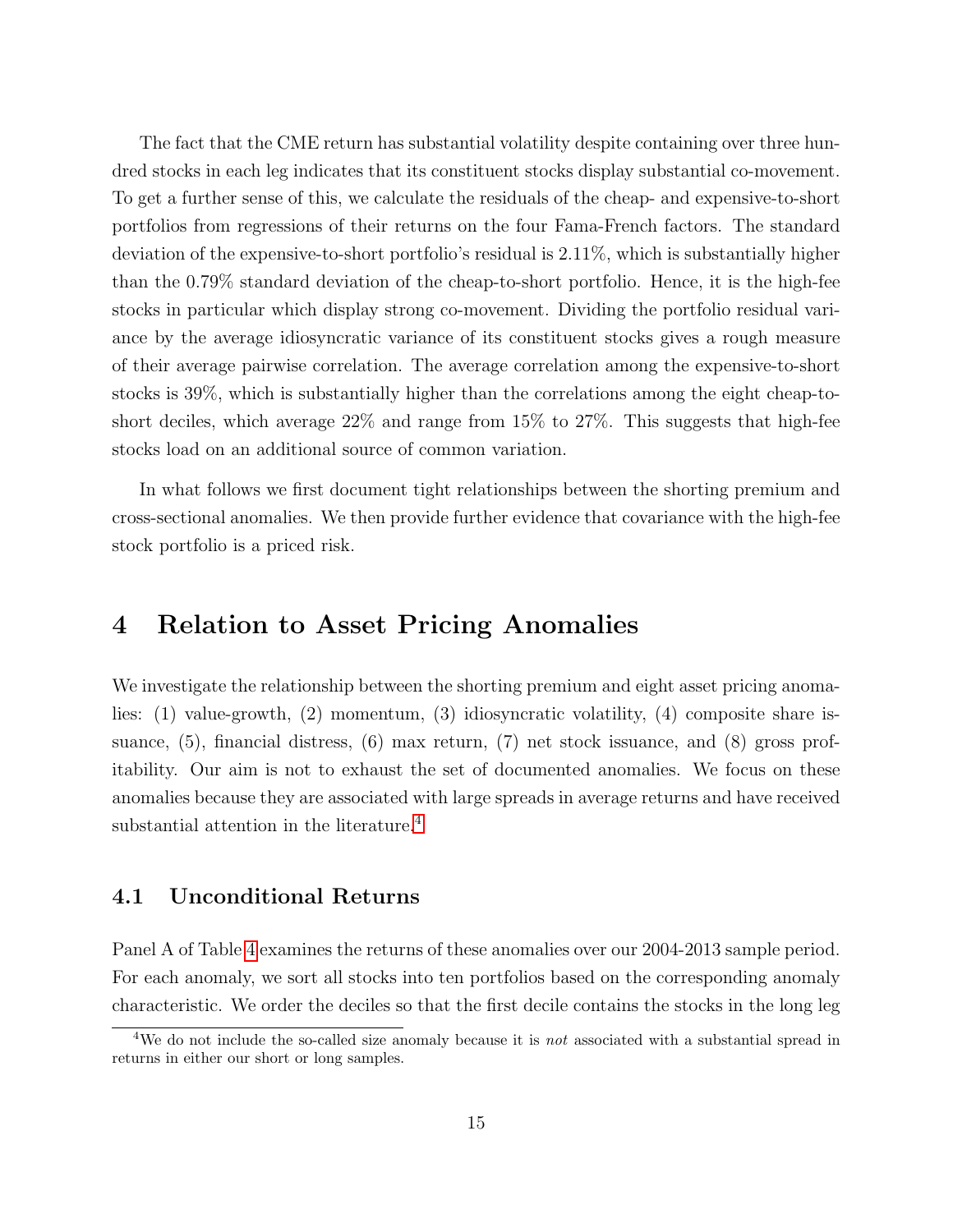(value stocks, winner stocks, low idiosyncratic volatility stocks, etc. . . ) and the tenth decile contains the stocks in the short leg. The top portion of Panel A reports the average returns of these deciles, while the bottom portion analyzes the corresponding long-short (decile one minus decile ten) portfolios.

The first row in the bottom portion of Panel A shows the average gross return of the long-short portfolios. With the exception of momentum, the average gross returns are large. However, due to the fairly short sample, only three of these average raw return spreads are statistically significant.<sup>[5](#page-0-0)</sup>

The next row in the bottom portion of Panel A reports the net returns of these longshort portfolios. The net long-short returns are all less than the gross returns, reflecting the higher average shorting fees of the stocks in the short leg of the portfolio. The reduction in average returns from gross to net returns is meaningful for all the portfolios, with a high of 23 bps per month for idiosyncratic volatility. Nevertheless, the average long-short net returns remain large, showing that a very substantial portion of these anomalies' returns remain after netting out shorting fees. This finding may not be surprising at this point, given that we have already seen that sorting on shorting fees themselves produces a large spread in net returns.

The following row in Panel A shows the FF4 alphas of the long-short gross returns.<sup>[6](#page-0-0)</sup> The alphas are mostly larger than the average returns, in several cases significantly so. With the exception of momentum, the alphas are also all highly statistically significant despite the short sample. This shows that exposures to the conventional risk factors does not explain the large long-short anomaly returns.

The last row in Panel A shows the alphas of the long-short returns relative to the asset pricing model suggested by our shorting premium theory. This model includes the CME return as an additional risk factor. Although we defer the main analysis of this model until further below, we report the alphas for it here for completeness. The table shows that the inclusion of this CME factor leads to a very large reduction in the alphas of all the anomalies except value-growth. Indeed, with this exception, the long-short FF4+CME

<sup>5</sup>All of the anomaly long-short average returns are significant in the long sample analyzed in Section 5.

<sup>6</sup>We focus on the alphas of the gross returns rather than net returns to provide an easier comparison both with the literature and our own long-sample analysis. The difference between gross and net alphas is very similar to the difference between the gross and net average returns. Hence, looking at either gross or net alphas gives a very similar picture.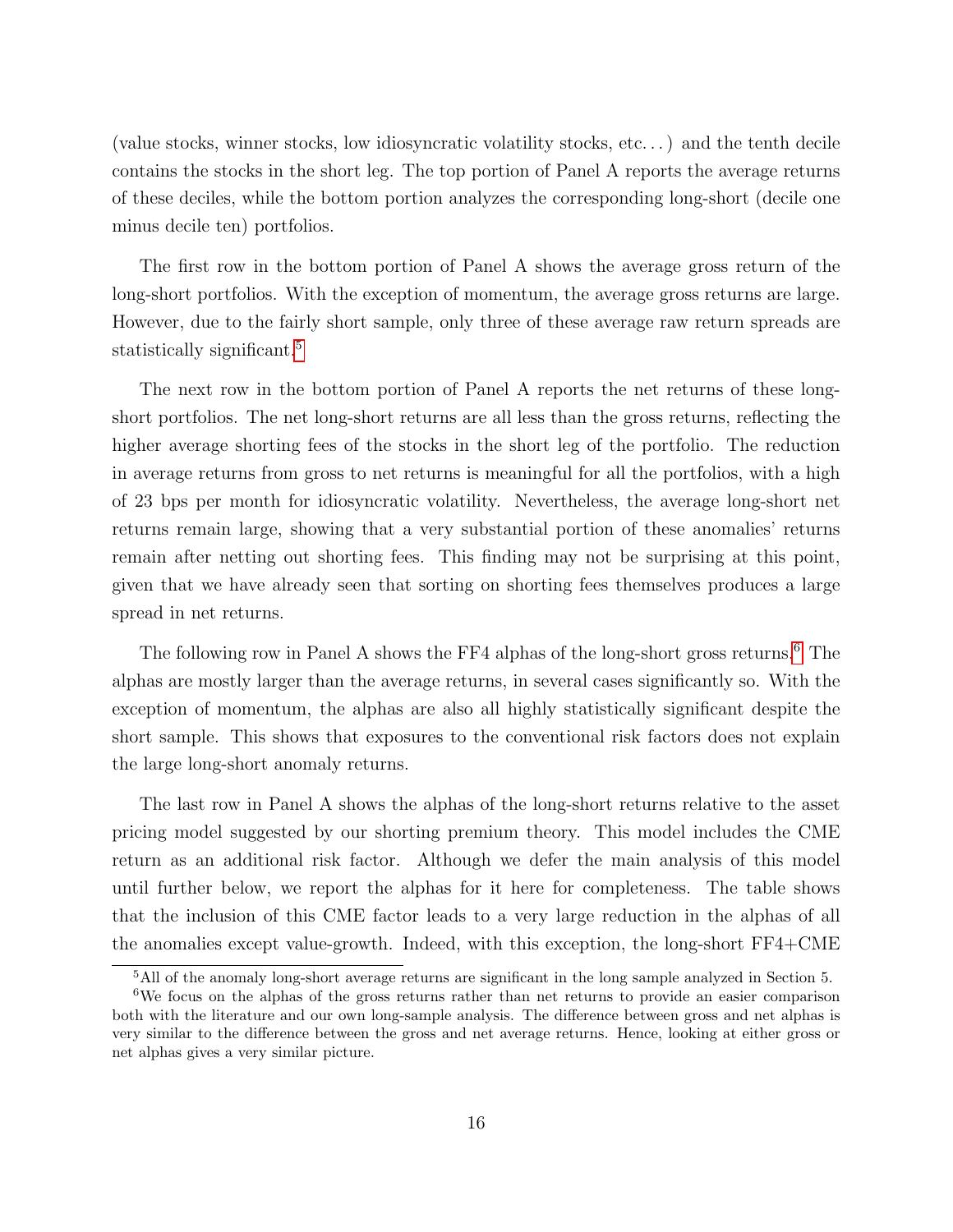alphas all decrease and become insignificant. For instance, the alpha of the idiosyncratic volatility portfolio decreases from a highly significant FF4 value of 1.20% per month to an insignificant 0.08% per month. Similarly, the FF4 alphas of net share issuance and gross profitability decrease from highly significant values of 0.70% and 1.07% per month, respectively, to an insignificant 0.03% and 0.40% per month. These reductions demonstrate that exposure to shorting risk can explain a large proportion of the average returns earned by these anomalies.

Panel B of Table [4](#page-50-0) reports the average shorting fee by decile for each anomaly. Across all anomalies the pattern that emerges is that the average shorting fee is significantly higher for the tenth decile than for any of the other deciles. Moreover, the table shows that shorting fees are generally increasing with the deciles, particularly so for deciles five to ten where the relationship is both monotonic and strong. Across all of the anomalies, the average shorting fee for the tenth decile exceeds 140 bps per annum, which is significantly higher than the average shorting fee. These results make it clear that there is a concentration of high shorting fee stocks in the short legs of each of the anomalies.

#### 4.2 Returns Conditional on Shorting Fees

Next, we examine the interaction between shorting fees and average anomaly returns. We do so by examining the returns to each anomaly conditional on shorting fees. We therefore sort stocks into four buckets based on their shorting fees: a low fee bucket  $(F0)$ , two intermediate fee buckets  $(F1 \text{ and } F2)$ , and a high fee bucket  $(F3)$ . We then look at the long-short anomaly returns within each of the buckets.

We create the low fee bucket from the cheap-to-short stocks, the stocks in the top eight shorting-fee deciles. We put all of these stocks into the low fee bucket because their shorting fees are uniformly small and have little variation, as illustrated in Table [2.](#page-48-0) We then sort these low-fee bucket stocks into deciles based on each of the anomaly characteristics (just as in the full sample of stocks), and examine the corresponding anomaly long-short returns.

We sort the more expensive to short stocks (the ninth and tenth deciles by shorting fee) into three equal size buckets based on shorting fee. This gives us two intermediate fee buckets (labeled F1 and F2) and a high fee bucket  $(F3)$ . We create three buckets in order to capture the gradient of anomaly returns with respect to shorting fee while retaining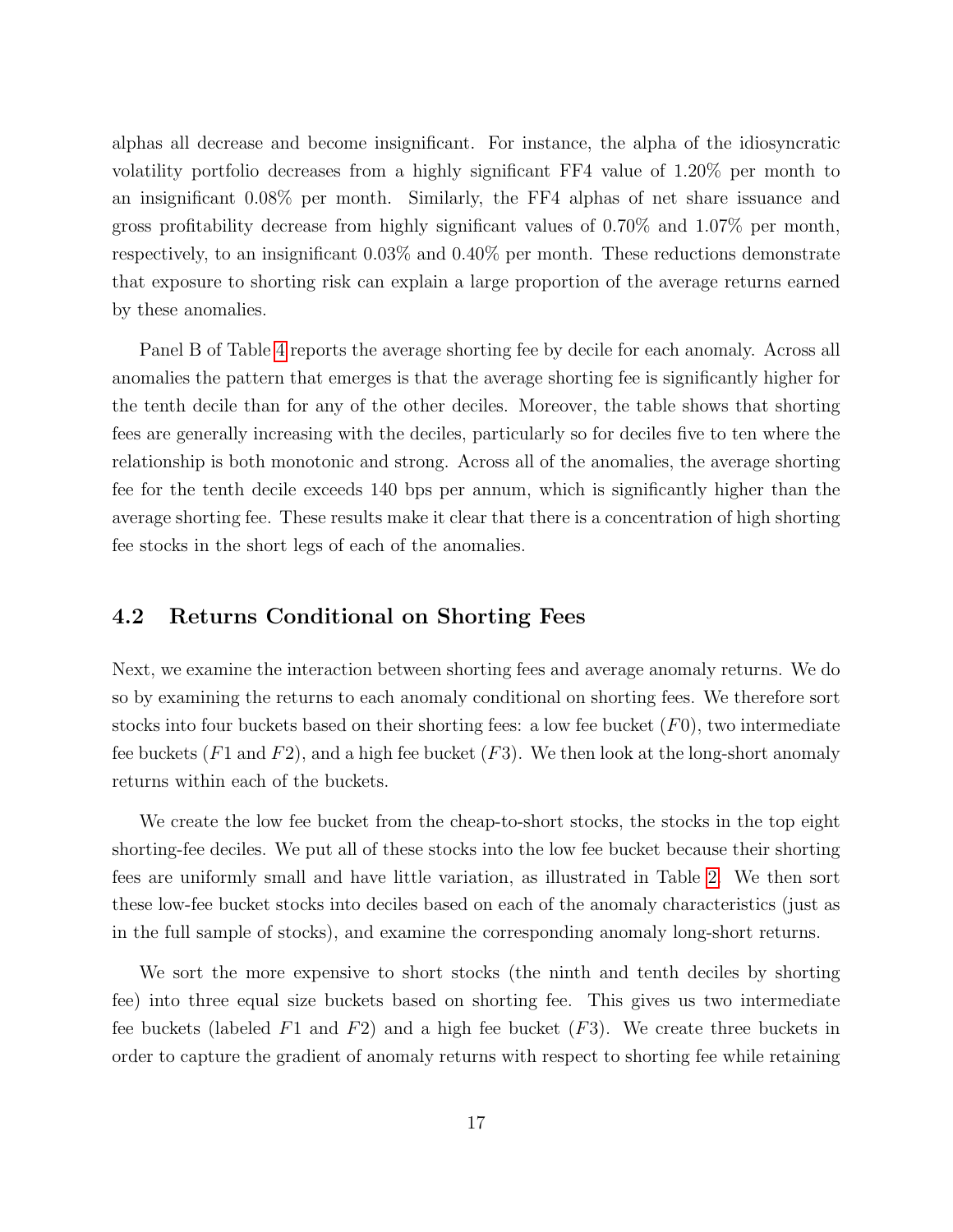a sufficient number of stocks in each bucket to create long-short portfolios. We then sort the stocks within each of these three buckets into terciles based on each of the anomaly characteristics, and obtain the anomaly long-short returns as the difference between the returns of the first and third terciles. Hence, this procedure gives us one anomaly long-short portfolio in each of the four shorting fee buckets, for a total of 32 anomaly portfolios.

This sequential sort provides us with a robust, non-parametric way of analyzing the interaction between high shorting fees and anomaly returns, and allows us to examine the extent to which high-short fee stocks are responsible for generating large anomaly returns.

Panel A of Table [5](#page-51-0) shows the average gross monthly long-short returns for each of the anomalies in each of the buckets. These are reported in the first four rows of the panel. The fifth row of the panel then examines the difference between the average return of the long-short portfolio in the low fee  $(F0)$  and high fee  $(F3)$  buckets. This difference allows us to assess whether there is a difference in the size of the average anomaly returns between low- and high-short-fee stocks.

The results exhibit several striking patterns. First, except for gross profitability all of the average long-short returns in the low-fee bucket  $(F0)$  are small and statistically insignificant, and only the average return of gross profitability exceeds 20 bps per month in absolute value. This is in stark contrast to the unconditional long-short returns, which are much larger. Indeed, for most of the anomalies, the difference relative to the unconditional return is quite remarkable. For example, idiosyncratic volatility (ivol) has an unconditional return of 70 bps per month and an average low-fee bucket return of −14 bps! Similarly, the average low-fee momentum return is also negative, at −15 bps per month.

Recall that the low-fee bucket contains the top eight deciles of stocks sorted by shorting fee. This means it contains 80% of all stocks. Its percentage of total market capitalization is even larger since the firms in this decile are large on average. Hence, what Table [5](#page-51-0) shows is that this very large and economically important subgroup of stocks exhibits little in the way of anomalous returns in our sample (where shorting fees are available). Moreover, this is the case despite the fact that these anomalies are clearly present unconditionally in the same sample.

The second pattern that emerges is that the average anomaly returns increase strongly with the level of shorting fees. The average long-short return in the  $F1$  bucket is generally higher than that in the low fee bucket. The average anomaly return in the  $F2$  bucket is larger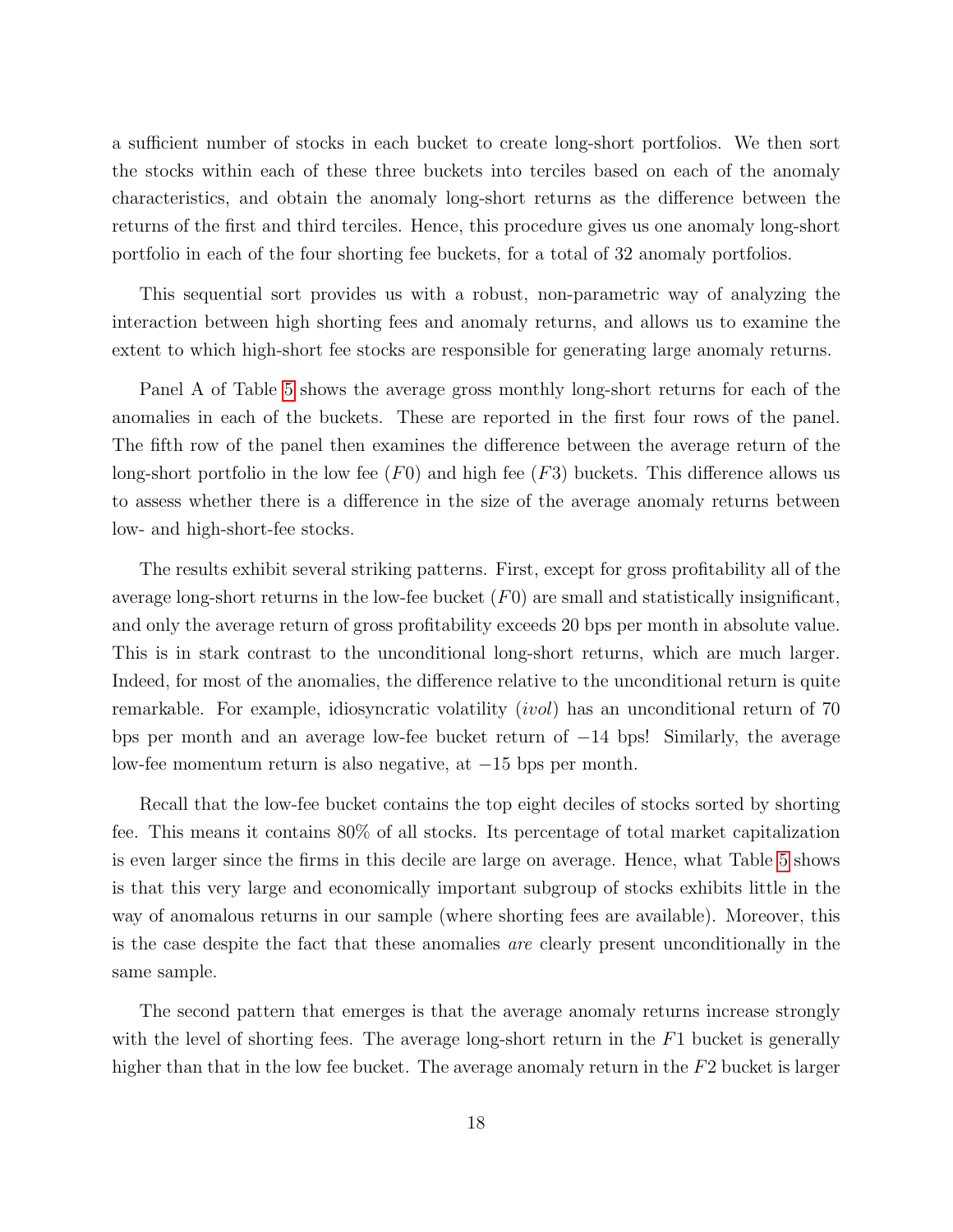still and of similar magnitude to the unconditional anomaly returns. Finally, the average returns in the high fee F3 bucket are very large across all the anomalies. For example, the average idiosyncratic volatility return is 1.56% per month and highly statistically significant. Indeed, despite the short sample most of the average returns in the F3 bucket are highly statistically significant. Even the average return on momentum is sizeable, despite being negligible unconditionally. The differences in average anomaly returns between the low- and high-fee buckets is summarized in the bottom row of panel A. The differences are all sizeable and statistically significant or close to it in four of the eight cases.

To summarize, Panel A shows that there is little evidence of anomaly returns within the eighty percent of stocks that have low shorting fees. Instead, the anomalies are concentrated among stocks with significant fees, especially the highest short-fee stocks, where the average anomaly returns are very large. Indeed, even momentum, which exhibits a negligible return spread unconditionally, is sizable among the high-fee stocks.

The fee buckets are rebalanced monthly. To help understand the migration of stocks across these bucket, Figure [3](#page-42-0) plots their transition matrix for periods of one, three, six, and twelve months. The transition matrix shows that although stocks do migrate across the buckets over time, their assignments are fairly persistent. For instance, about 45% of the stocks in the highest fee bucket  $(F3)$  in a given month are also in this bucket twelve months later, while about 20% have transitioned into the low-fee bucket. Hence, the return patterns we document do not depend on rebalancing the portfolios at a high frequency.

#### 4.2.1 Four Factor Alphas

Panel B of Table [5](#page-51-0) reports the FF4 alphas corresponding to the average returns in Panel A. These exhibit very similar patterns to the average returns but are more pronounced. The alphas for the low-fee anomaly returns are all much smaller than the unconditional alphas, and are statistically insignificant in five of the eight cases. Hence, there is not much evidence of mispricing associated with these anomalies among low fee stocks, which constitute 80% of all stocks and an even greater fraction of total market capitalization.

The FF4 alphas increase in the intermediate fee buckets, and generally increase again as we move up to the  $F2$  bucket. Moreover, despite the short sample, the  $F2$  alphas are statistically significant in all cases except momentum. Moving to the high fee  $(F3)$  bucket, the alphas are now all large, including momentum. With the exception of momentum they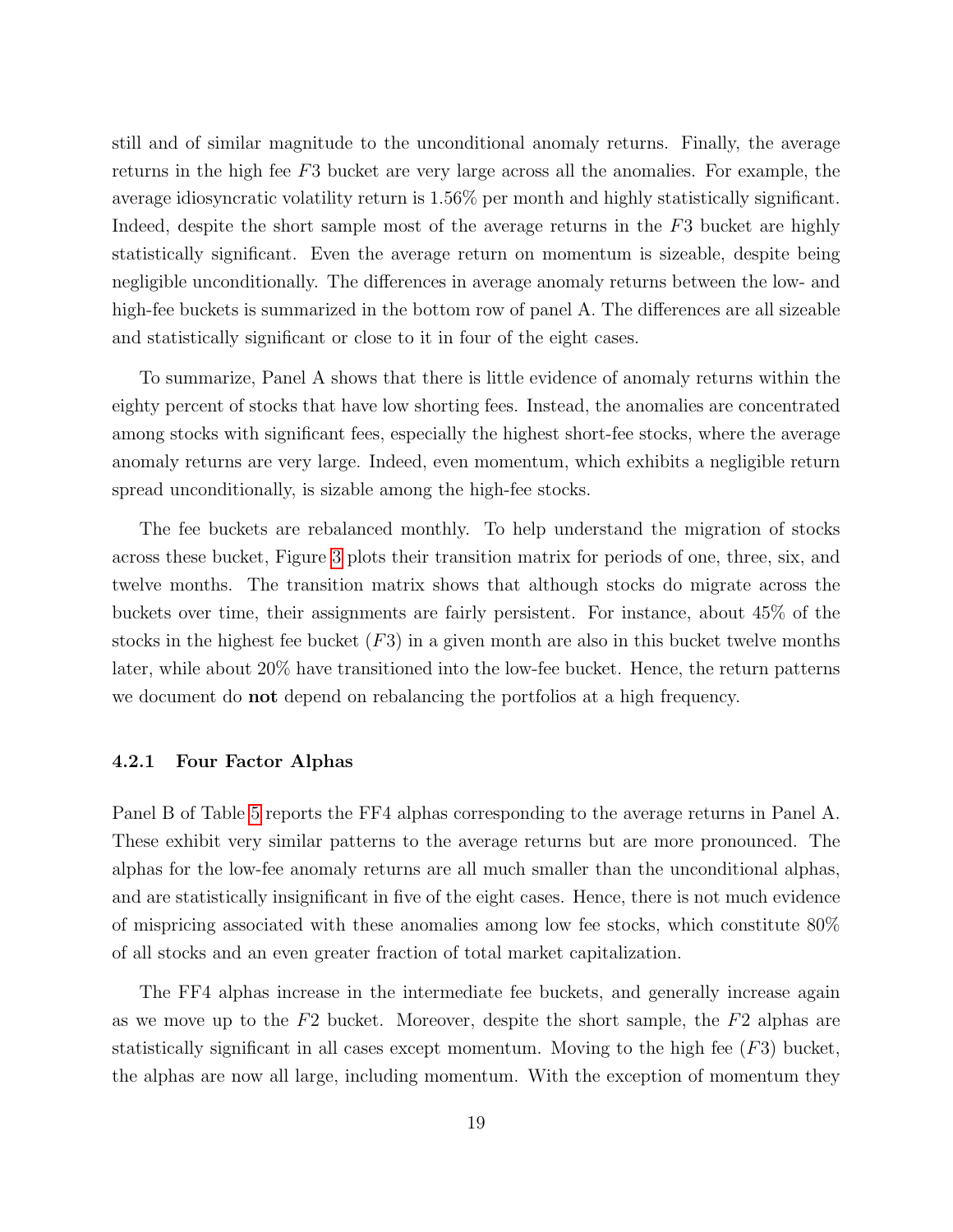are also now highly statistically significant despite the short sample. For example, the FF4 alpha of idiosyncratic volatility is 1.79% per month, with a t-statistic of 4.10.

The bottom row of Panel B gives the alpha of the difference in the average anomaly return between the high- and low-fee buckets  $(F3 \text{ minus } F0)$ . The alphas are all large and in the majority of cases statistically significant or nearly so. Hence, Panel B shows that the FF4 alphas of these anomalies display the same patterns as the average returns. Despite being unconditionally large, the FF4 alphas are close to zero in most cases for low fee stocks and are by far the largest among high-fee stocks.

#### 4.3 The FF4 + CME Model

We now examine whether the large average returns and positive alphas we find among stocks with significant fees can be explained by exposure to shorting risk. As discussed above, if investors holding concentrated short positions in high-fee stocks are marginal in setting these stocks prices, then the covariance of a stock with the high-fee stock portfolio will represent a systematic priced risk. As explained above, we proxy for this risk using the return on the CME portfolio and create a  $FF4 + CME$  model by augmenting the four conventional risk factors with the CME shorting-risk factor.

Panel C of Table [5](#page-51-0) reports the alphas of the anomaly portfolios based on the FF4 + CME factor model. The table shows that the alphas in the low-fee bucket F0 are close to zero and also now all insignificant. The main difference relative to the FF4 alphas is that even the composite equity issuance and gross profitability alphas are insignificant, due to a reduction in their magnitude from 40 bps and 64 bps per month to 11 bps and 29 bps, respectively. Hence, among low fee stocks there is no evidence of mispricing with respect to the FF4 + CME model for any of these eight well-known anomalies. This is the case despite the fact that: (1) the unconditional FF4 alphas are large and statistically significant for seven of the eight anomalies, and (2) the low fee bucket contains 80% of all stocks and an even larger fraction of the total market capitalization.

Turning to the intermediate fee F1 and F2 buckets, the FF4 + CME alphas are far smaller than their FF4 counterparts and are insignificant for fifteen out of the sixteen anomaly portfolios. In contrast, all the anomalies except momentum had F2-bucket FF4 alphas that were significant. Hence, the  $FF4 + CME$  model clearly does a much better job in capturing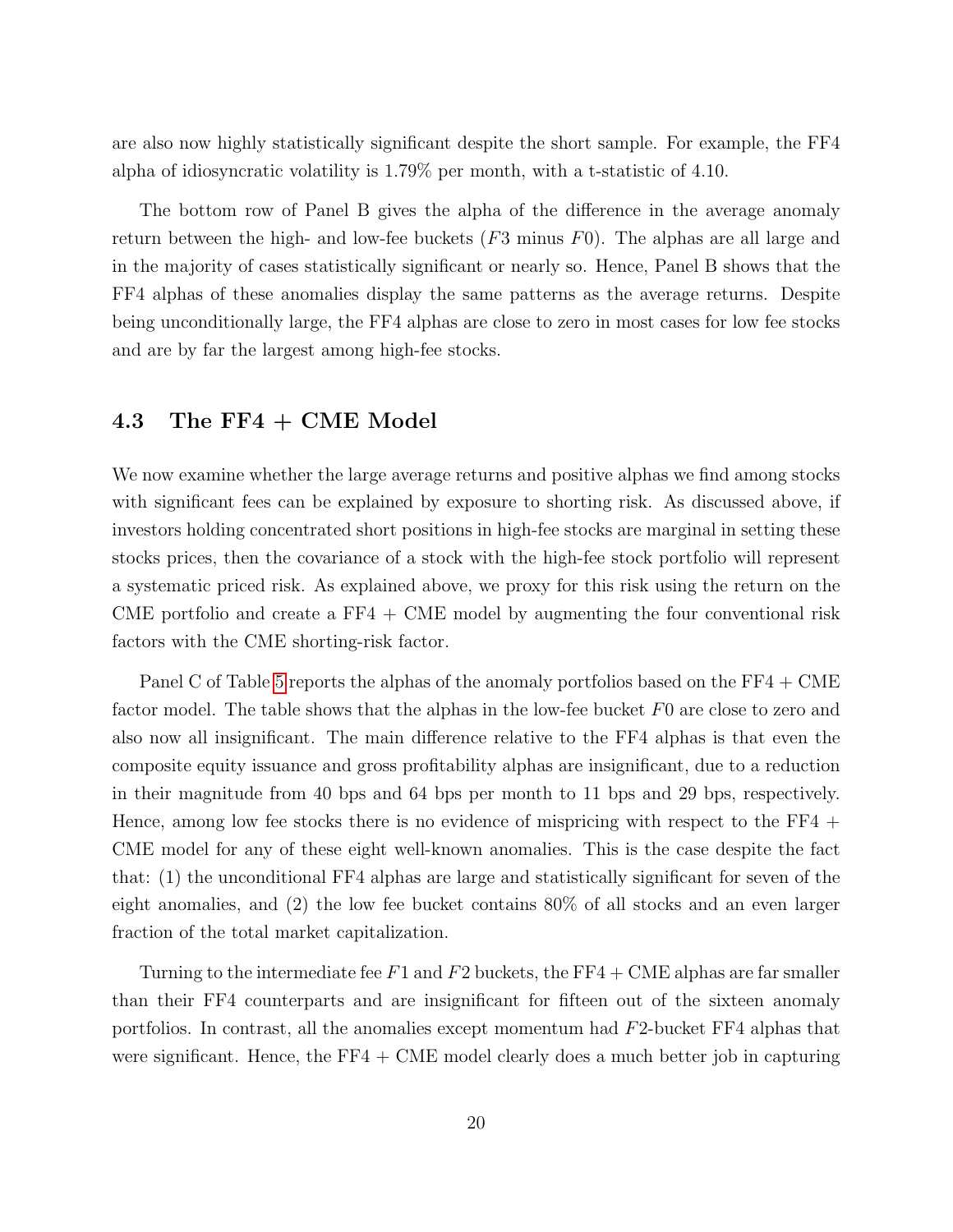these average returns.

The most striking results are for the stocks in the high-fee bucket  $(F3)$ . Here the FF4 + CME alphas tend to be far smaller than their FF4 counterparts. Seven of the eight alphas are insignificant. The reduction in alphas from the FF4 model is particularly dramatic for idiosyncratic volatility, distress, max return, net share issuance, and gross profitability. For example, whereas the high-fee idiosyncratic volatility portfolio has a FF4 alpha of 1.79% per month (t-stat of 4.14), its FF4 + CME model alpha is only  $0.23\%$  per month (t-stat 0.52).

Overall, the  $FF4 + CME$  alphas are insignificant for 30 out of the 32 anomaly portfolios across the four shorting-fee buckets. The main exception is the value-growth return in the high-fee bucket, where the  $FF4 + CME$  alpha is significant and larger than under the  $FF4$ model.

The bottom row of Panel C gives the  $FF4 + CME$  alphas for the difference in anomaly returns between the high- and low-fee buckets. In contrast to the differences in average returns and FF4 alphas, the differences in FF4  $+$  CME alphas are all insignificant except for value-growth, which is due to its high alpha in the high-fee bucket. This shows that accounting for exposure to shorting risk equalizes risk-adjusted average returns between low- and high-fee stocks by capturing high-fee stocks' large anomaly returns.

Figure [4](#page-43-0) plots a comparison of predicted versus realized average returns for the FF4 and FF4 + CME models. Each anomaly is plotted separately. Within each plot the points are the extreme characteristic-sorted portfolios for each of the four fee-sorted buckets. Hence, each plot shows eight different portfolios for each of the two models: the decile one and ten portfolios from the F0 bucket and the first and third tercile portfolios from the F1, F2, and F3 buckets.

The figure shows that the  $FF4 + CME$  model has a much superior fit. This is particularly the case for the portfolios that have low returns, which for the FF4 model generally lie significantly below the forty-five degree line. The FF4 model is unable to account for these low, and sometimes negative, average returns. For the higher return portfolios the fit of the  $FF4$  model is reasonable. In contrast, the fit of the  $FF4 + CME$  model is quite good. The model is able to capture the returns to the low-return portfolios and even the very negative average returns exhibited by some of the distress, idiosyncratic volatility, gross profitability, and max return portfolios.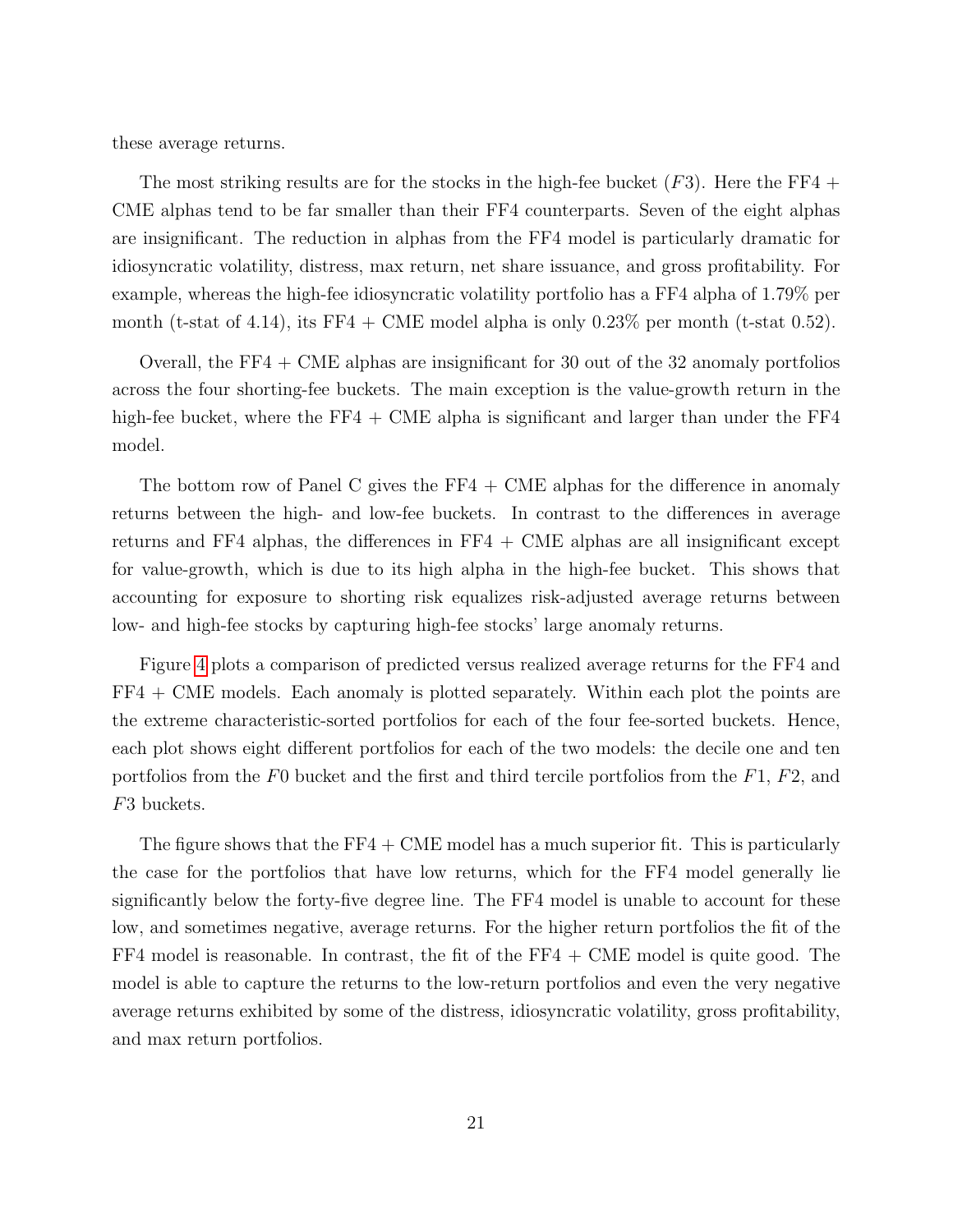Our findings support two hypotheses that are related. First, the absence of significant anomaly returns and FF4 alphas in the low fee stocks supports the view that market frictions (limited risk sharing in the case of our theory), and not just aggregate risk, are responsible for large anomaly returns. This view is further supported by the strong interaction between short fees and average anomaly returns. Second, the success of the  $FF4 + CME$  model in explaining anomaly returns and their interaction with short fees supports the theory that these phenomena are in large part driven by exposure to shorting risk.

Finally, we note another implication of the results in Table [5.](#page-51-0) In a well-known critique of the risk-factor model of Fama and French (1993), Daniel and Titman (1997) argue that stocks' average returns may be better captured by their (anomaly) characteristics than by their factor covariances. The findings in Table [5](#page-51-0) show that this is not the case for the short fee characteristic. The reason is that the long-short anomaly portfolios are created within buckets that control for short fees. Since the short fees are equal between the long and short legs of the anomaly portfolios, they cannot explain the large difference in their average returns. In contrast, the two legs have very different exposures to the CME portfolio, as evidenced by the large decreases in alphas between Panels B and Panel C.

#### <span id="page-22-0"></span>4.3.1 Fees and Comovement

An interesting question is what accounts for the high level of co-movement among the highfee ("E") portfolio stocks. Is this co-movement associated with these stocks being in the E portfolio, or was it already present beforehand. Daniel and Titman (1997) ask a similar question in the context of their study. For instance, it is possible that a group of highly covarying stocks receive a common shock that raises their short fees, which then shows up as high-fee stocks covarying. Note that in either case, covariation with the CME factor represents a source of risk. However, the former case suggests that becoming high fee is associated with an increase in covariation among stocks, whereas the latter case implies that this covariance structure was already present beforehand.

To distinguish between these two cases we follow Daniel and Titman (1997) and track the return volatility of the portfolio of E stocks from sixty months before the date on which they become the E portfolio (the pre-formation period) until sixty months afterwards (the postformation period). Specifically, for each date t and number of months  $N, -60 \le N \le 60$ , we calculate the one month return of the equally-weighted portfolio of all stocks that belong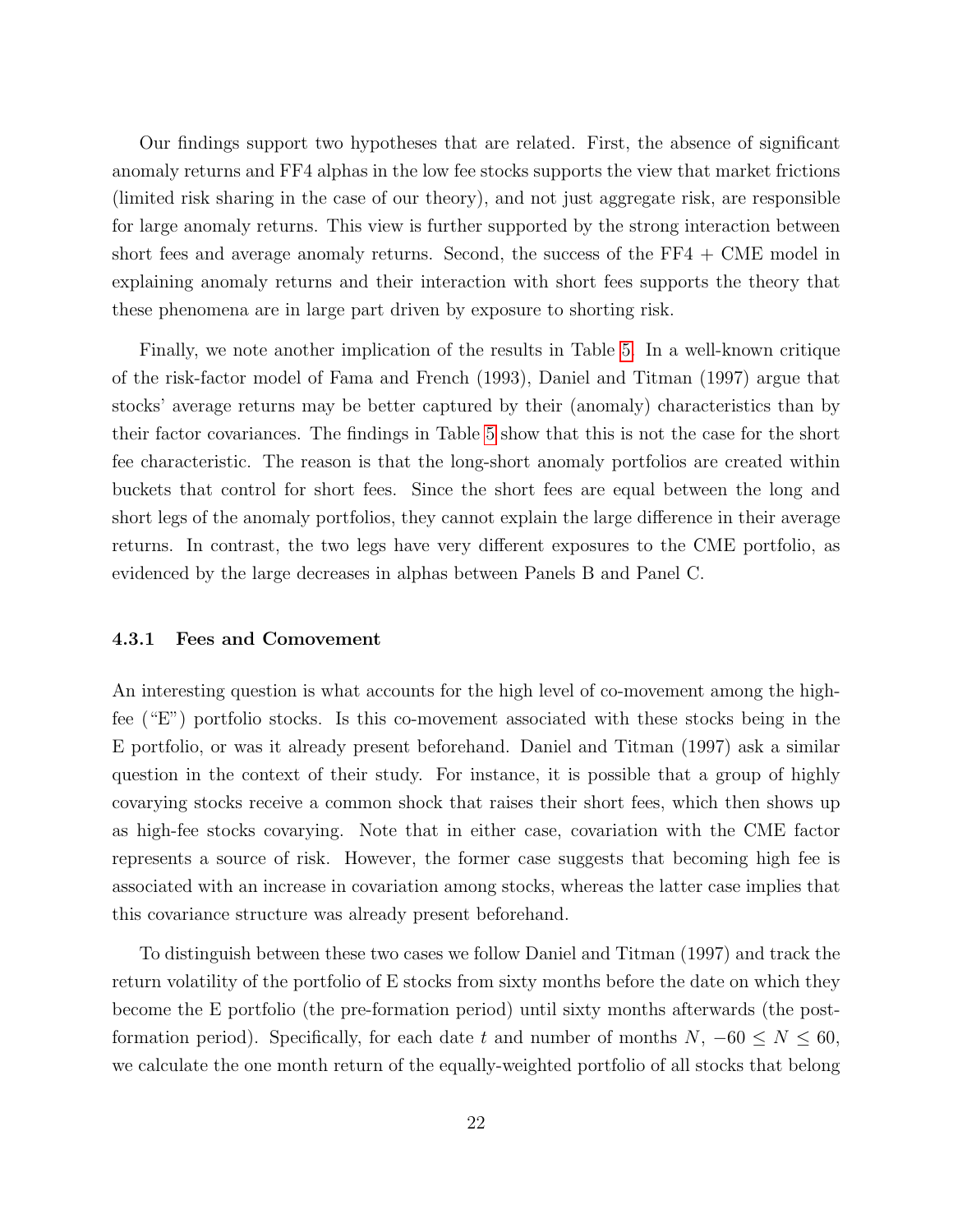to the decile ten portfolio on date  $t - N$  and have a valid return observation for t to  $t + 1$ . We then calculate the standard deviation of the return series for each value of N.

Figure [5](#page-44-0) shows the results. The upper plot shows the pre-formation standard deviations, while the lower plot shows the post-formation standard deviations. For each plot we calculate the series for all N using one set of calendar dates, so that all points in the cross-section are exposed to the same events in calendar time. Due to the relatively short available sample, we separate the calculation of the pre- and post-formation periods in order to maintain a sufficient number of data points for each.<sup>[7](#page-0-0)</sup>

The upper plot shows that the volatility of the E portfolio *increases* markedly over the pre-formation period. The portfolio's volatility rises from approximately 5.1% per month 60 months prior to portfolio formation to roughly 6.2% per month by formation time. Similarly, in the post-formation period the portfolio's volatility decreases steadily, from a value of 7.2% at formation to roughly 6.4% sixty months later.

This evidence shows that covariation among the group of stocks increases as they enter into the E portfolio. This suggests that they become exposed to an additional source of covariation as they enter this portfolio, which is not present beforehand or afterwards.

#### <span id="page-23-0"></span>4.4 Can Size or Liquidity Account for the Returns?

Table [2](#page-48-0) shows that high-fee stocks are generally smaller than average. The average size of a firm in the highest short-fee decile during the sample period is \$1.22 Billion, making it a small mid-cap stock. Hong, Lim, and Stein (2000) find that momentum returns decrease sharply with firm size. This raises the possibility that the large anomaly returns we find among high-fee firms may be related to their small average size rather than their high short fees. Similarly, because smaller firms are generally less liquid, one may wonder if the large anomaly returns are associated with low liquidity rather than high fees.

One piece of evidence against these alternatives is that we see that anomaly returns increase strongly from the intermediate-fee bucket  $F1$  to the high-fee bucket  $F3$  in Table [5.](#page-51-0) This already suggests that it is actually high short fees, not size or liquidity, that accounts

<sup>&</sup>lt;sup>7</sup>In the long-sample analysis below the sample is sufficiently long that we can use a single common sample for both the pre- and post-formation periods, and hence produce a single plot that contains both.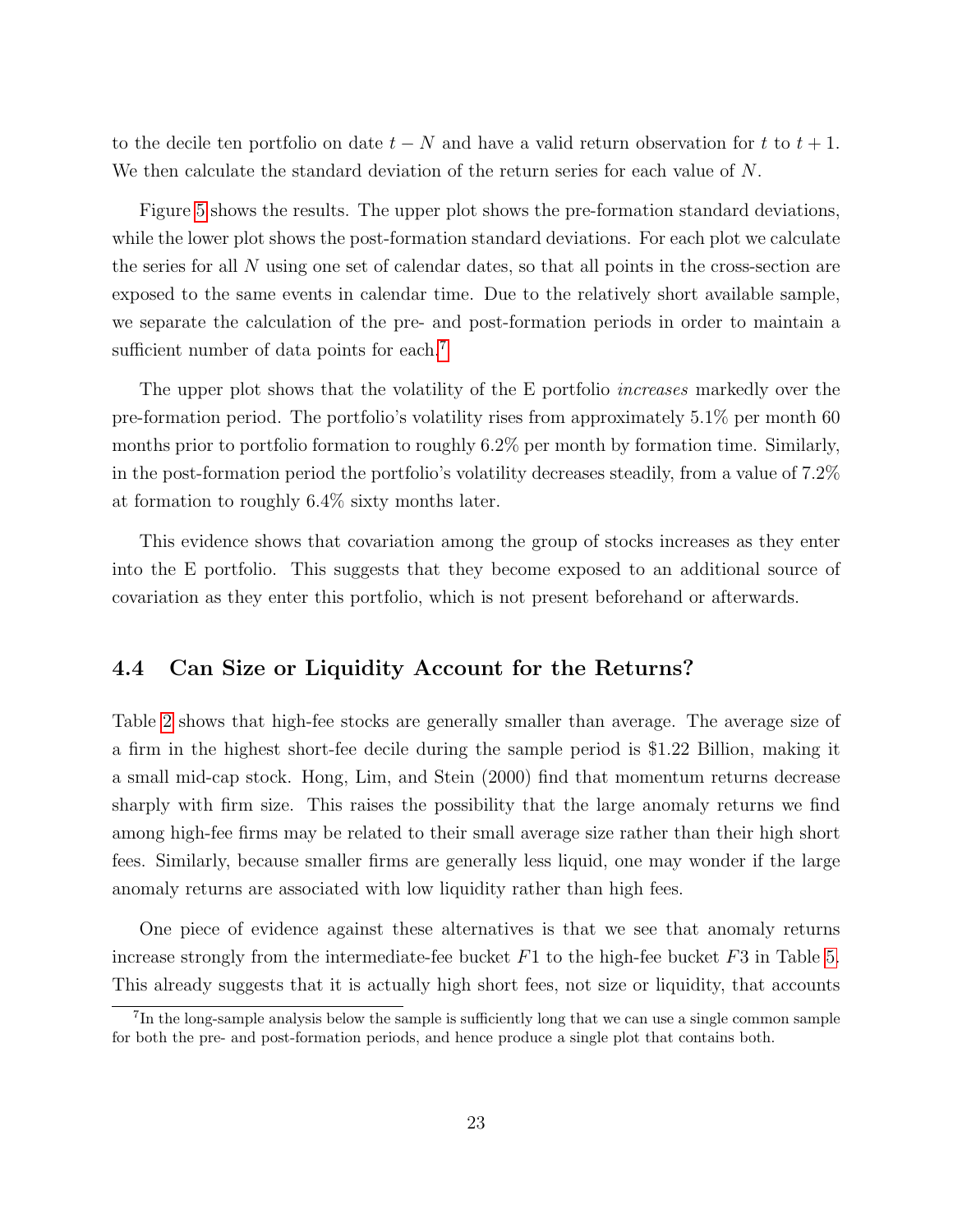for the large anomaly returns. Nevertheless, we would like a more direct of this hypothesis.<sup>[8](#page-0-0)</sup>

To do so, we create size and anomaly-characteristic matched portfolios for each of the high-fee anomaly portfolios in Table [5.](#page-51-0) The key is that we create these matched portfolios using only stocks from the low-fee  $(F0)$  bucket. That is, for each long and short leg of the anomaly portfolios in buckets  $F1$  to  $F3$ , we create a matching portfolio consisting of only low-fee stocks that has the same size and anomaly characteristics. Creating such a matching portfolio is not difficult because the low-fee  $(F0)$  bucket contains 80% of all stocks, and hence provides a large universe from which to create characteristic-matched portfolios. The matched long-short return is then the difference between the returns of the matched long and short leg portfolios.

We compare the average returns and alphas of the matched anomaly portfolios to their high-fee counterparts from Table [5.](#page-51-0) If the large returns we find in Table [5](#page-51-0) are actually due to firm size rather than high fees, then we should find that the matched anomaly portfolios exhibit similarly large returns. In particular, these returns should be large and significant even though they are created using low-fee stocks. Moreover, the matched anomaly returns should increase strongly as we move from the matching portfolios for the F1 bucket to those of the F3 bucket. We use the same analysis on portfolios matched to liquidity and anomaly characteristics to assess the possibility that liquidity accounts for our findings.

We create matching portfolios by applying the approach of Daniel, Grinblatt, Titman, and Wermers (1997) within the universe of low-fee  $(F0)$  stocks. We first sort these stocks into size quintiles based on NYSE breakpoints. We then sort each size quintile into deciles based on the given anomaly characteristic. The resulting set of 5 x 10 portfolios gives the benchmark characteristic portfolios. We then assign each stock in each intermediate- and high-fee anomaly long or short portfolio to a benchmark portfolio by first finding the closest match to its size and then its anomaly characteristic. The assigned benchmark portfolio returns are then equal-weighted to obtain the matching long or short portfolio return. The difference between the matched long and short returns gives the matched anomaly return.

This approach uses only low-fee stocks to create long and short portfolios that have the same size and anomaly characteristics as their high-fee counterparts, thereby allowing us

<sup>8</sup>Note that many of our findings continue to hold regardless. These include the finding that anomaly returns are concentrated in a small subgroup of stocks and that the FF4+CME-based factor model is able to capture these anomaly returns. Nevertheless, the interpretation of these results is affected by the answer to this question.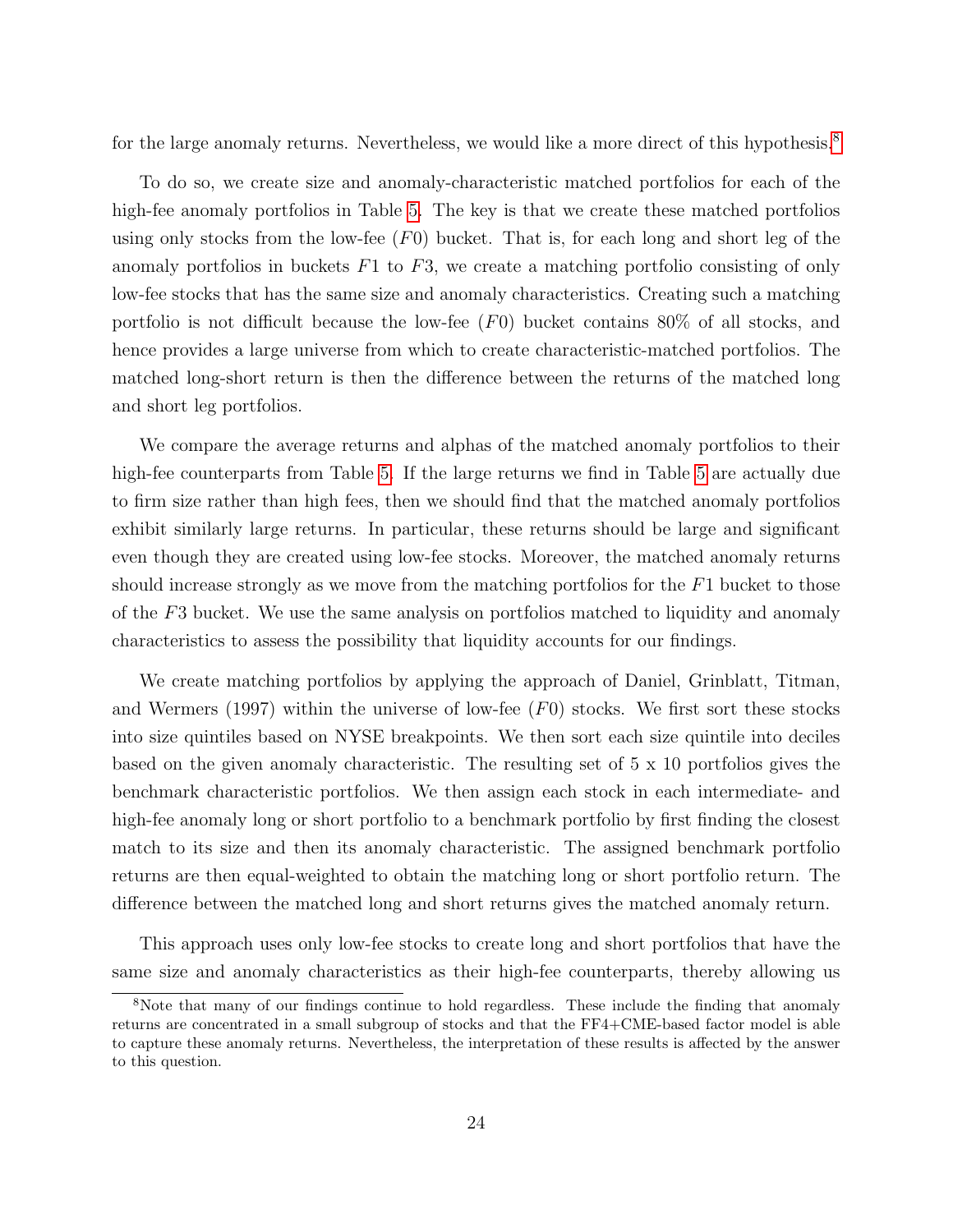to separate the effect of size and high short fees on the magnitude of the anomaly returns. Using Amihud's (2002) measure of liquidity, we follow the same procedure to create liquidity and anomaly-characteristic matched portfolios and separate the affect of liquidity on the anomaly returns.

Table [6](#page-52-0) presents the results for the size and anomaly-characteristic matched portfolios. Panel A shows the average monthly returns. The average anomaly returns are small and far from significant across all anomalies and buckets save for gross profitability. In the case of gross profitability the average return is no larger than it was for the low-fee  $(F0)$  bucket in Table [5,](#page-51-0) where it was also significant. Hence, across all anomalies and fee buckets the average returns in Table [6](#page-52-0) are the same as those in the low-fee  $(F0)$  bucket of Table [5,](#page-51-0) in stark contrast to the much larger anomaly returns of the F1 through F3 buckets.

Table [6](#page-52-0) further shows that the matching anomaly returns do not increase from the F1 to the F3 bucket, in sharp contrast to Table [5.](#page-51-0) Instead the matched returns are completely flat across buckets. Consequently, the returns for the  $F1$ , and especially the  $F2$  and  $F3$  buckets, are far larger than their matched counterparts.

In summary, Panel A of Table [6](#page-52-0) clearly shows that the (small) average size of the high-fee firms does not account for the large anomaly returns we find in this sample. Panel A actually reveals something further and perhaps surprising. It shows that the anomaly returns are no larger among small stocks than they are on average if high-fee firms are excluded. This is an interesting finding by itself and it may explain why some studies (e.g., Hong, Lim, and Stein (2000)) find that anomaly returns are only large outside large stocks.

Panel B of Table [6](#page-52-0) shows the FF4 alphas for the matched portfolios. The FF4 alphas follow the same pattern as the raw returns and closely resemble the alphas in the low-fee  $(F0)$  bucket in Table [5.](#page-51-0) Again the matched portfolio alphas are flat across the three buckets, in sharp contrast to the strong increase in alphas shown in Table [5.](#page-51-0) Hence, panel B reinforces the conclusion of panel A: size does not account for the large anomaly returns we find among the high-fee firms.

For completeness, Panel C reports the FF4+CME alphas of the matched portfolios. With the exception of value-growth, the FF4+CME alphas are even smaller than the already small FF4 alphas, consistent with earlier findings. Notably, this is the case even though the matched portfolios consist solely of low short-fee stocks.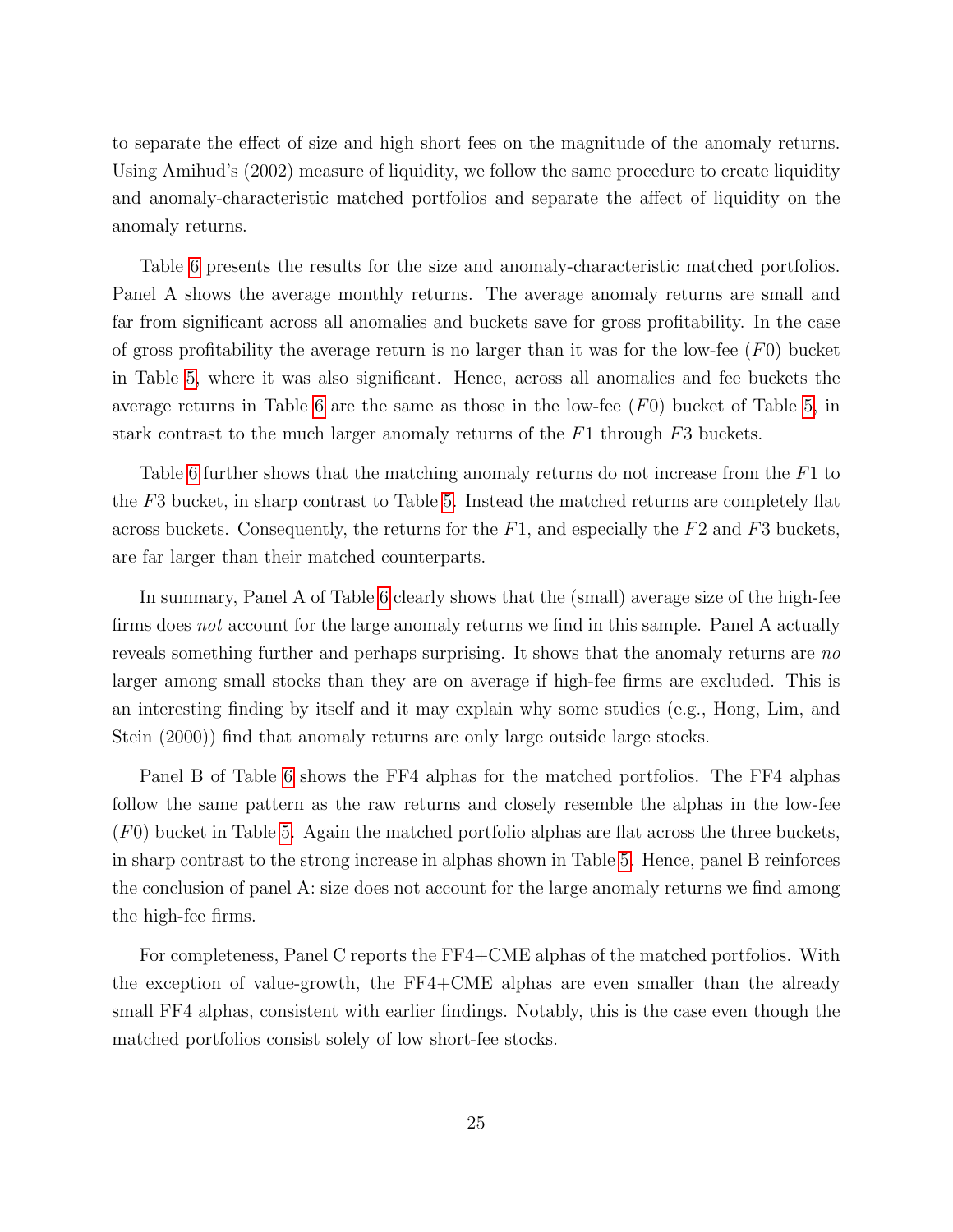Table [7](#page-53-0) presents the results for the liquidity and anomaly-characteristic matched portfolios. The results are very similar to those in Table [6.](#page-52-0) The matched average returns (panel A) mimic those of the anomaly returns among the low-fee stocks in Table [5.](#page-51-0) They are small and insignificant across all anomalies and buckets, besides gross profitability, where the matched return is again the same as in the F0 bucket of Table [5.](#page-51-0) Again the matched anomaly returns are flat across buckets, in stark contrast to the strongly increasing pattern displayed in Table [5.](#page-51-0) The FF4 alphas (panel B) mirror the raw returns and closely resemble those of the low-fee bucket. Hence, Table [7](#page-53-0) shows that liquidity cannot account for the large anomaly returns we find in the sample of high-fee firms.

## 5 Long Sample Analysis

We now conduct a similar analysis on a longer sample using a proxy for shorting fees. Our proxy is the variable  $SIR_{IO}$ , short interest relative to shares owned by institutions. Although our sample of shorting fee data is, to the best of our knowledge, the longest and broadest that has been studied, its time series is still relatively short in comparison to many studies of the cross-section of expected returns. While our results show that the length of this time series provides sufficient power to document significant anomaly alphas, it remains interesting to extend the sample backwards and obtain greater overlap with the samples used in previous cross-sectional studies. However, doing so requires the use of a proxy for short fee that may introduce substantial noise into the analysis.

The use of  $SIR_{IO}$  as a proxy allows us to extend the sample back to April 1980, so that our long sample covers April 1980 to December 2013. Table [8](#page-54-0) undertakes a similar analysis as Table [2,](#page-48-0) using  $SIR_{IO}$  as the sorting variable in place of shorting fee. We again sort all stocks into ten deciles at the end of each month, but now by their value of  $SIR_{IO}$  rather than their shorting fee. The table structure follows that of Table [8.](#page-54-0) The rows again report equal-weighted averages of returns and characteristics for the stocks in the decile portfolios over the long sample.

The third column gives the average value of  $SIR_{IO}$  for each decile. The pattern displayed is broadly similar to that of shorting fee in Table [2.](#page-48-0) That is, there is not much variability in  $SIR_{IO}$  in the top eight deciles, which all have fairly low average  $SIR_{IO}$  values. This is consistent with our earlier finding that shorting fees are low for most stocks. Similar to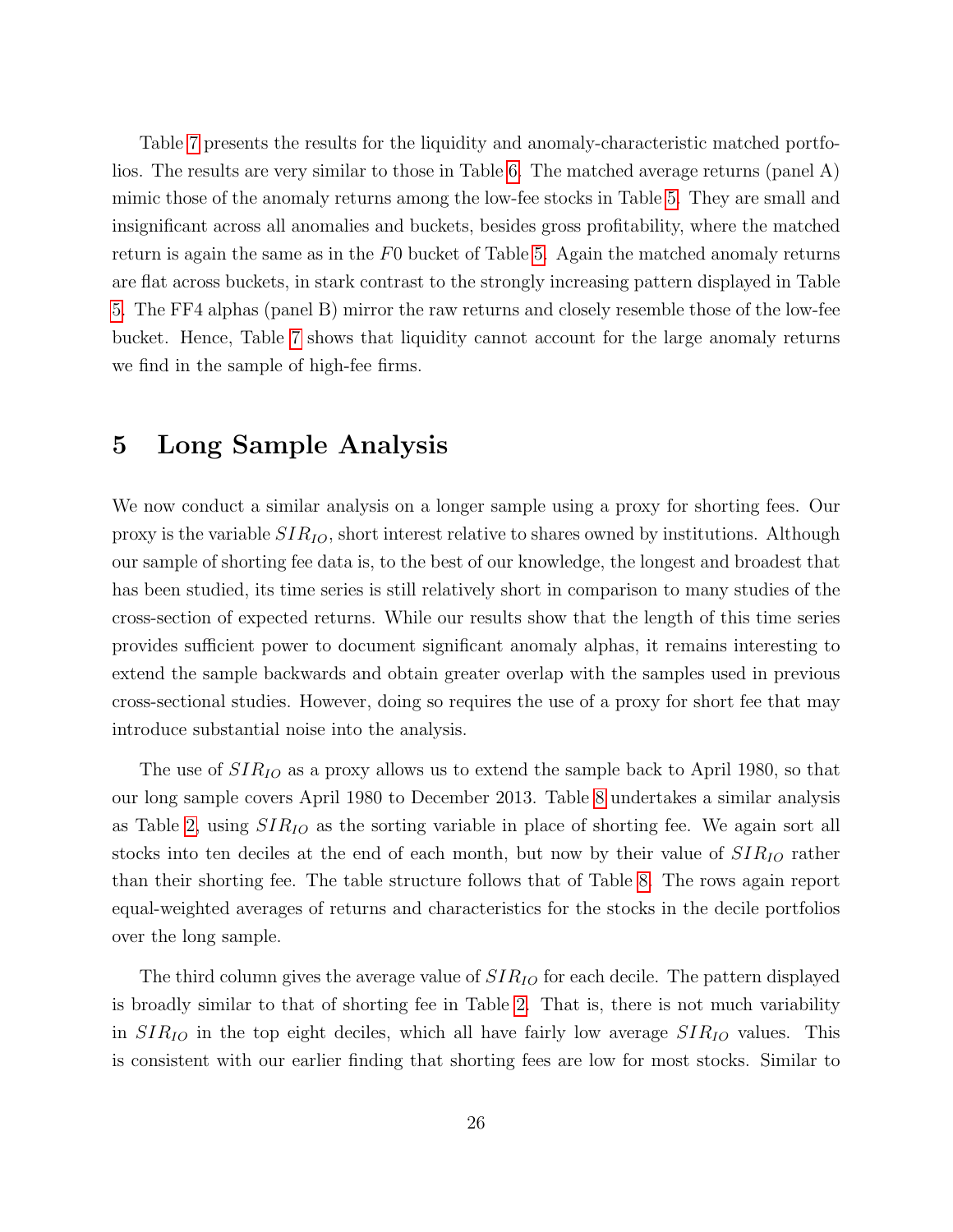shorting fees,  $SIR_{IO}$  rises strongly in the ninth and especially tenth deciles. The effectiveness of  $SIR_{IO}$  as a proxy is corroborated by column four, which reports the average short fee for each decile in the period 2004 to 2013, the sample where this data is available. In particular, short fees are by far the highest in the tenth decile, with an average fee of 401 bps per annum. The second highest fees are clearly in the ninth decile, with an average fee (74 bps) that is very similar to that of decile nine in Table [2.](#page-48-0) Finally, there is comparatively little variation in average fee across the top eight deciles, similar to the case in Table [2.](#page-48-0)

While  $SIR_{IO}$  is an effective proxy, it is not perfect. In particular, the table shows that short fees actually decrease moderately in  $SIR_{IO}$  in the first few deciles, producing a J-shaped relationship in the average short fee.<sup>[9](#page-0-0)</sup> This outcome reflects noise in institutional ownership as a proxy for supply in the lending market. For some stocks, supply may be significantly lower (i.e., their supply curve is steeper) than indicated by their institutional ownership, so that even small amounts of shorting–and hence low  $SIR_{IO}$ –can induce significant short fees.

Despite the noise in  $SIR_{IO}$  as a short-fee proxy, the patterns in Table [8](#page-54-0) are quite similar to those in Table [2.](#page-48-0) Importantly, the relationship between decile numbers and average returns bears a strong similarity to that in Table [2.](#page-48-0) Average returns are quite flat across the top seven deciles, but decrease markedly starting with the eighth decile. As with shorting fees, there is a large drop in the average return between the ninth and tenth deciles, and the average return of the tenth decile is very low. Consequently, the difference in average returns between the first and tenth  $SIR_{IO}$  deciles is very large and highly statistically significant, at 1.42% per month (t-stat 5.83).

The table further shows that the difference in average returns across the deciles is not captured by corresponding differences in their loadings on conventional risk factors. The Fama-French four factor (FF4) alpha (labeled "FF4 $\alpha$ ") of the high  $SIR_{IO}$  portfolio is  $-1.05\%$ per month, whereas the alpha of the CME portfolio is a highly significant 1.51% per month! Note that this FF4 alpha is larger than that of any of the well-known anomalies we study over the long-sample period, as shown below.

For completeness, panel B mirrors the corresponding panel in Table [2.](#page-48-0) It shows that the return differences are more dramatic still if we look at portfolio 10b, the higher half of stocks in the decile 10 portfolio based on  $SIR_{IO}$  value. The average  $SIR_{IO}$  value for these stocks is a tremendous 81.0%, so these are stocks where the amount of shorting is very large relative

 $^{9}D'$ Avolio (2002) finds a similar relationship.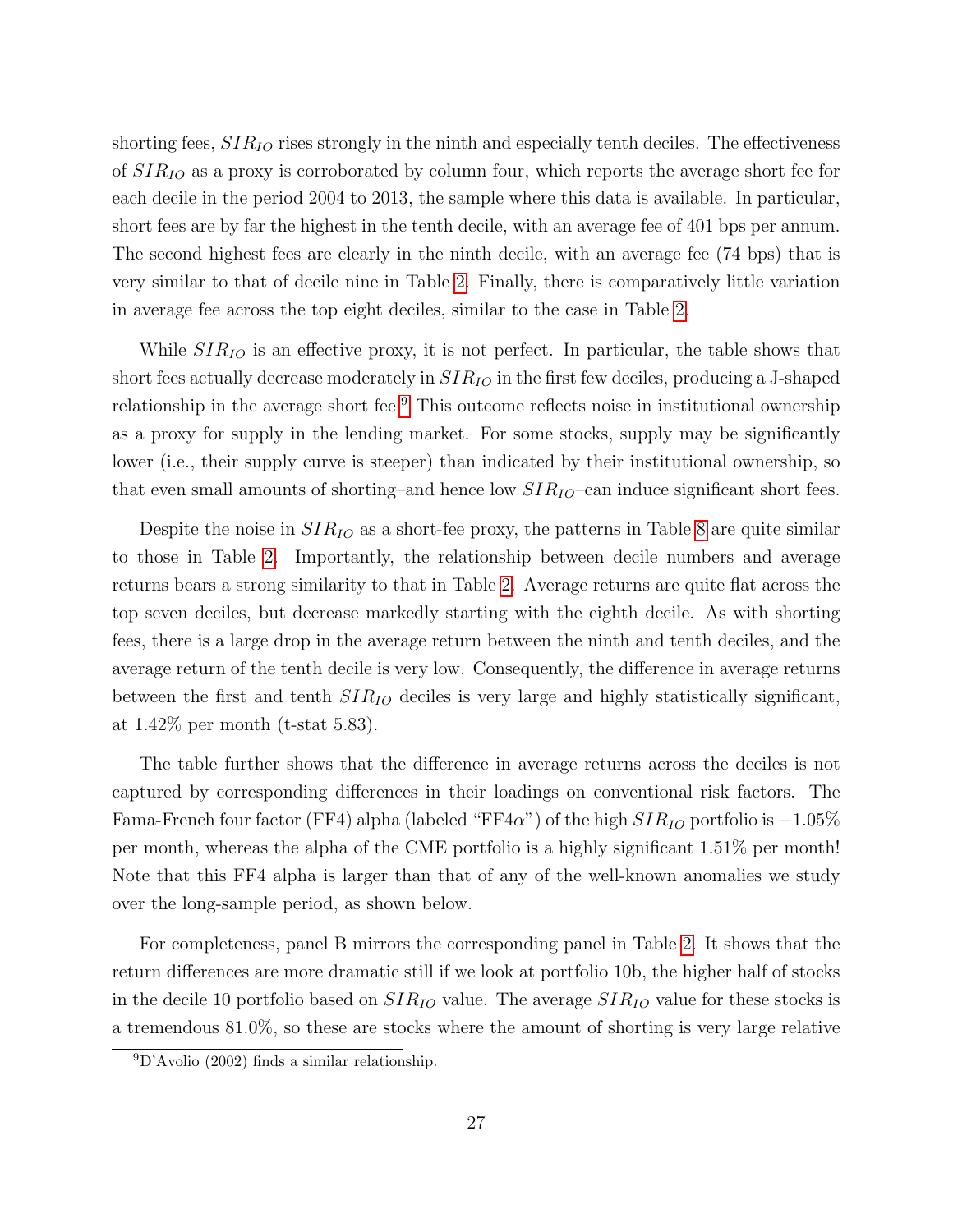to the potential total supply. The average raw return on the 10b portfolio is −0.34% per month, resulting in an average monthly return on the 1-minus-10b portfolio of 1.82%. The FF4 alpha is again even larger, at 1.92% per month (t-stat 9.93).

#### 5.1 Characteristics

Table [8](#page-54-0) also reports the average anomaly characteristics for each of the deciles at the time of portfolio formation. The patterns displayed are again similar to those of the shorting-fee deciles in Table [2.](#page-48-0) The decile ten stocks have extreme values of the anomaly characteristics. They have the highest average momentum returns, idiosyncratic volatility, max return, financial distress, and net share issuance. They also have the lowest book-to-market ratios and gross profitability. The stocks in portfolio 10b extend these patterns further.

The relationship between characteristics and decile rankings always strengths at the high deciles. A difference with the shorting-fee-sorted deciles is that the relationship between  $SIR_{IO}$  and idiosyncratic volatility is not perfectly monotonic, whereas the relationship between  $SIR_{IO}$  and momentum or book-to-market ratio is monotonic.

Finally, table [8](#page-54-0) shows the average market capitalization for each decile. With the exception of the first decile, which has the smallest stocks, market capitalization is decreasing in the decile number. Nevertheless, the aggregate market caps of the ninth and tenth deciles are economically large. The ratio of the average market cap in the tenth decile to the largest average market cap across deciles (the second decile) is similar to the corresponding value for the shorting fee deciles. This suggests that, as in the case of shorting fees, the average stock in the tenth decile should be categorized as a smallish mid-cap stock.

#### 5.2 The E Factor

In keeping with our existing terminology, we refer to the stocks in the tenth  $SIR_{IO}$  decile as expensive to short, and to the portfolio of these stocks as the "E" portfolio. As highlighted in the discussion of Table [8](#page-54-0) above, the use of the  $SIR_{IO}$  proxy does not, however, allow us to readily identify the decile of cheapest-to-short stocks. Therefore, we create the longsample proxy for shorting risk using only the return on the E portfolio, rather than using the difference between the returns on this portfolio and a corresponding C portfolio, as we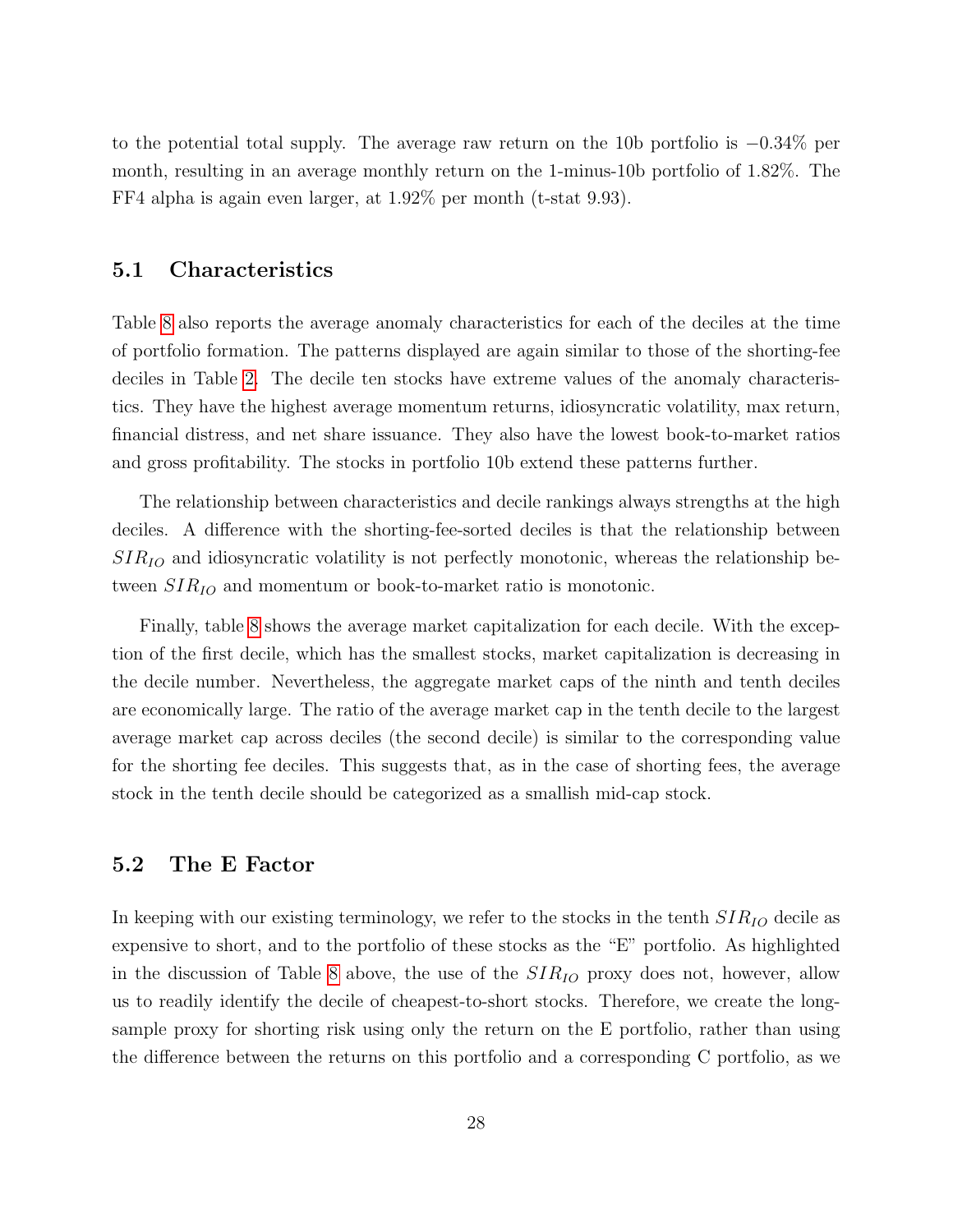did in the short sample.

Specifically, our shorting risk factor for the long sample analysis is the return on a zerocost portfolio that is long the risk-free asset (1-month treasury bills) and short the E portfolio. We refer to this factor as the E factor. We view this approach to constructing the shorting risk factor in the long sample as conservative relative to the conventional approach of creating a spread portfolio. It circumvents the need to identify the cheap-to-short portfolio and hence avoids introducing noise into its returns due to errors in this identification. However, it comes at a potential cost in terms of maximizing the model's fit.<sup>[10](#page-0-0)</sup> Similar to Section [4,](#page-15-0) we refer to the cross-sectional pricing model which combines the E factor with the conventional four risk factors as the  $FF4 + E$  model.

#### 5.3 Unconditional Anomaly Returns

Table [9](#page-55-0) documents the returns to the eight anomalies over the long sample period, April 1980 to December 2013. The structure of the table is the same as in Table [4.](#page-50-0) The top row in the bottom portion of Panel A reports the average return for each of the anomaly long-short portfolios. As the table shows, all of the average anomaly returns are large and statistically significant. The next row reports the FF4 alphas of the anomalies. Except for momentum, and to a lesser extent value-growth, the alphas are very similar to the average returns. They are very large and, with the exception of momentum, are even more statistically significant than the average returns. In the case of momentum the FF4 alpha is much smaller than the average return and is not statistically significant. In the case of value-growth, the FF4 alpha is still large (64 bps per month) and highly statistically significant. Hence, with the exception of momentum, the anomaly returns cannot be explained by their exposures to the conventional four risk factors.

The last row in the bottom portion of Panel A reports the alphas of the anomaly returns relative to the  $FF4 + E$  model. Including the E factor leads to a large reduction in the magnitudes of the alphas of all the anomalies except for the already small momentum alpha. While most of the remaining alphas remain statistically significant, they all decrease by roughly 50% or more from their FF4 values. The largest reductions in alphas are for distress,

<sup>&</sup>lt;sup>10</sup>If the C portfolio is well-diversified then its return should be well captured by the four conventional risk factors, for which we already control, and hence the loss in model fit should be small. We note that in the short fee sample replacing the CME portfolio with the analogous E factor does not materially change any of our findings.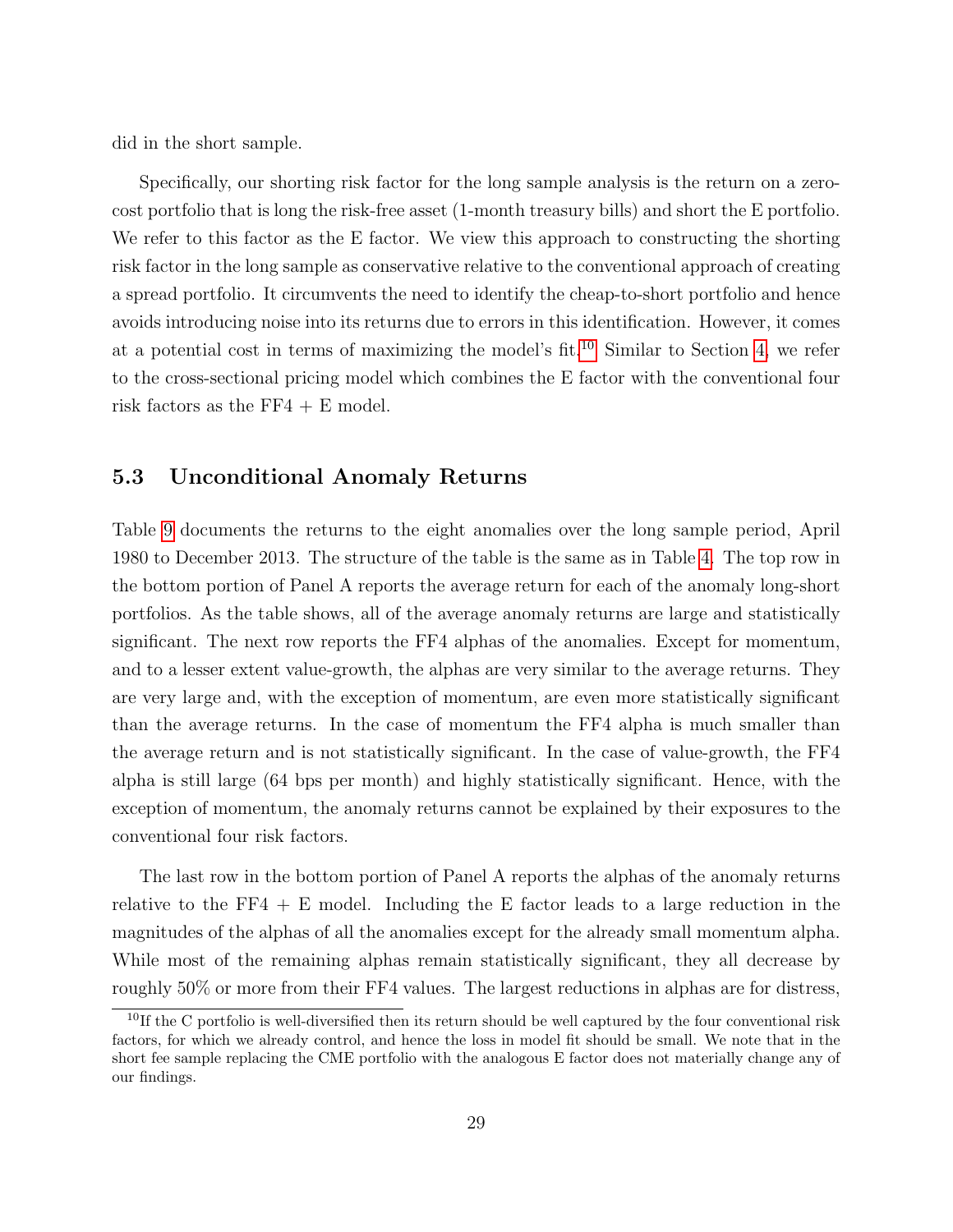idiosyncratic volatility and max return, where the alphas are each reduced by at least 93 bps per month. This striking reduction in alphas is consistent with our short-sample results and shows that exposure to shorting risk goes very far towards explaining the average returns to these eight well-known anomalies.

Panel B of Table [9](#page-55-0) reports the average  $SIR_{IO}$  by decile for each anomaly. There is a clear pattern. For all the anomalies, decile ten stocks have by far the highest  $SIR_{IO}$ . Hence, there is a clear concentration of highly shorted stocks in the short legs of these anomalies. Moreover,  $SIR_{IO}$  is generally increasing in the deciles, particularly for deciles five to ten. The main exception to this pattern is momentum, where there is high shorting even in decile one. These patterns are similar to those for short fees shown in Table [4.](#page-50-0)

#### 5.4 Returns Conditional on Shorting Fees

Next, we repeat the analysis of Table [5](#page-51-0) using  $SIR_{IO}$  in place of shorting fee, allowing us to examine the interaction between this short-fee proxy and anomaly returns in the long sample. Table [10](#page-56-0) shows the results. The structure mirrors that of Table [5.](#page-51-0) As in Table [5,](#page-51-0) the "low fee" bucket  $(F0)$  consists of the stocks in the top eight  $SIR_{IO}$  deciles. The ninth and tenth deciles are again also sorted into the intermediate and high fee buckets (F1 through  $F3$ ). In creating the anomaly long-short returns, the low fee bucket is again sorted into ten deciles based on the corresponding anomaly characteristics and each of the high fee buckets is sorted into three terciles. The long-short portfolio returns are given by the difference between the returns of the extreme portfolios within each bucket.

Panel A again shows the average returns in each of the four buckets. As in Table [5,](#page-51-0) there is a clear pattern of average anomaly long-short returns increasing strongly from the low- to the high-fee buckets. In most cases the average long-short return in the F1 bucket is higher than that in the  $F_0$  bucket, and the average return in the  $F_2$  bucket is larger still. The high fee bucket F3 always has the largest average return, and by a large margin in most cases. For example, the high-fee bucket's average long-short return for idiosyncratic volatility is an incredible 2.15% per month! Even the smallest average return in  $F3$  is a very large 92 bps per month.

The bottom row of panel A reports the difference in average anomaly returns between the low- and high-fee buckets. The differences are large, and with the exception of value-growth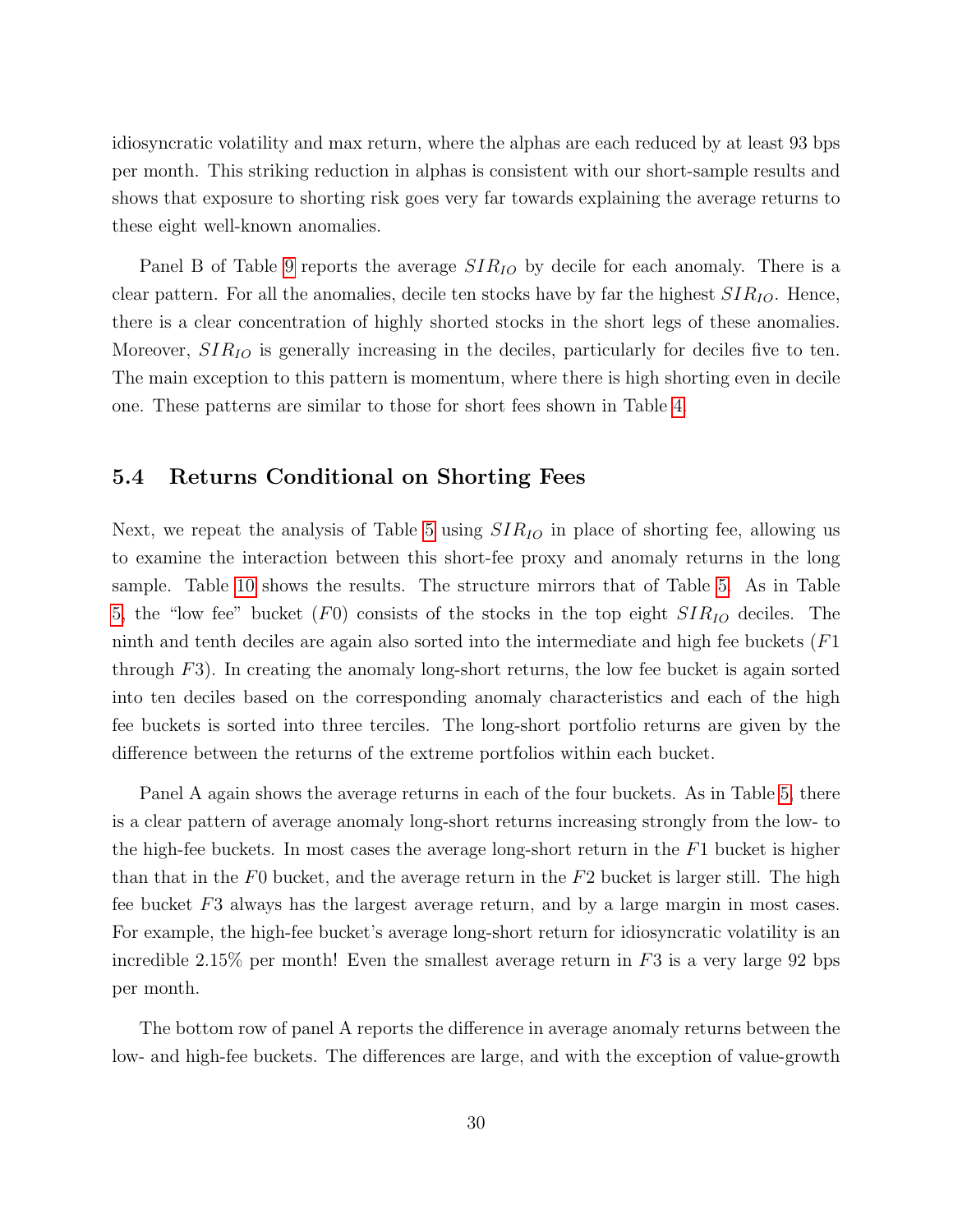and gross profitability, highly statistically significant.

A difference relative to the findings in Table [5](#page-51-0) is that the average returns in the low-fee bucket of Table [10](#page-56-0) are statistically significant in all but one case. Part of this difference may be due to the use of a proxy for shorting fee in sorting the stocks into buckets. Noise in this proxy will make this sorting imprecise and hence blur the differences in average returns across buckets.

#### 5.4.1 Four Factor Alphas

Panel B of Table [10](#page-56-0) reports the FF4 alphas for the long-short portfolios. The alphas exhibit similar patterns to the average returns. The alphas for the low fee bucket are substantially smaller than the unconditional alphas, whereas the high-fee  $(F3)$  alphas are by far the largest. The bottom row of Panel B examines the difference in FF4 alphas between the high- and low-fee buckets  $(F3 \text{ minus } F0)$ . The differences in alphas are large, and in most of the cases highly statistically significant. Hence, the dependence of average returns on  $SIR_{IO}$  shown in panel A carries over to the corresponding FF4 alphas.

A difference relative to panel B of Table [5](#page-51-0) is that, besides the case of momentum, the lowfee alphas are statistically significant. As in the case of the average returns, this difference may be due in part to our use of a noisy proxy for shorting fee.

#### 5.5  $FF4 + E$  Alphas

We now use the  $SIR_{IO}$ -based E factor to proxy for shorting risk in the long sample. Panel C of Table [10](#page-56-0) reports the long-sample alphas of the anomaly portfolios relative to the  $SIR_{IO}$ based FF4  $+ E$  model. Relative to their FF4 counterparts, the alphas in the F0 bucket are generally significantly smaller. For example, the alphas of distress and max return are reduced from 101 bps and 97 bps per month, respectively, under the FF4 model, to 28 bps and 32 bps per month under the  $FF4 + E$  model. Except for the momentum alpha, which is insignificant under both models, all the alphas decrease in magnitude. Moreover, four of the eight anomaly alphas are now insignificant at the 5% level. Arguably only the net share issuance alpha (51 bps) and gross profitability alpha (61 bps) remain economically sizable. Hence, among the low fee stocks the evidence for anomalous returns relative to the FF4 + E model is weak.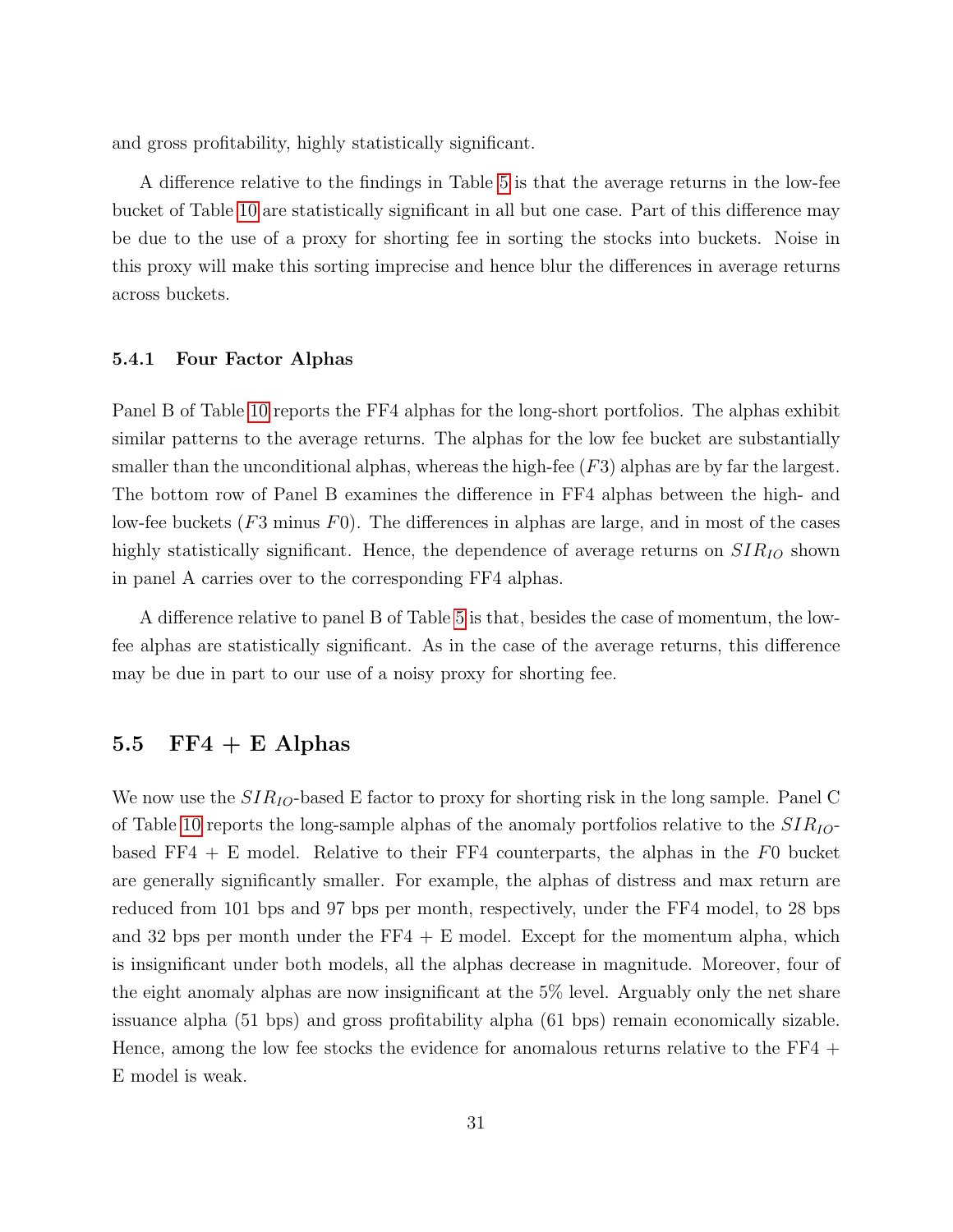The FF4 + E alphas of the anomaly returns in the  $F1$  and  $F2$  buckets are all fairly small and statistically insignificant. Indeed, with one exception the alpha magnitudes are all 50 bps per month or less across the sixteen long-short portfolios. Twelve of the the sixteen are 22 bps or less in magnitude. In comparison, the FF4 alphas are much larger and also generally statistically significant. The dramatic decrease in alphas shows that accounting for shorting risk exposure allows the model to capture most of the expected returns of these portfolios.

Turning to the high fee (F3) bucket, across all anomalies there is a striking reduction in alphas from the FF4 model to the FF4  $+ E$  model. For example, the alphas of idiosyncratic volatility, composite equity issuance, max return, and distress decrease from 200 bps, 111 bps, 209 bps, and 157 bps per month, respectively, to 100 bps, 57bps, 127 bps, and 48 bps per month. Still, five of the eight anomalies' alphas remain significant at the 5% level (all eight have significant FF4 alphas) as their FF4 alphas are so large that they remain significant despite the large reductions (100 bps, 54 bps, 82 bps, 109 bps respectively).

The bottom row of Panel C again examines the difference in anomaly alphas between the high-fee and low-fee buckets. This difference is only significant for idiosyncratic volatility and max return. The remaining differences are all 27 bps or less. In contrast, the differences in average returns and FF4 alphas were mostly both large significant and large. This finding corroborates that in the short sample, and shows that accounting for exposure to shorting risk helps equalize risk-adjusted returns across the low and high fee stocks.

Figure [6](#page-45-0) plots a comparison of realized versus predicted average returns for the FF4 and  $SIR_{IO}$ -based FF4 + E models in the long sample. Each anomaly is plotted separately and the points are the extreme characteristic-sorted portfolios within each of the four  $SIR_{IO}$ sorted buckets.

The figure shows that the  $FF4 + E$  provides a far superior fit across all the anomalies. This is particularly true for the low-return portfolios, which typically lie significantly below the forty-five degree line for the FF4 model. In contrast, the fit of the FF4 + E model is quite good for both the low- and high- return portfolios, though perhaps the model's fit to some of the very low return portfolios is not as good as was the fee-based version of the model in the short sample. Nevertheless, in all cases the model provides a pretty good fit, and clearly one that is significantly better than the FF4 model.

In summary, the  $SIR_{IO}$ -based FF4 + E model is able to capture a substantial part of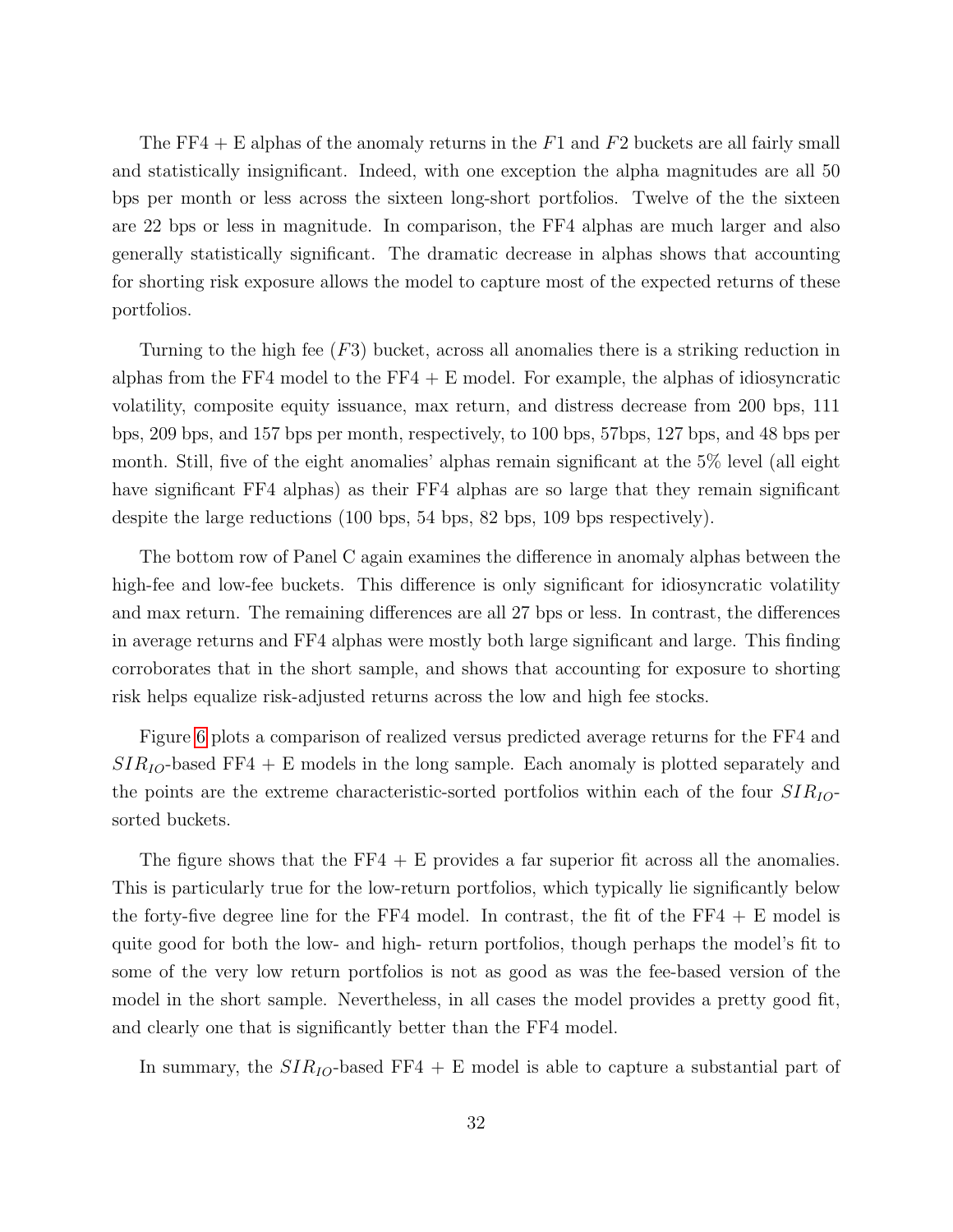the average returns of all these anomalies in the long sample, corroborating our findings in the short sample. We again find that average returns and FF4 alphas are strongly increasing in the shorting fee proxy,  $SIR_{IO}$ . Much of the difference disappears, and the alphas are substantially reduced, once compensation for exposure to shorting risk exposure is accounted for. These results provide further support for the theory that compensation for shorting risk is a significant component of the expected returns to these anomalies.

#### 5.5.1 Short Interest and Comovement

We again examine whether the high co-movement of stocks in the  $SIR_{IO}$ -based E portfolio reflects an increase in co-movement among stocks when they enter this portfolio, or whether this covariance structure was present beforehand. We repeat the procedure used in Section [4.3.1](#page-22-0) to calculate the evolution of the return volatility of the portfolio of E stocks from sixty months before the portfolio's formation date to sixty months afterwards.

An advantage of the long sample is that we do not face the same sample length limitations as in Section [4.3.1.](#page-22-0) The sample is now long enough to use one set of calendar dates for both the pre- and post-formation periods, allowing us to graph the evolution of the portfolio's volatility over both periods within a single plot. Figure [7](#page-46-0) shows the result. The pattern shown is similar to that obtained by putting together the top and bottom plots of Figure [5](#page-44-0) for the fee-based E portfolio. The volatility of the portfolio rises markedly over the pre-formation period, from approximately 6.8% per month sixty months prior to portfolio formation, to roughly 8.2% per month by the portfolio formation date. During the post-formation period the portfolio's volatility decreases steadily, so that by sixty months after formation it is down to 6.6% per month. Hence, the figure shows that the portfolio's volatility rises and falls in tandem with stocks' entrance into the E portfolio. The covariance structure of the group of stocks is not constant, but instead increases in event time as the E portfolio's formation date is approached. As Daniel and Titman (1997) note, this pattern is consistent with these stocks loading onto an additional source of covariation when they are in the E portfolio.

#### 5.6 Size and Liquidity Matched Portfolios

We repeat the analysis of Section [4.4](#page-23-0) in the long sample in order to separate the impact of high SIR on anomaly returns from that of firm size or stock liquidity. Following the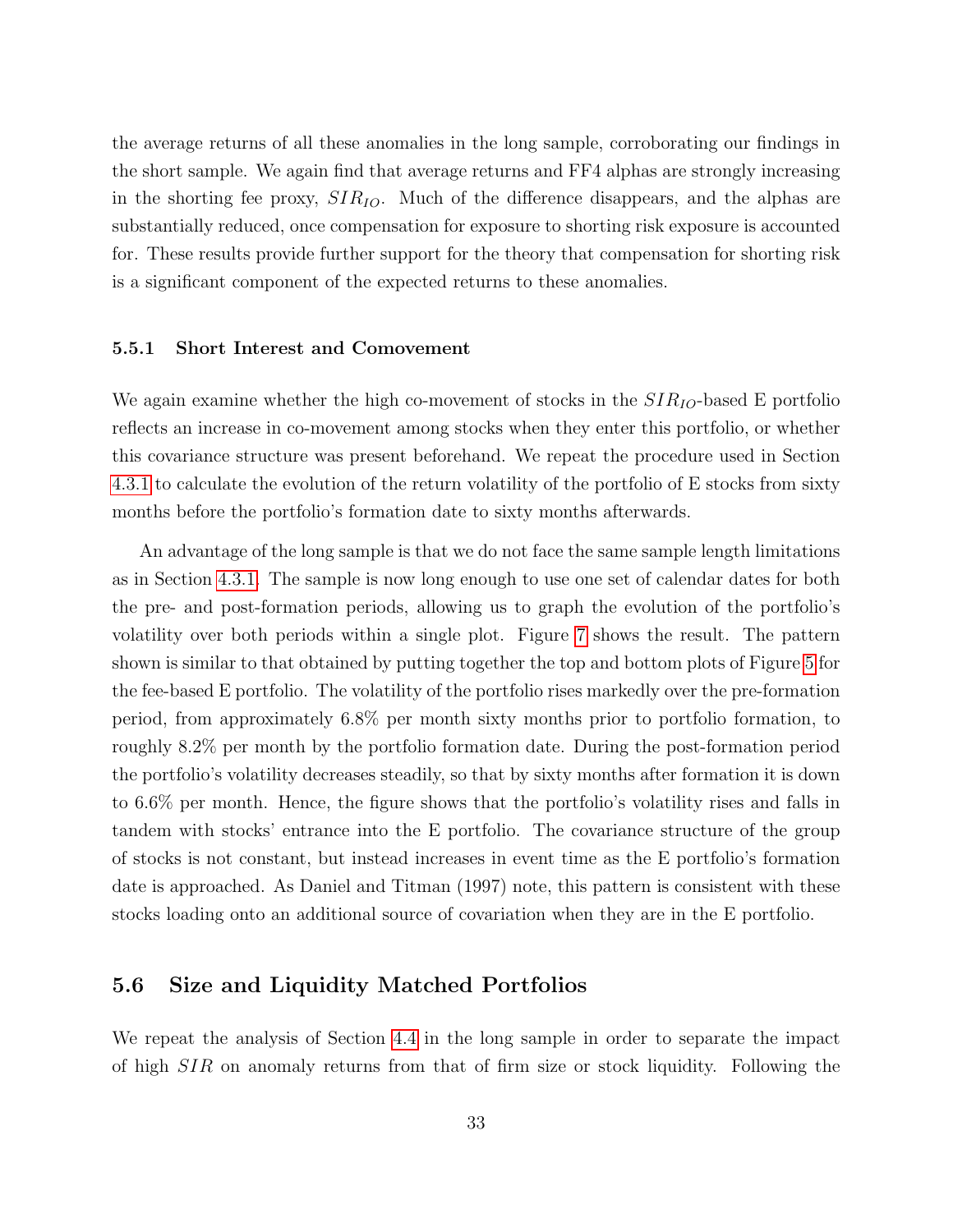procedure used in Section [4.4,](#page-23-0) we use only low- $SIR_{IO}$  (F0 bucket) stocks to create sizematched and liquidity-matched portfolios for the anomaly portfolios in buckets  $F1$  to  $F3$  of Table [10.](#page-56-0)

Table [11](#page-57-0) reports the results for the size and anomaly-characteristic matched portfolios. Across all anomalies and buckets the matched portfolio returns are very similar to the returns for the low- $SIR_{IO}$  (F0) bucket in Table [10.](#page-56-0) While the average returns are usually significant, this was already the case in the F0 bucket in Table [4.4.](#page-23-0) The key point is that the returns are substantially smaller than in the  $F1$  to  $F3$  buckets in Table [10.](#page-56-0) Moreover, in going from the  $F1$  to the F3 buckets the matched returns are generally flat or at most slightly increasing, in stark contrast to the large increases found in Table [10.](#page-56-0) As a consequence, in all cases the high- $SIR_{IO}$  (F3) anomaly returns are far larger than their matched returns. The same patterns hold for the FF4 alphas (panel B) of the matched portfolios. Hence, panels A and B of Table [11](#page-57-0) show that firm size does not account for the highly amplified anomaly returns we find among high- $SIR_{IO}$  firms.

For completeness, Panel C reports the FF4+E alphas of the matched portfolios. In almost all cases these alphas are smaller–often substantially so–than the corresponding FF4 alphas, and in most cases they are now insignificant or marginally significant.

Finally, Table [12](#page-58-0) reports the results for the liquidity and anomaly-characteristic matched portfolios. The results are very similar to those of the size matched portfolios, and show that stock liquidity does not account for the highly amplified anomaly returns or large FF4 alphas we find among high- $SIR_{IO}$  firms. Moreover, we again find that the FF4 + E alphas are substantially smaller than their FF4 counterparts. Indeed, all 24 of the matched portfolio FF4+E alphas are 50 bps or less in magnitude.

# 6 Conclusion

We document the shorting premium and reveal tight relationships between this premium and the returns to eight well-known cross-sectional anomalies. Our analysis establishes four main findings. Short fees are a strong predictor of the cross-section of stock returns, both gross and net of fees. This result is reflected in the large average return and four-factor alpha of the CME portfolio. Two, short fees are substantially higher for stocks designated for selling by anomalies. Three, anomaly returns are highly dependent on short fees: the anomalies largely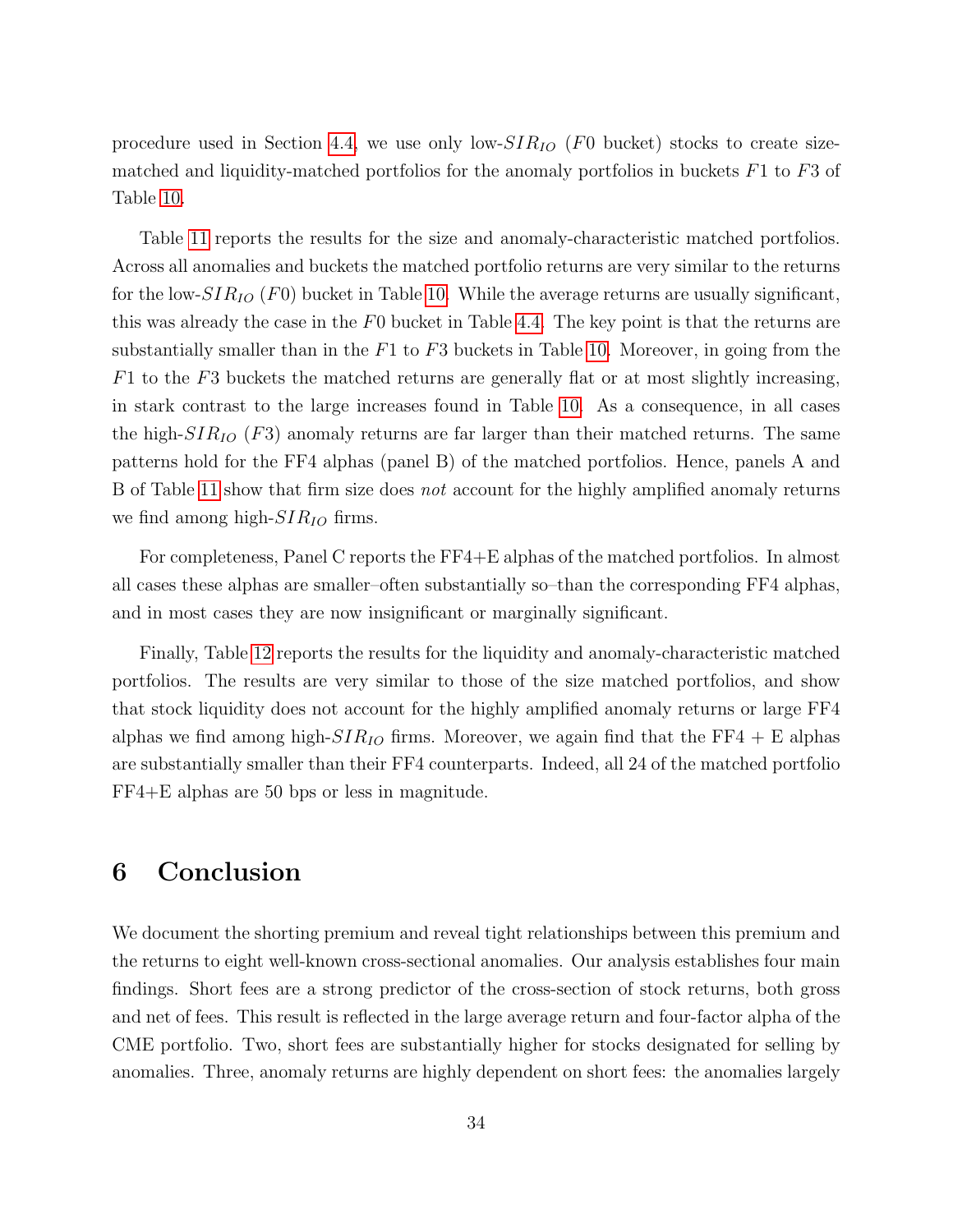disappear among the 80% of stocks that have low fees, but are highly amplified among those with high fees. Four, the Fama-French  $+$  CME model, which captures exposure to shorting risk, is able to capture most of the anomaly returns among both high- and low-fee stocks.

We provide a joint explanation for these findings. Our theory is that the shorting premium is compensation demanded by arbitrageurs for exposure to undiversifiable risk involved in shorting. We envisage a world where optimistic investors drive up the prices of certain stocks, making them overvalued. Arbitrageurs short these stocks, causing their short fees to increase. Hence, high fees identify stocks that are in arbitrageurs' portfolios. This also implies that for arbitrageurs, a stock's systematic risk includes its covariance with the high-fee portfolio. Because in practice such arbitrageurs represent a small subset of market participants, they end up bearing concentrated amounts of this shorting risk and therefore demand a large risk premium to do so.

The shorting premium implies that prices remain too high from the vantage point of the average investor. The difference with the usual outcome–that risk premia decrease prices–is due to incomplete risk sharing. In the standard setting with full risk sharing, all investors price risk equally at the margin and market clearing implies that they are long every stock. However, if short sellers are marginal then it is their personal risk-return tradeoff that matters for prices. If their risk-bearing capacity is limited, then a large shorting premium can arise and the prices of high-fee stocks will be high from the perspective of the average investor.

Instead of being viewed as exotic, this outcome may be quite prevalent in asset markets. Indeed, the ingredients necessary for this situation to arise–differences of opinion between market participants and limited short seller risk-bearing capacity–are very generic. In many settings it may simply be difficult to identify this situation empirically. In the case of stocks, short fees provide a valuable window for doing so because they provide a price-based proxy for differences of opinion.

The fact that large short fees are prevalent for stocks with substantial aggregate market capitalization shows that such differences of opinion are important. Moreover, our finding that shorting is highly informative about the cross-section of returns and the sources of anomalies indicates that concentration of risk plays an important role in asset pricing even in a market as large and liquid as US stocks. It seems likely that the same forces also play an important role in many other markets.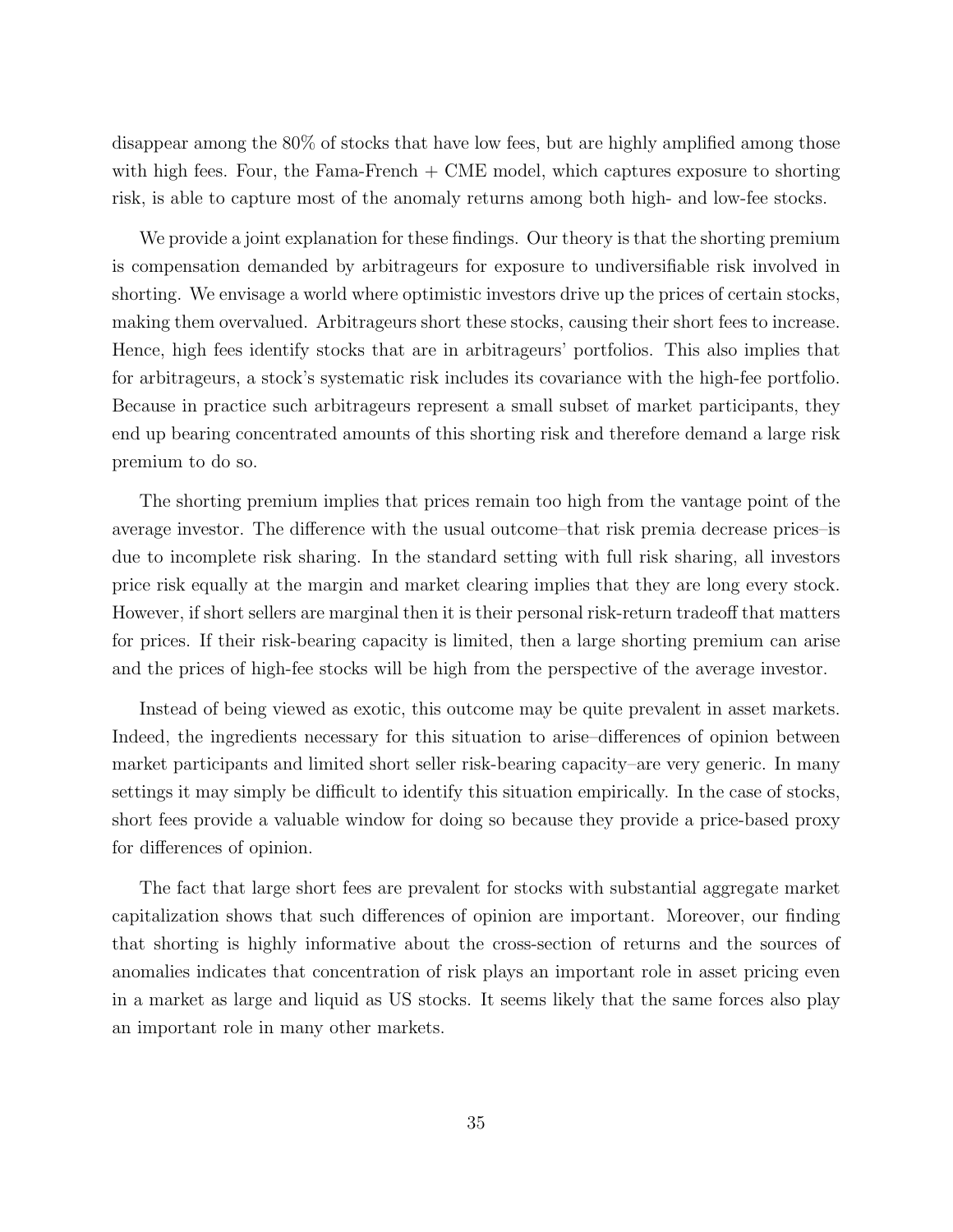# References

- Ali, Ashiq, Lee-Seok Hwang, and Mark a. Trombley, 2003. Arbitrage risk and the bookto-market anomaly. Journal of Financial Economics 69, 355–373.
- Almazan, Andres, Keith C. Brown, Murray Carlson, and David A. Chapman, 2004. Why constrain your mutual fund manager? Journal of Financial Economics 73, 289–321.
- Amihud, Yakov, 2002. Illiquidity and stock returns: cross-section and time-series effects. Journal of Financial markets 4, 31-56.
- Ang, Andrew, Robert J. Hodrick, Yuhang Xing, and Xiaoyan Zhang, 2006. The crosssection of volatility and expected returns. Journal of Finance 61, 259–299.
- Ang, Andrew, Robert J. Hodrick, Yuhang Xing and Xiaoyan Zhang, 2009. High idiosyncratic volatility and low returns: International and further U.S. evidence. Journal of Financial Economics 91, 1–23.
- Asquith, Paul, Parag Pathak, and Jay R. Ritter, 2005. Short interest, institutional ownership,a nd stock returns. Journal of Financial Economics 78, 243–276.
- Avramov, Doron, Tarun Chordia, Gergana Jostova, and Alexander Philipov, 2013. Anomalies and financial distress. Journal of Financial Economics 108, 139–159.
- Bali, Turan, Nusret Cakici and Roberth Whitelaw, 2011. Maxing out: Stocks as lotteries and the cross-section of expected returns. Journal of Financial Economics 99, 427–446.
- Basak, Suleyman, 2005. Asset Pricing with Heterogeneous Beliefs. Journal of Banking and Finance 29, 2849–2881.
- Battalio, Robert H. and Paul Schultz, 2006. Options and the bubble. Journal of Finance 61, 2071–2102.
- Ben-David, I., F. Franzoni, and R. Moussawi. 2012. Hedge funds stock trading during the financial crisis of 2007-2009. Review of Financial Studies 25, 1–54.
- Boehmer, Ekkehart, Charles M. Jones, and Xiaoyan Zhang, 2008. Which shorts are informed? Journal of Finance 58, 491–527.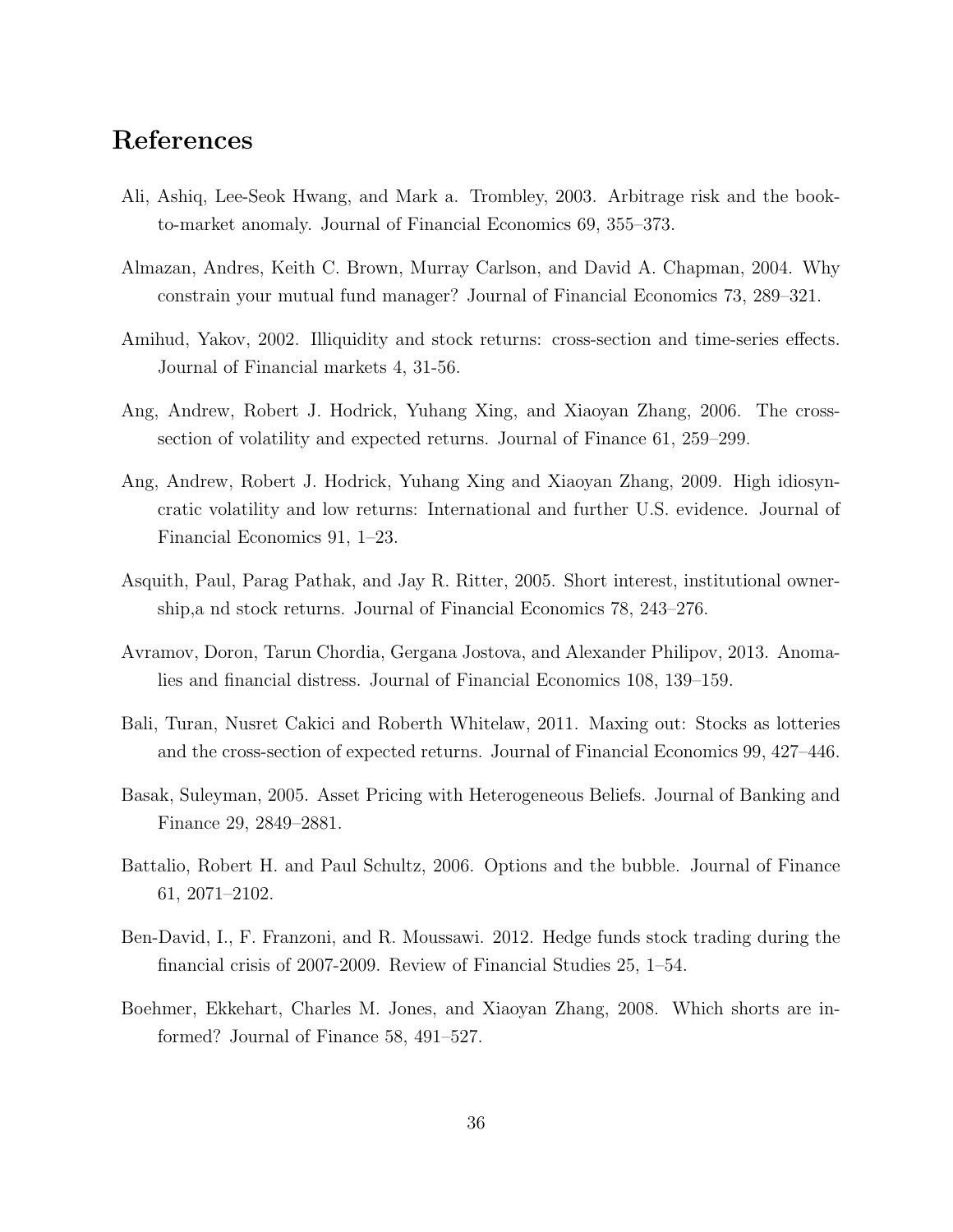- Campbell, John Y., Jens Hilscher, and Jan Szilagyi, 2008. In search of distress risk. Journal of Finance 63, 2899–2939.
- Chen, Joseph, Harrison Hong, and Jeremy C. Stein, 2002. Breadth of ownership and stock returns. Journal of Financial Economics 66, 171-205.
- Cohen, Lauren, Karl Diether, and Christopher Malloy, 2007. Supply and demand shifts in the shorting market. Journal of Finance 62, 2061–2096.
- Daniel, Kent D. and Sheridan Titman, 2006. Market reaction to tangible and intangible information. Journal of Finance 61, 1605–1643.
- Daniel, Kent, Mark Grinblatt, Sheridan Titman, and Russ Wermers, 1997. Measuring Mutual Fund Performance with Characteristic-Based Benchmarks. Journal of Finance 52, 1035–1058.
- D'Avolio, Gene, 2002. The market for borrowing stock. Journal of Financial Economics 66, 271–306.
- Diether, Karl B., Chris J. Malloy, and Anna Scherbina, 2002. Differences of opinion and the cross-section of stock returns. Journal of finance 57, 2113–2141.
- Duffie, Darrell, 1996. Special repo rates 51, 493–526.
- Duffie, Darrel, Garleanu Nicolae, and Lasse Pedersen, 2002. Securities lending, shorting, and pricing. Journal of Financial Economics 66, 307-39.
- Fama, Eugene F. and Kenneth R. French, 1993. Common risk factors in the returns on stocks and bonds. Journal of Financial Economics 33, 3-56.
- Fama, Euguene F. and Kenneth R. French, 2008., Dissecting anomalies. Journal of Finance 63, 1653–1678.
- Fama, Eugene F. and James MacBeth, 1973. Risk, return and equilibrium: Empirical tests, Journal of Political Economy 71, 607–636.
- Figlewski, Stephen, 1981. The information effects of restrictions on short sales: some empirical evidence, Journal of Financial and Quantitative Analysis 16, 463-476.
- Geczy, Christopher C., David K. Musto, and Adam V. Reed, 2002. Stocks are special too: An analysis of the equity lending market, Journal of Financial Economics 66, 241–269.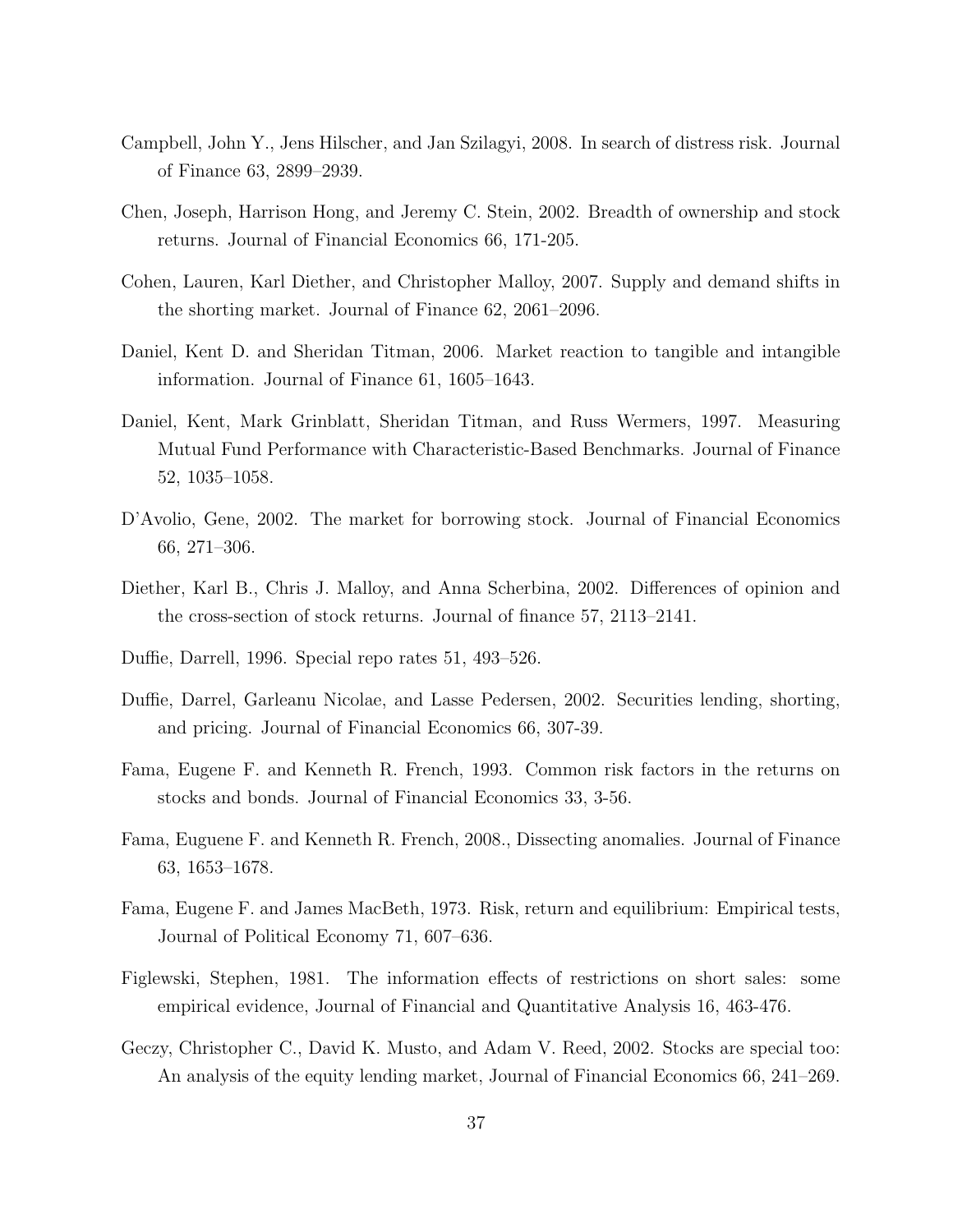- Griffin, John M. and Michael L. Lemmon, 2002. Book-to-market equity, distress risk, and stock returns. Journal of Finance 57, 2317–2336.
- Gromb, Denis and Dimitri Vayanos, 2010. Limits of Arbitrage: The State of the Theory. Annual Review of Financial Economics 2, 252–275
- Hanson, Samuel G. and Adi Sunderam, 2013. The growth and limits of arbitrage: evidence from the short interest. Review of Financial Studies, forthcoming.
- Hirshleifer, David, Siew H. Teoh, and Jeff Jiewei Y, 2011. Short arbitrage, return asymmetry ad the accrual anomaly. Review of Financial Studies 24, 2429–2461.
- Hong, Harrison, Terence Lim, and Jeremy C. Stein, 2000. Bad News Travels Slowly: Size, Analyst Coverage, and the Profitability of Momentum Strategies. Journal of Finance 55, 265–295.
- Hong, Harrison, Jose Scheinkman, and Wei Xiong, 2006. Asset float and speculative bubbles. Journal of Finance 61, 1073–1117.
- Hong, Harrison, and Jeremy Stein, 2003. Differences of opinion, short-sales constraints, and market crashes. Review of Financial Studies 16, 487-525.
- Jegadeesh, Narasimhan and Sheridan Titman, 1993. Returns to buying winners and selling losers: Implications for stock market efficiency. Journal of Finance 48, 65–92.
- Jones, Charles M. and Owen A. Lamont, 2002. Short sale constraints and stock returns. Journal of Financial Economics 66, 207-239.
- Ljungqvist, Alexander and Wenlan Qian, 2013. How binding are limits to arbitrage? Working paper.
- Loughran, Tim and Jay R. Ritter, 1995. The new issues puzzle. Journal of Finance 50, 23–51.
- Miller, Edward, 1977. Risk, uncertainty, and divergence of opinion. Journal of Finance 32, 1151–1168.
- Nagel, Stefan, 2005. Short sales, institutional investors, and the cross-section of stock returns. Journal of Financial Economics 78, 277–309.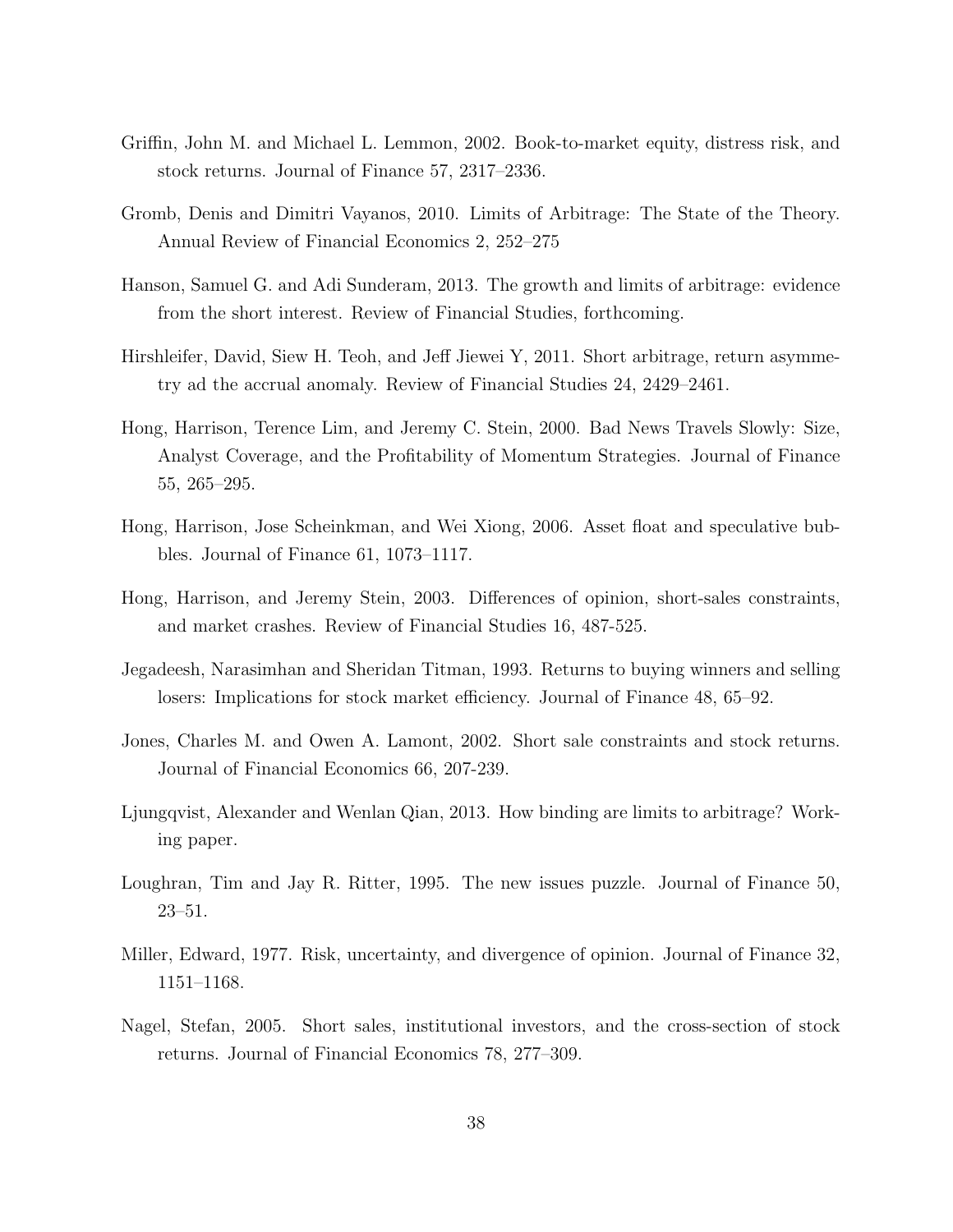- Novy-Marx, Robert, 2013. The Other Side of Value: The Gross Profitability Premium. Journal of Financial Economics 108, 1-28.
- Ofek, Eli, Matthew Richardson, and Robert F. Whitelaw, 2004. Limited arbitrage and short sales restrictions: Evidence from the options markets. Journal of Financial Economics 74, 305–342.
- Scheinkman, Jose and Wei Xiong, 2003. Overconfidence and speculative bubbles. Journal of Political Economy 111, 1183–1219.
- Stambaugh, Robert, Jianfeng Yu and Yu Yuan, 2012. The short of it: investor sentiment and anomalies. Journal of Financial Economics 104, 288–302.
- Stambaugh, Robert, Jianfeng Yu and Yu Yuan, 2013. Arbitrage asymmetry and idiosyncratic volatility puzzle. Working paper.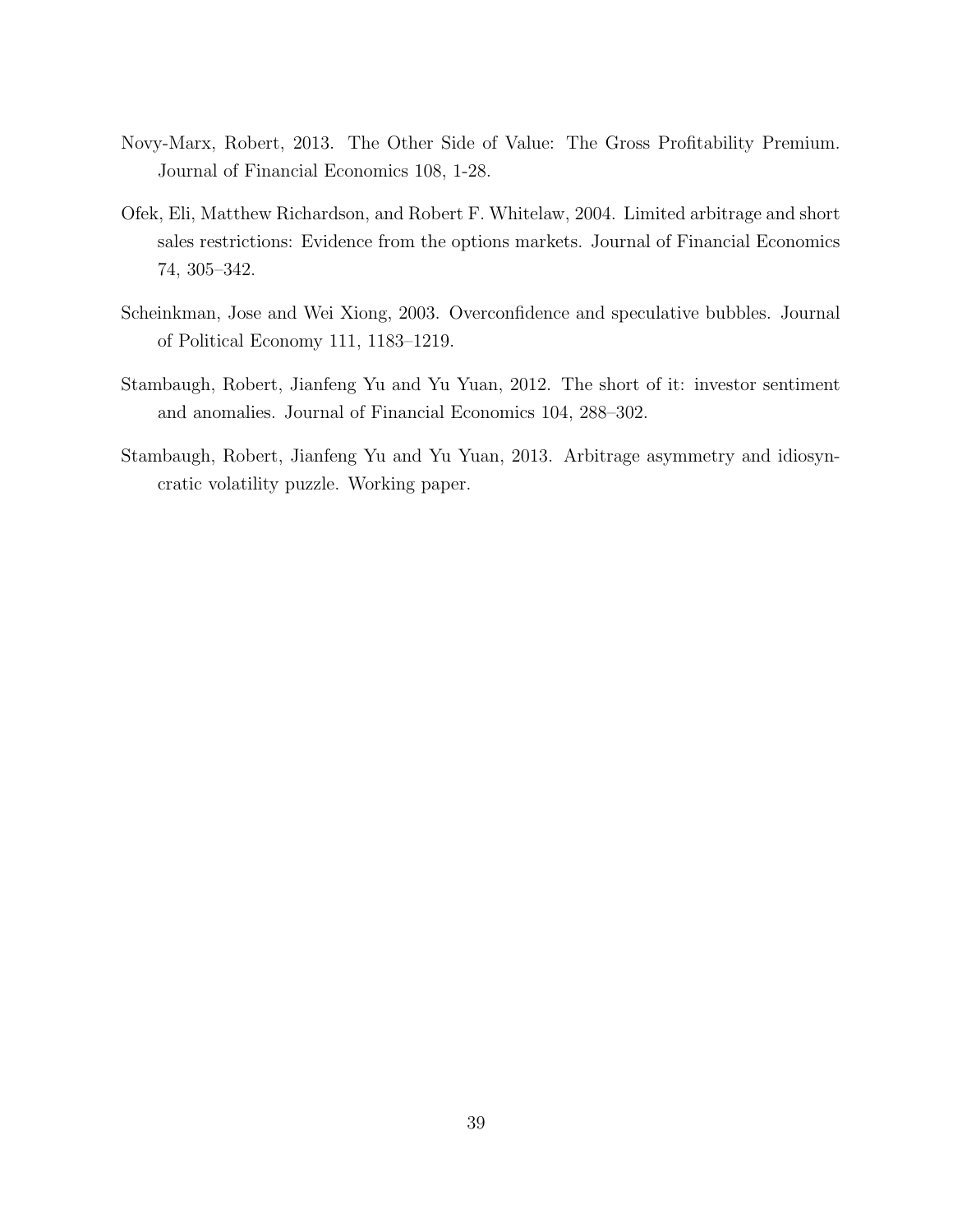<span id="page-40-0"></span>Figure 1: Time Series of Aggregate Short Interest and Average Shorting Fee

The figure plots the monthly time series of aggregate short interest and the average lending (i.e., shorting) fee across all stocks. The shaded area plots the aggregate dollar value of shares shorted across all stocks in billions of dollars, measured in the middle of the month. The solid blue line plots the equal weighted average annual shorting fee across all stocks in basis points. The dashed red line reports the short-interest weighted average annual shorting fee across all stocks in basis points.

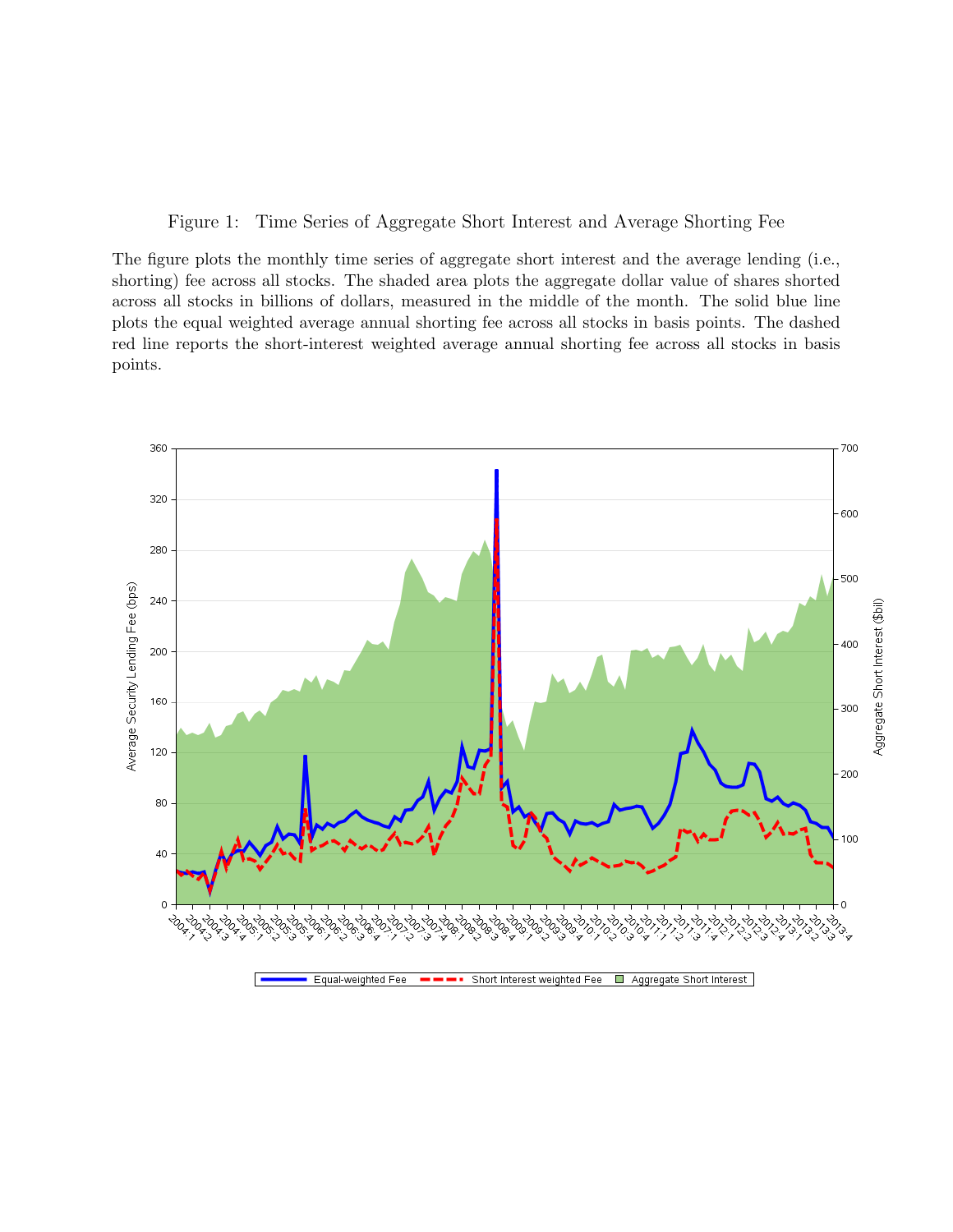<span id="page-41-0"></span>Figure 2: Distribution of Decile 10 Short Fees

The figure plots a histogram of the annual short fees for the expensive-to-short stocks (decile 10 in Table [2\)](#page-48-0). It is calculated for the sample of all short fees for decile-10 stocks from January 2004 to December 2013. The legend reports the distribution's mean, 25-percentile ("P25"), median, and 75th-percentile ("P75") values.

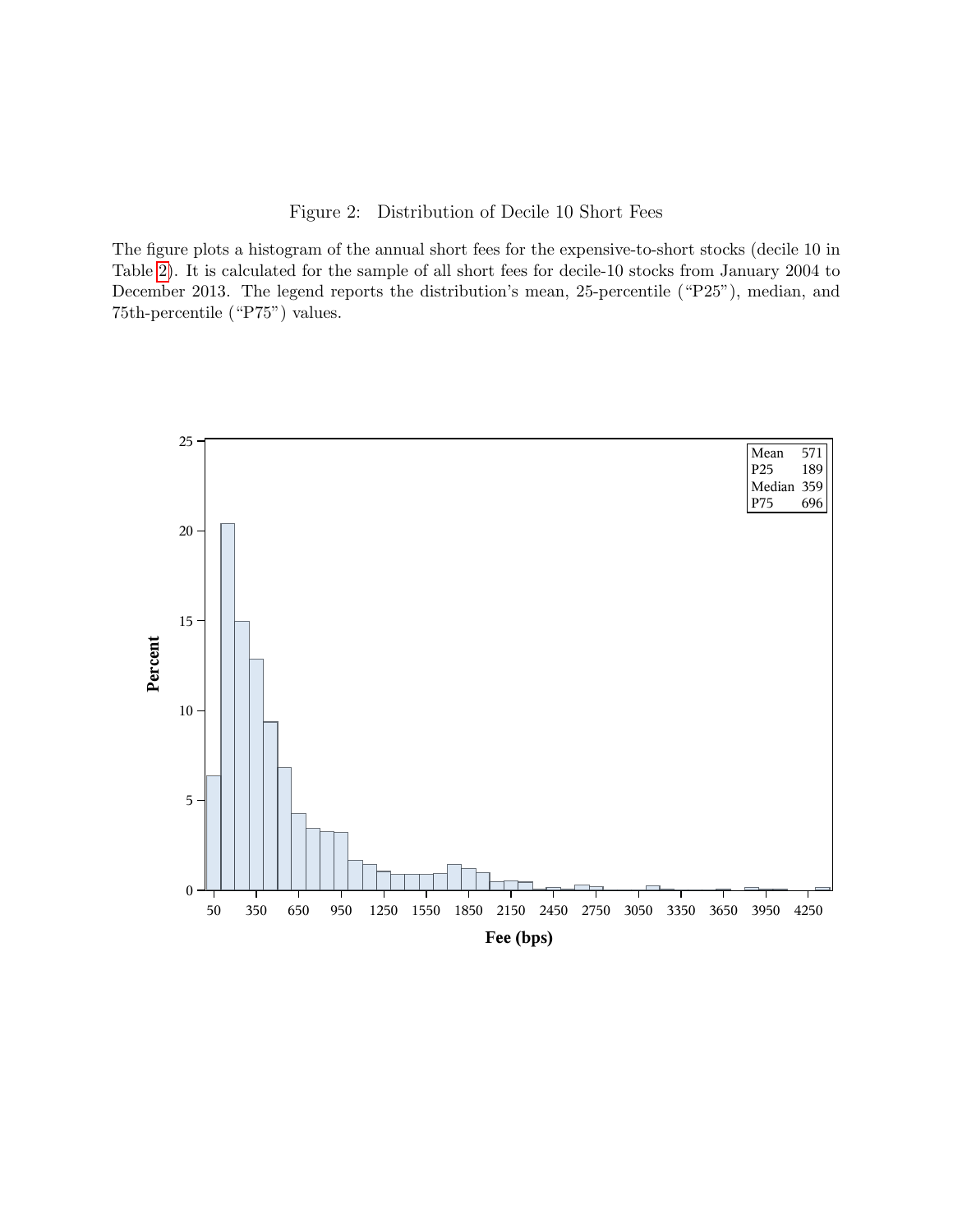Figure 3: Transition Probabilities of Stocks Based on Shorting Fee Figure 3: Transition Probabilities of Stocks Based on Shorting Fee <span id="page-42-0"></span>The figure plots the transition probabilities of stocks across the four short-fee-sorted buckets of Table 5 over periods of one, three, six, and twelve months, as indicated in the plot title. For instance, in the plot labeled "1", the row labeled "F0" shows the The figure plots the transition probabilities of stocks across the four short-fee-sorted buckets of Table [5](#page-51-0) over periods of one, three, six, and twelve months, as indicated in the plot title. For instance, in the plot labeled "1", the row labeled "F0" shows the percentage of stocks in the F0 bucket that ends up in each of the four buckets after 1 month. percentage of stocks in the F0 bucket that ends up in each of the four buckets after 1 month.

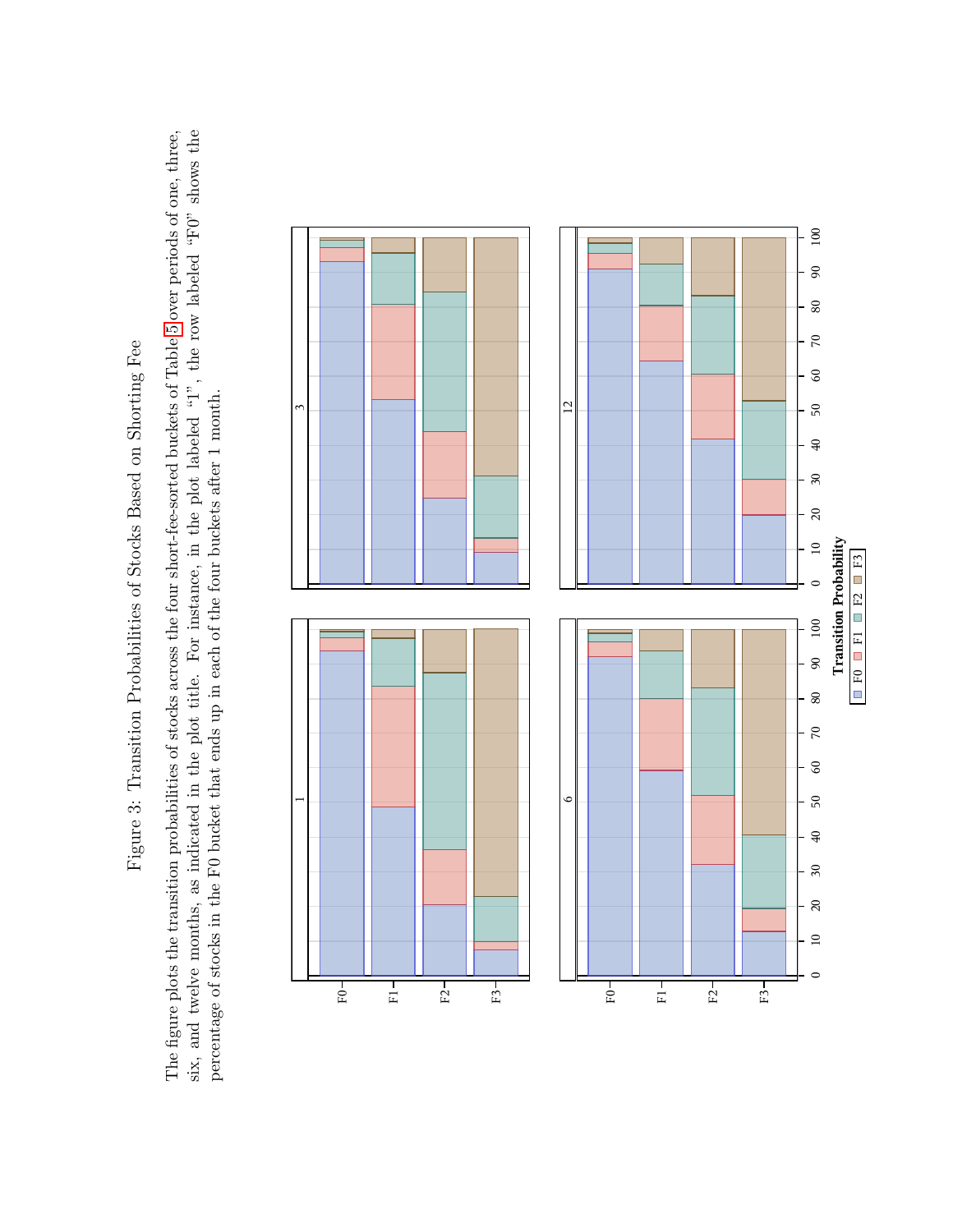<span id="page-43-0"></span>Figure 4: Realized versus Predicted Average Returns

For each anomaly, the figure plots the realized average monthly return versus the predicted average monthly return for each of the extreme characteristic-sorted portfolios in each of the short-fee sorted buckets of Table [5.](#page-51-0) The blue circles correspond to the Fama-French four-factor (FF4) model, while the red pluses correspond to the FF4 + CME model. The sample period is January 2004 to December 2013.

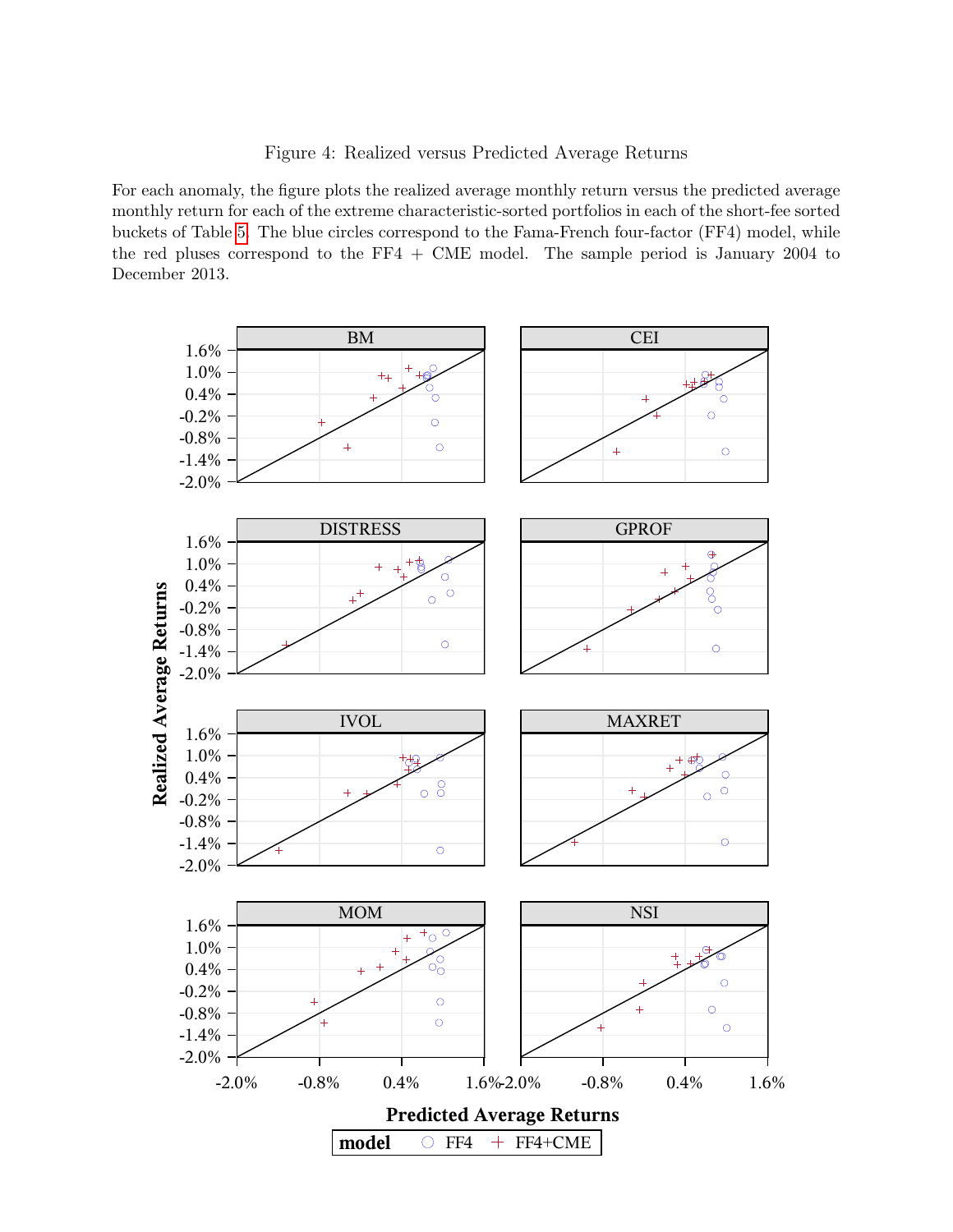<span id="page-44-0"></span>Figure 5: Pre- and Post-Formation Monthly Return Standard Deviations of the Decile Ten Portfolio (Fee Sorted)

The figure plots the monthly standard deviation of the pre- and post-formation returns of the tenth decile portfolio of stocks sorted by short fee (from Table [2\)](#page-48-0). For each date  $t$  and number of months N, we calculate the one month return of the equally-weighted portfolio of all stocks that belong to the decile ten portfolio on date  $t - N$  and have a valid return observation for t to  $t + 1$ . For each N we then calculate the standard deviation of the resulting return series. Within a plot we use the same calendar dates to calculate all the series so that the cross-section is exposed to the same events in calendar time. The upper plot shows the pre-formation standard deviations going back 60 months. The sample used for this plot is January 2004 to December 2008. The lower plot shows the post-formation standard deviations going forwards up to 60 months. The sample used for this plot is January 2009 to December 2013.



0 6 12 18 24 30 36 42 48 54 60 **Months**

5.8 6.0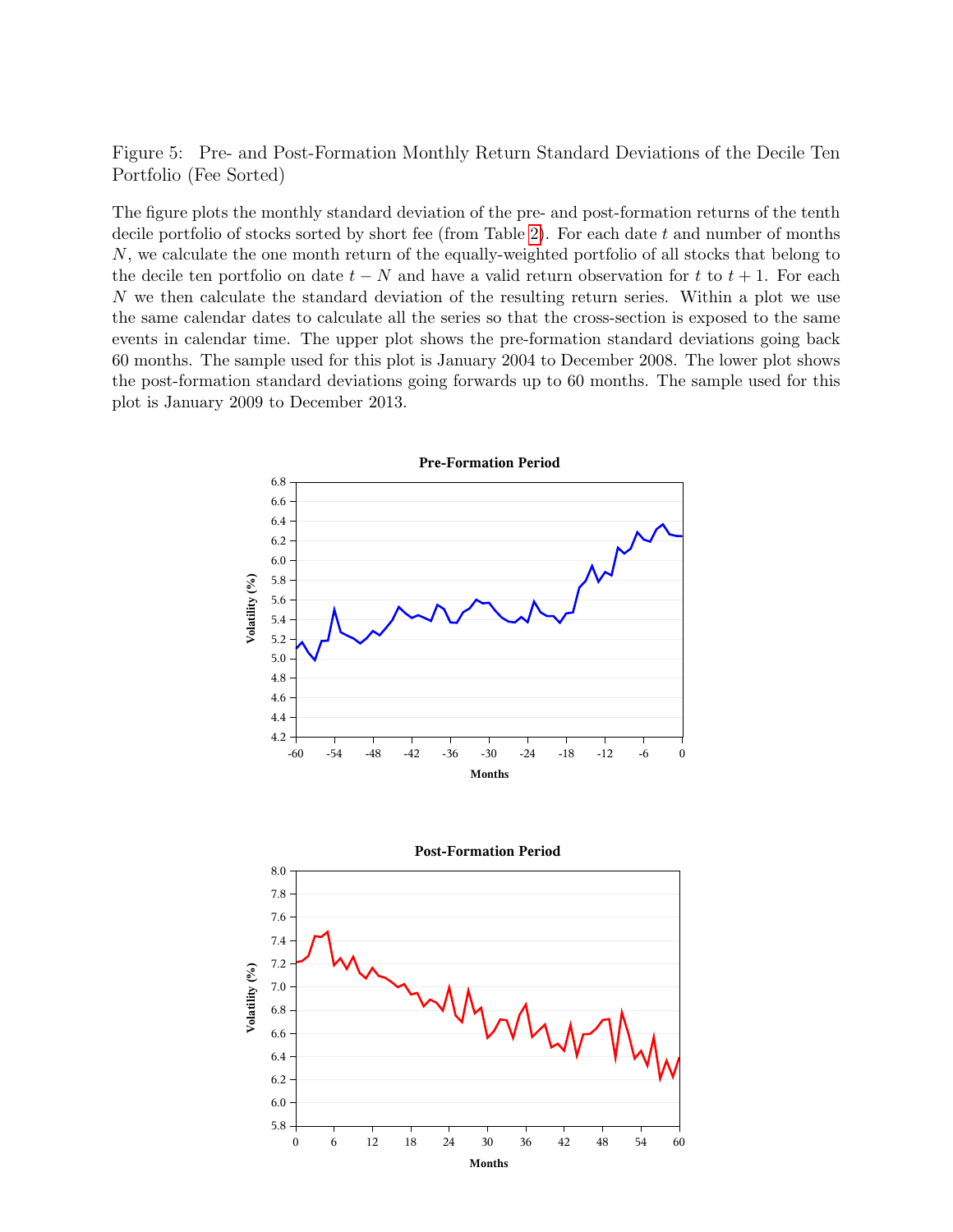<span id="page-45-0"></span>Figure 6: Realized versus Predicted Average Returns (long sample)

For each anomaly, the figure plots the realized average monthly return versus the predicted average monthly return for each of the extreme anomaly-based portfolios in each the short-fee sorted buckets of Table [10.](#page-56-0) The blue circles correspond to the Fama-French four-factor (FF4) model, while the red pluses correspond to the FF4 + E model (based on  $SIR_{IO}$ ). The sample period is April 1980 to December 2013.

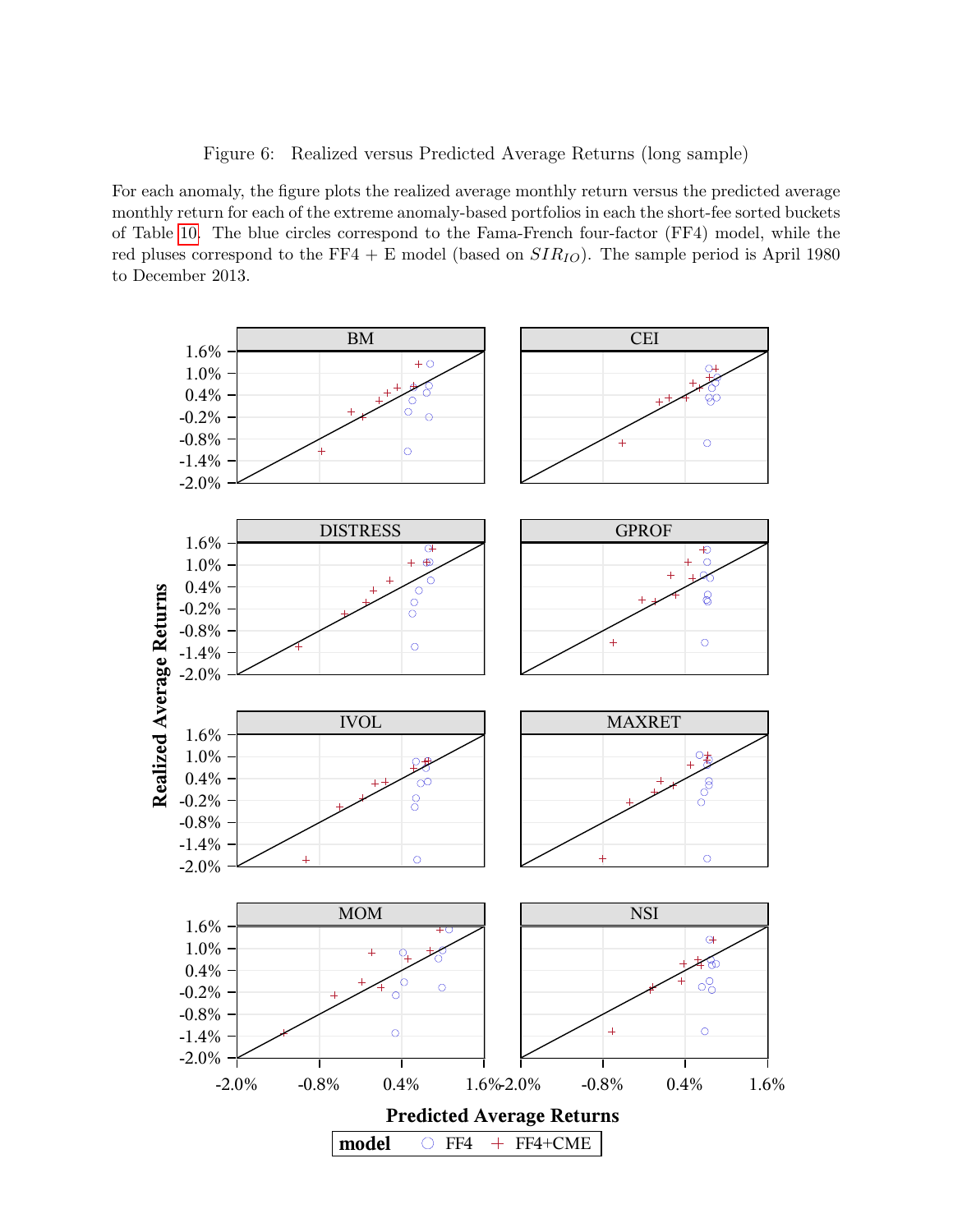<span id="page-46-0"></span>Figure 7: Pre- and Post-Formation Monthly Return Standard Deviations of the Decile Ten Portfolio  $(SIR_{IO}$  Sorted)

The figure plots the monthly standard deviation of the pre- and post-formation returns of the tenth decile portfolio of stocks sorted by  $SIR_{IO}$  (from Table [8\)](#page-54-0). For each date t and number of months N, we calculate the one month return of the equally-weighted portfolio of all the stocks that belong to the decile ten portfolio on date  $t - N$  and have a valid return observation for t to  $t + 1$ . For each N we then calculate the standard deviation of the resulting return series. We use the same calendar dates to calculate all the series so that the cross-section is exposed to the same events in calendar time. The figure shows pre- and post-formation standard deviations for up to 60 months from portfolio formation. The sample is April 1985 to December 2008.



**Pre- and Post-Formation Portfolio Volatility**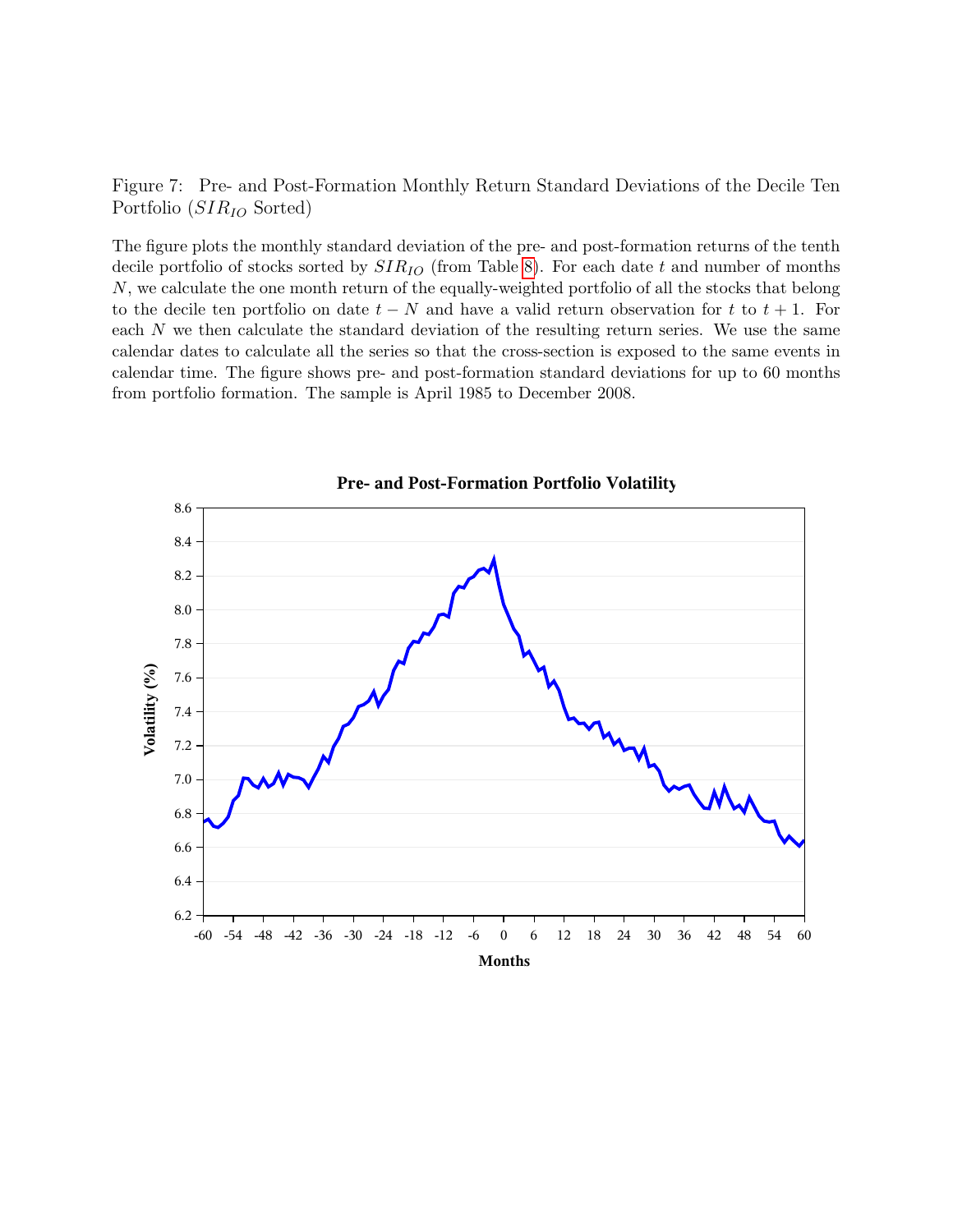#### <span id="page-47-0"></span>Table 1: Summary Statistics

The table reports data summary statistics. The figures reported for a given year are averages for the months in that year. IOR is institutional ownership ratio, the ratio of shares held by institutions to total common shares outstanding; SIR is the short interest ratio, the ratio of short interest to total shares outstanding;  $SIR_{IO}$  is short interest divided by shares held by institutions; Aggregate Short Interest is the total value of shares shorted for all stocks in dollars; Short Fee is the annual borrowing fee in basis points. All quantities except Aggregate Short Interest are equal-weighted averages.

|      | No.    | Market    |      |        |        |            | Aggregate      | Short |
|------|--------|-----------|------|--------|--------|------------|----------------|-------|
| Year | Stocks | Cap.      | B/M  | IOR    | SIR    | $SIR_{IO}$ | Short Interest | Fee   |
|      |        | $(\$mil)$ |      | $(\%)$ | $(\%)$ | $(\%)$     | (\$bil)        | (bps) |
| 2004 | 3,072  | 3,988     | 0.58 | 59.2   | 4.4    | 8.0        | 267            | 29    |
| 2005 | 3,435  | 3,919     | 0.52 | 60.1   | 4.4    | 8.3        | 312            | 55    |
| 2006 | 3,529  | 4,100     | 0.52 | 62.2   | 5.2    | 9.0        | 362            | 65    |
| 2007 | 3,653  | 4,384     | 0.51 | 64.5   | 6.2    | 9.9        | 464            | 75    |
| 2008 | 3,568  | 3,803     | 0.60 | 64.9   | 7.3    | 11.3       | 473            | 126   |
| 2009 | 3,358  | 3,014     | 1.00 | 60.6   | 4.9    | 8.4        | 307            | 68    |
| 2010 | 3,283  | 3,792     | 0.85 | 60.1   | 5.0    | 9.4        | 360            | 70    |
| 2011 | 3,195  | 4,500     | 0.70 | 63.2   | 5.0    | 8.7        | 385            | 98    |
| 2012 | 3,113  | 4,811     | 0.77 | 63.0   | 5.0    | 9.0        | 392            | 96    |
| 2013 | 3,036  | 5,853     | 0.73 | 62.6   | 4.7    | 8.2        | 472            | 67    |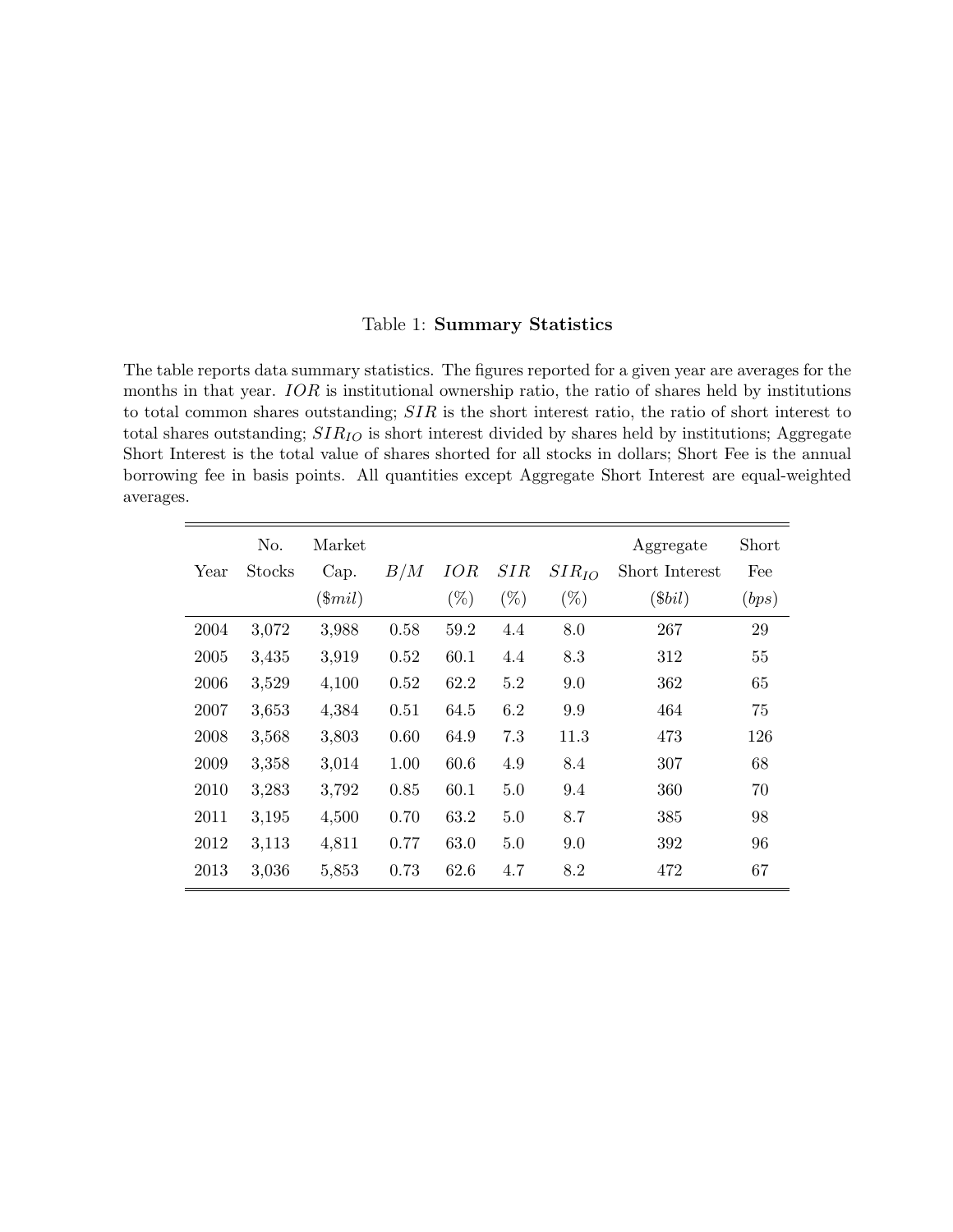<span id="page-48-0"></span>

| Fee               | Σó.           | $\mathit{Fee}$                             | $SIR_{IO}$                                                  | mkcap                                                    | B/M                                         | mom                                                                                            | ivol             | cei                                                 | distrees                                                                                                                                                                                                                                                                                                                                             | maxret | nsi              | Gross                                                                                                                                                                                           | $Net$                                                                                      | $FF4\,\alpha$                                                                                                                                               |
|-------------------|---------------|--------------------------------------------|-------------------------------------------------------------|----------------------------------------------------------|---------------------------------------------|------------------------------------------------------------------------------------------------|------------------|-----------------------------------------------------|------------------------------------------------------------------------------------------------------------------------------------------------------------------------------------------------------------------------------------------------------------------------------------------------------------------------------------------------------|--------|------------------|-------------------------------------------------------------------------------------------------------------------------------------------------------------------------------------------------|--------------------------------------------------------------------------------------------|-------------------------------------------------------------------------------------------------------------------------------------------------------------|
| Decile            | <b>Stocks</b> | $\left( bps\right)$                        | $(\%)$                                                      | (3 bil)                                                  |                                             | $(\%)$                                                                                         | $(\%)$           |                                                     |                                                                                                                                                                                                                                                                                                                                                      | $(\%)$ |                  | $Ret \left( % \right)$                                                                                                                                                                          | $Ret\,(\%)$                                                                                | $\left(\begin{smallmatrix} \infty\\ \infty \end{smallmatrix}\right)$                                                                                        |
|                   |               |                                            |                                                             | Panel A: Portfolio Characteristics and Returns by Decile |                                             |                                                                                                |                  |                                                     |                                                                                                                                                                                                                                                                                                                                                      |        |                  |                                                                                                                                                                                                 |                                                                                            |                                                                                                                                                             |
| (Cheap)           | 332           |                                            | 4.5                                                         | $16.05$                                                  |                                             |                                                                                                |                  |                                                     | 8.36                                                                                                                                                                                                                                                                                                                                                 | 4.63   |                  |                                                                                                                                                                                                 |                                                                                            |                                                                                                                                                             |
|                   | 332           | $\infty$                                   |                                                             |                                                          |                                             | $9.33$<br>$10.34$<br>$10.33$<br>$10.33$<br>$10.33$<br>$10.33$<br>$10.33$<br>$10.32$<br>$11.33$ |                  | 3.08 3.09<br>0.000 3.000 4.000<br>0.000 0.000 4.000 | $\frac{3}{8}$<br>$\frac{3}{8}$<br>$\frac{3}{8}$<br>$\frac{3}{8}$<br>$\frac{3}{8}$<br>$\frac{3}{8}$<br>$\frac{3}{8}$<br>$\frac{3}{8}$<br>$\frac{3}{8}$<br>$\frac{3}{8}$<br>$\frac{3}{8}$<br>$\frac{3}{8}$<br>$\frac{3}{8}$<br>$\frac{3}{8}$<br>$\frac{3}{8}$<br>$\frac{3}{8}$<br>$\frac{3}{8}$<br>$\frac{3}{8}$<br>$\frac{3}{8}$<br>$\frac{3}{8}$<br> |        |                  | $0.38\n1.13\n1.13\n1.13\n1.23\n1.33\n1.43\n1.53\n1.53\n1.53\n1.53\n1.53\n1.53\n1.53\n1.53\n1.53\n1.53\n1.53\n1.53\n1.53\n1.53\n1.53\n1.53\n1.53\n1.53\n1.53\n1.53\n1.53\n1.53\n1.53\n1.53\n1.5$ | $0.98$ $0.99$ $0.14$ $0.14$ $0.14$ $0.05$ $0.05$ $0.05$ $0.05$ $0.05$ $0.05$ $0.05$ $0.05$ |                                                                                                                                                             |
|                   | 333           | $\Xi$                                      | 0. 0. 0. 0. 0. 0.<br>0. 0. 0. 0. 0. 0.<br>0. 0. 0. 0. 0. 0. |                                                          |                                             |                                                                                                |                  |                                                     |                                                                                                                                                                                                                                                                                                                                                      |        |                  |                                                                                                                                                                                                 |                                                                                            |                                                                                                                                                             |
|                   | 332           |                                            |                                                             |                                                          |                                             |                                                                                                |                  |                                                     |                                                                                                                                                                                                                                                                                                                                                      |        |                  |                                                                                                                                                                                                 |                                                                                            |                                                                                                                                                             |
| r                 | 332           | $\begin{array}{c} 2\\ 2\\ 3\\ \end{array}$ |                                                             |                                                          |                                             |                                                                                                |                  |                                                     |                                                                                                                                                                                                                                                                                                                                                      |        |                  |                                                                                                                                                                                                 |                                                                                            |                                                                                                                                                             |
|                   | 333           |                                            |                                                             |                                                          |                                             |                                                                                                |                  |                                                     |                                                                                                                                                                                                                                                                                                                                                      |        |                  |                                                                                                                                                                                                 |                                                                                            |                                                                                                                                                             |
| Ņ                 | 333           |                                            |                                                             |                                                          |                                             |                                                                                                |                  |                                                     |                                                                                                                                                                                                                                                                                                                                                      |        |                  |                                                                                                                                                                                                 |                                                                                            |                                                                                                                                                             |
| $\infty$          | 332           | 29                                         |                                                             |                                                          |                                             |                                                                                                |                  |                                                     |                                                                                                                                                                                                                                                                                                                                                      |        |                  |                                                                                                                                                                                                 |                                                                                            |                                                                                                                                                             |
| $\circ$           | 333           | $\overline{7}1$                            | 12.5                                                        |                                                          |                                             |                                                                                                |                  |                                                     |                                                                                                                                                                                                                                                                                                                                                      |        |                  |                                                                                                                                                                                                 |                                                                                            |                                                                                                                                                             |
| 10 (Expensive)    | 332           | 571                                        | 26.7                                                        |                                                          |                                             |                                                                                                |                  |                                                     |                                                                                                                                                                                                                                                                                                                                                      |        |                  |                                                                                                                                                                                                 |                                                                                            |                                                                                                                                                             |
| $1-10$ Return     |               |                                            |                                                             |                                                          |                                             |                                                                                                |                  |                                                     |                                                                                                                                                                                                                                                                                                                                                      |        |                  | $1.31\,$                                                                                                                                                                                        |                                                                                            |                                                                                                                                                             |
| $(t-stat)$        |               |                                            |                                                             |                                                          |                                             |                                                                                                |                  |                                                     |                                                                                                                                                                                                                                                                                                                                                      |        |                  | (00, 5)                                                                                                                                                                                         |                                                                                            | $\begin{array}{l} 1.11 \\ 0.11 \\ 0.11 \\ 0.11 \\ 0.12 \\ 0.13 \\ 0.14 \\ 0.15 \\ 0.16 \\ 0.17 \\ 0.19 \\ 0.10 \\ 0.13 \\ 0.14 \\ 0.87 \\ 0.87 \end{array}$ |
|                   |               |                                            |                                                             |                                                          |                                             | Panel B: Highest Fee Decile                                                                    |                  |                                                     |                                                                                                                                                                                                                                                                                                                                                      |        |                  |                                                                                                                                                                                                 |                                                                                            |                                                                                                                                                             |
| $10a$ (Expensive) | 166           | 223                                        | 18.6                                                        | 1.56                                                     | $\begin{array}{c} 0.68 \\ 0.64 \end{array}$ | $10.47$<br>$14.73$                                                                             | $3.11$<br>$3.72$ | $0.33$<br>$0.57$                                    |                                                                                                                                                                                                                                                                                                                                                      | 8.00   | $0.10$<br>$0.15$ |                                                                                                                                                                                                 |                                                                                            |                                                                                                                                                             |
| $10b$ (Expensive) | 166           | 921                                        | 34.7                                                        | 0.88                                                     |                                             |                                                                                                |                  |                                                     | $\begin{array}{c} -7.48 \\ 1.16 \end{array}$                                                                                                                                                                                                                                                                                                         | 9.52   |                  | $\begin{array}{c} 0.32 \\ -0.99 \\ 1.97 \end{array}$                                                                                                                                            | $\begin{array}{c} 0.49 \\ -0.08 \\ 1.07 \\ \hline 3.28 \end{array}$                        | $-0.63$<br>$-2.02$<br>$2.14$<br>$(7.85)$                                                                                                                    |
| $1 - 10b$ Return  |               |                                            |                                                             |                                                          |                                             |                                                                                                |                  |                                                     |                                                                                                                                                                                                                                                                                                                                                      |        |                  |                                                                                                                                                                                                 |                                                                                            |                                                                                                                                                             |
| $(t-stat)$        |               |                                            |                                                             |                                                          |                                             |                                                                                                |                  |                                                     |                                                                                                                                                                                                                                                                                                                                                      |        |                  | (5.95)                                                                                                                                                                                          |                                                                                            |                                                                                                                                                             |

# Table 2: Cross-section of Returns by Shorting Fee Table 2: Cross-section of Returns by Shorting Fee

of the monthly decile portfolio returns and stock characteristics. Decile 1 contains the cheapest-to-short stocks, while decile 10 is the book-to-market ratio; mom is the average return over the previous twelve months; *ivol* is the idiosyncratic volatility; cei is composite equity issuance; *distress* is financial distress. Gross Ret is the (usual) raw return without accounting for shorting At the end of each month from January 2004 to December 2013 we sort stocks into deciles by their shorting fee. Only stocks above the tenth percentile of both market capitalization and share price are included. The table reports equal-weighted averages contains the most expensive-to-short stocks. Fee is the annualized short fee in basis points;  $mktcap$  is market capitalization;  $B/M$ fees; Net Ret is the return net of shorting fees.  $FFA \alpha$  is the Fama-French 4-factor alpha. Returns are monthly and in percent. At the end of each month from January 2004 to December 2013 we sort stocks into deciles by their shorting fee. Only stocks above the tenth percentile of both market capitalization and share price are included. The table reports equal-weighted averages of the monthly decile portfolio returns and stock characteristics. Decile 1 contains the cheapest-to-short stocks, while decile 10 contains the most expensive-to-short stocks. Fee is the annualized short fee in basis points; mktcap is market capitalization;  $B/M$ is the book-to-market ratio; mom is the average return over the previous twelve months; ivol is the idiosyncratic volatility; cei is composite equity issuance; distress is financial distress. Gross Ret is the (usual) raw return without accounting for shorting fees; Net Ret is the return net of shorting fees.  $FFA \alpha$  is the Fama-French 4-factor alpha. Returns are monthly and in percent. Panel B further splits the stocks in decile 10 by their shorting fee.  $P_{\alpha}$   $P_{\alpha}$   $P_{\alpha}$  further enlite the steaked in decile 10 by their shorting foot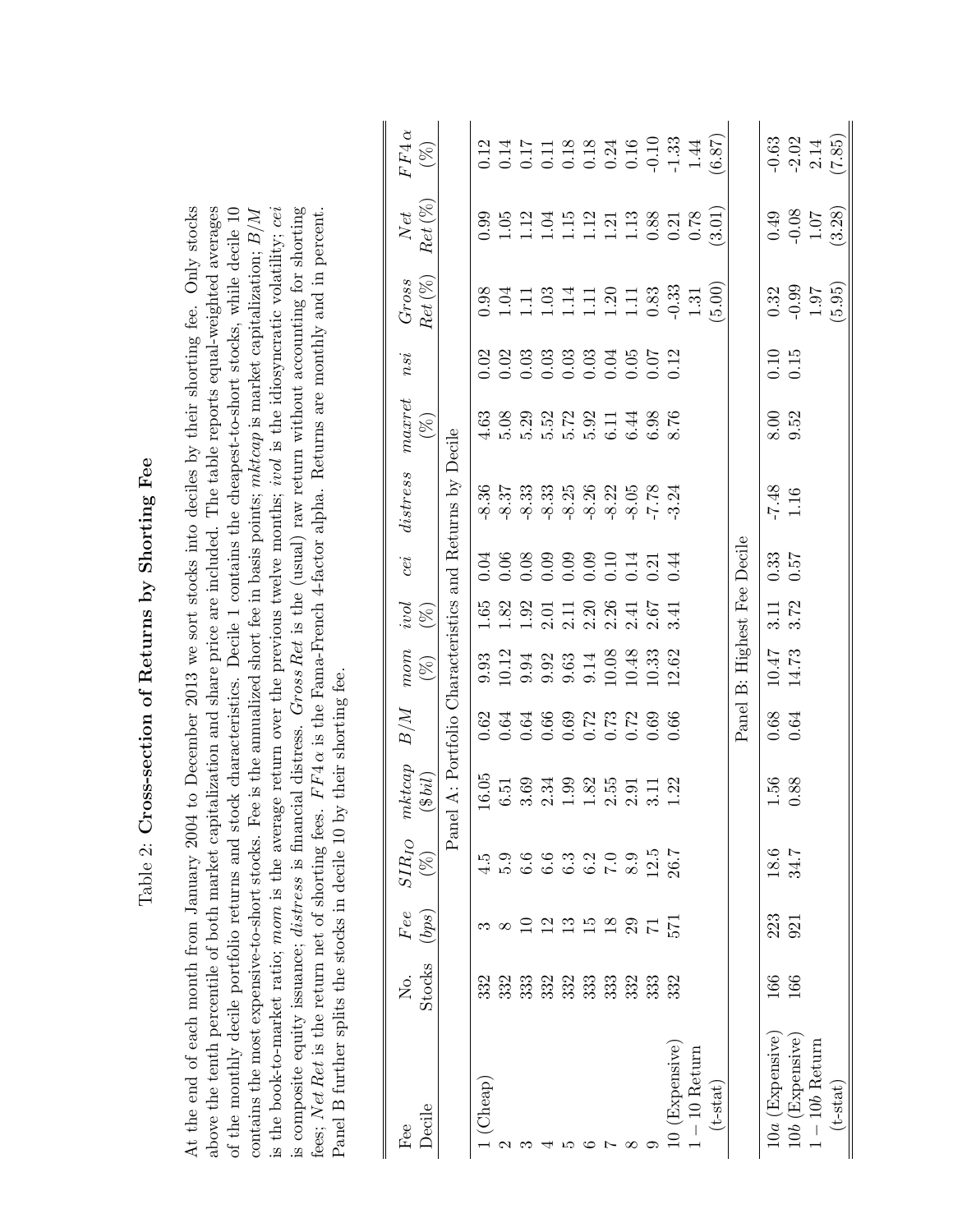|              |            | Panel A: Moments      |          |          |         |
|--------------|------------|-----------------------|----------|----------|---------|
| N            | $Mean(\%)$ | Std. Dev. $(\%)$      | Skewness | Kurtosis | AC(1)   |
| 120          | 1.31       | 2.87                  | $-0.38$  | 1.51     | 0.26    |
|              |            | Panel B: Correlations |          |          |         |
|              | CME        | MKTRF                 | SM B     | HML      | U M D   |
| CME          | 1.00       | $-0.36$               | $-0.47$  | $-0.28$  | 0.46    |
| <i>MKTRF</i> |            | 1.00                  | 0.46     | 0.34     | $-0.33$ |
| SM B         |            |                       | 1.00     | 0.18     | $-0.10$ |
| H M L        |            |                       |          | 1.00     | $-0.32$ |
| UMD          |            |                       |          |          | 1.00    |

#### <span id="page-49-0"></span>Table 3: Summary Statistics for the CME factor

Summary statistics for the monthly return of the CME (cheap-minus-expensive) portfolio. Panel A reports moments of the CME return. Panel B gives the correlation matrix for the returns of the CME portfolio and the four Fama-French factors,  $MKTRF$ ,  $SMB$ ,  $HML$ , and  $UMD$ . The sample is January 2004 to December 2013.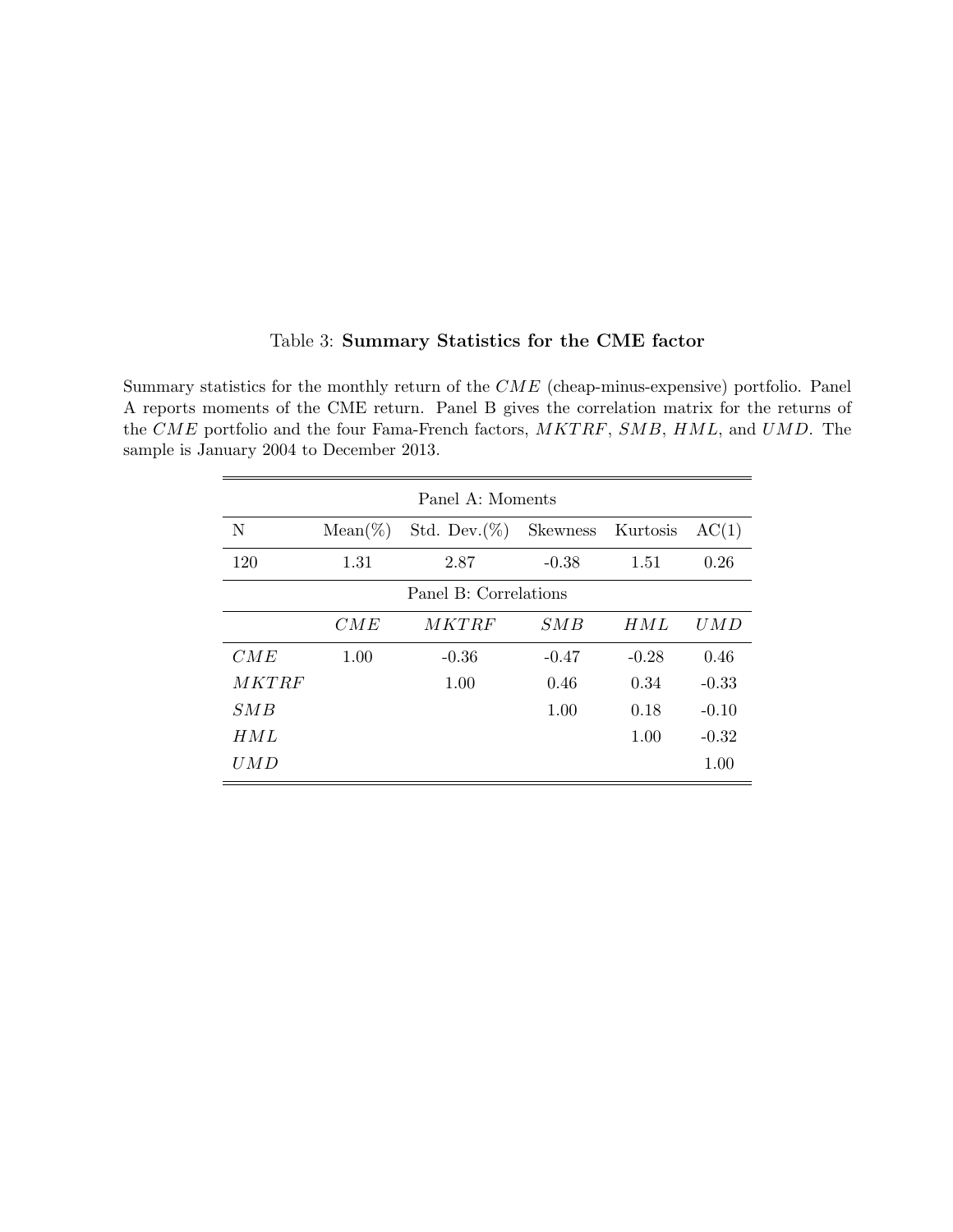#### <span id="page-50-0"></span>Table 4: Anomaly Returns and Shorting Fees

The table reports the returns and shorting fees by decile for eight anomalies. For each anomaly, we sort stocks into deciles so that decile 1 is the long leg of the anomaly strategy and decile 10 is the short leg. The upper part of Panel A reports the average monthly returns for each anomaly decile. The lower part reports the average return on the long-short portfolio ("L-S"), which is long the stocks in decile 1 and short the stocks in decile 10, its  $FF4$  alpha, and its  $FF4 + CME$ model alpha. Panel B reports the average annualized shorting fee in basis points for the stocks in each anomaly decile. The anomalies are: value-growth  $(B/M)$ , momentum  $(mom)$ , idiosyncratic volatility  $(ivol)$ , composite equity issuance  $(cei)$ , financial distress  $(distress)$ , max return  $(maxret)$ , net share issuance (*nsi*), and gross profitability (*gprof*). The sample is January 2004 to December 2013.

| Anomaly                | Anomalies |                   |          |        |                                            |          |        |          |
|------------------------|-----------|-------------------|----------|--------|--------------------------------------------|----------|--------|----------|
| Rank                   | B/M       | mom               | ivol     | cei    | distress                                   | maxret   | nsi    | gprof    |
|                        |           |                   |          |        | Panel A: Anomaly Strategy Returns (%)      |          |        |          |
| (Long)<br>$\mathbf{1}$ | $1.15\,$  | $\overline{1.15}$ | 0.92     | 0.99   | 1.09                                       | 0.93     | 0.95   | 1.24     |
| $\overline{2}$         | 1.03      | 0.94              | 1.06     | 0.93   | $1.08\,$                                   | 1.01     | 0.94   | 1.09     |
| 3                      | 0.96      | 0.94              | 1.03     | 1.08   | 1.08                                       | 1.09     | 0.91   | 1.13     |
| $\overline{4}$         | 1.05      | 1.05              | $0.95\,$ | 1.09   | 1.07                                       | 1.06     | 0.92   | 1.11     |
| $\overline{5}$         | 0.87      | $0.97\,$          | 1.06     | 1.09   | 1.13                                       | 1.08     | 1.13   | 1.18     |
| $\,6$                  | 1.03      | $1.01\,$          | $1.10\,$ | 1.24   | 1.11                                       | 0.97     | 1.12   | $1.03\,$ |
| $\overline{7}$         | 0.91      | 1.07              | 1.00     | 1.07   | 1.14                                       | 0.96     | 1.11   | 0.97     |
| 8                      | 0.85      | 1.01              | 1.05     | 1.08   | 1.16                                       | 0.89     | 1.05   | 0.82     |
| 9                      | 0.75      | 0.92              | $0.81\,$ | 0.86   | 1.00                                       | 0.81     | 0.75   | 0.41     |
| $10$ (Short)           | 0.64      | $1.00\,$          | 0.22     | 0.48   | 0.47                                       | 0.39     | 0.40   | 0.28     |
| L-S Return             | 0.51      | 0.15              | 0.70     | 0.51   | 0.62                                       | $0.54\,$ | 0.55   | $0.96\,$ |
| $(t-stat)$             | (1.52)    | (0.25)            | (1.49)   | (1.92) | (1.19)                                     | (1.20)   | (2.26) | (3.46)   |
| L-S Net Fee Return     | 0.44      | 0.07              | 0.47     | 0.40   | 0.44                                       | 0.37     | 0.41   | 0.84     |
| $(t-stat)$             | (1.29)    | (0.11)            | (1.00)   | (1.51) | (0.84)                                     | (0.83)   | (1.69) | (3.05)   |
| L-S FF4 $\alpha$       | $0.45\,$  | $0.19\,$          | $1.20\,$ | 0.78   | 0.98                                       | $1.05\,$ | 0.70   | $1.07\,$ |
| $(t-stat)$             | (2.24)    | (0.64)            | (4.30)   | (3.42) | (3.87)                                     | (4.09)   | (3.34) | (3.55)   |
| L-S FF4+CME $\alpha$   | 0.65      | 0.16              | 0.08     | 0.14   | 0.48                                       | $0.25\,$ | 0.03   | 0.40     |
| $(t-stat)$             | (2.68)    | (0.44)            | (0.29)   | (0.56) | (1.61)                                     | (0.89)   | (0.13) | (1.14)   |
|                        |           |                   |          |        | Panel B: Average Annual Shorting Fee (bps) |          |        |          |
| 1 (Long)               | 80        | 104               | 26       | 46     | 47                                         | 37       | 45     | 80       |
| $\overline{2}$         | 52        | 56                | 26       | 44     | 32                                         | 37       | 42     | $54\,$   |
| 3                      | $52\,$    | 48                | 31       | 37     | 34                                         | 40       | 62     | $49\,$   |
| $\overline{4}$         | 51        | 46                | 38       | 39     | 37                                         | 47       | 73     | 51       |
| $\overline{5}$         | 51        | 46                | 47       | 37     | 41                                         | $54\,$   | 58     | $55\,$   |
| $\,6\,$                | 54        | $49\,$            | 56       | 39     | $46\,$                                     | 60       | 55     | $\rm 49$ |
| $\overline{7}$         | 60        | 56                | 72       | 41     | $59\,$                                     | 75       | $50\,$ | 68       |
| $8\,$                  | 64        | 65                | $\rm 95$ | 53     | $75\,$                                     | 93       | 62     | $71\,$   |
| 9                      | 83        | $89\,$            | 135      | 79     | 112                                        | 123      | 114    | 83       |
| $10$ (Short)           | 151       | 169               | 228      | 148    | 220                                        | 187      | 169    | 189      |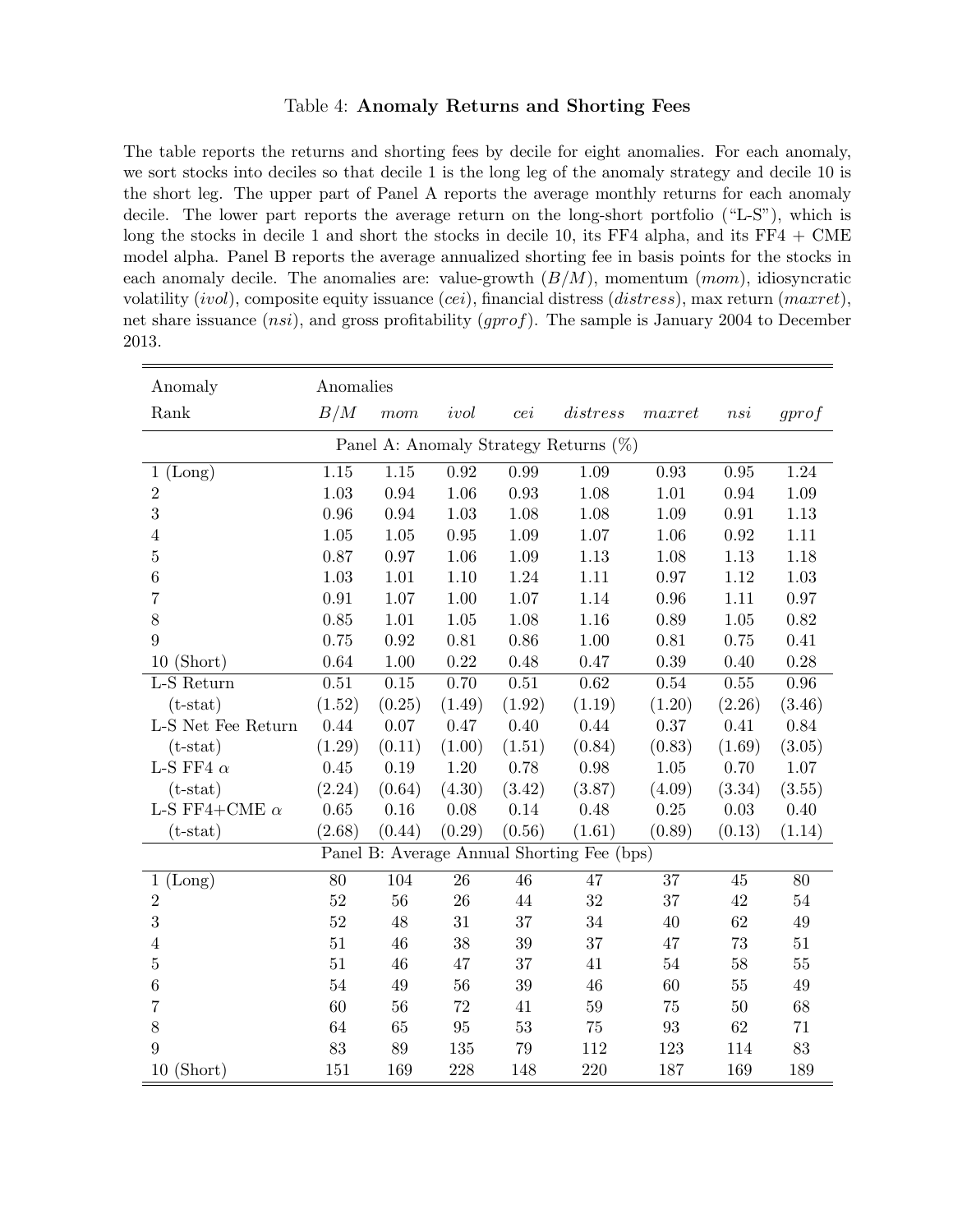#### <span id="page-51-0"></span>Table 5: Anomaly Returns Conditional on Shorting Fees

We divide the short-fee deciles from Table [2](#page-48-0) into four buckets. Deciles 1-8, the low-fee stocks, are placed into the F0 bucket. Deciles 9 and 10, the intermediate- and high-fee stocks, are divided into three equal-sized buckets,  $F1$  to  $F3$ , based on shorting fee, with  $F3$  containing the highest fee stocks. We then sort the stocks within each bucket into portfolios based on the anomaly characteristic and let the bucket's long-short anomaly return be given by the difference between the returns of the extreme portfolios. Due to the larger number of stocks in the F0 bucket, we sort it into deciles based on the anomaly characteristic, while  $F1$  to  $F3$  are sorted into terciles. Panel A reports the monthly anomaly long-short returns for each anomaly and bucket. Panel B reports the corresponding FF4 alphas. Panel C reports the  $FF4 + CME$  alphas. The sample period is January 2004 to December 2013.

| Fee            | Anomalies |          |         |          |                                                     |          |          |          |
|----------------|-----------|----------|---------|----------|-----------------------------------------------------|----------|----------|----------|
| <b>Bucket</b>  | B/M       | mom      | ivol    | cei      | distress                                            | maxret   | nsi      | gprof    |
|                |           |          |         |          | Panel A: Monthly Returns $(\%)$                     |          |          |          |
| F <sub>0</sub> | 0.19      | $-0.15$  | $-0.14$ | 0.19     | $-0.07$                                             | $-0.10$  | 0.17     | 0.65     |
| $(t-stat)$     | (0.60)    | (0.25)   | (0.32)  | (0.87)   | (0.13)                                              | (0.23)   | (0.82)   | (2.51)   |
| F1             | 0.26      | 0.22     | 0.69    | 0.17     | 0.22                                                | 0.41     | $-0.21$  | 0.68     |
| $(t-stat)$     | (0.79)    | (0.47)   | (1.98)  | (0.49)   | (0.45)                                              | (1.09)   | (0.64)   | (2.17)   |
| F2             | $0.59\,$  | 0.11     | 0.65    | 0.41     | 0.71                                                | 0.62     | $0.50\,$ | 0.74     |
| $(t-stat)$     | (1.56)    | (0.20)   | (1.61)  | (0.98)   | (1.26)                                              | (1.53)   | (1.46)   | (2.36)   |
| F3             | 0.67      | 0.56     | 1.56    | $1.00\,$ | 1.22                                                | 1.26     | 0.49     | 1.06     |
| $(t-stat)$     | (1.48)    | (1.09)   | (3.40)  | (1.88)   | (2.03)                                              | (2.73)   | (1.28)   | (2.63)   |
| $F3-F0$        | 0.48      | 0.71     | 1.70    | 0.80     | 1.29                                                | 1.36     | 0.33     | 0.41     |
| $(t-stat)$     | (1.33)    | (1.13)   | (3.62)  | (1.74)   | (2.46)                                              | (3.31)   | (1.00)   | (1.26)   |
|                |           |          |         |          | Panel B: Fama-French 4-Factor Alphas (%)            |          |          |          |
| F <sub>0</sub> | 0.11      | $0.05\,$ | 0.32    | 0.40     | 0.34                                                | 0.35     | 0.38     | 0.64     |
| $(t-stat)$     | (0.73)    | (0.18)   | (1.42)  | (2.38)   | (1.50)                                              | (1.69)   | (2.32)   | (2.63)   |
| F1             | 0.30      | 0.37     | 1.06    | 0.38     | $0.56\,$                                            | 0.79     | 0.03     | 0.62     |
| $(t-stat)$     | (1.09)    | (1.14)   | (4.06)  | (1.24)   | (1.96)                                              | (2.81)   | (0.11)   | (2.04)   |
| F2             | 0.72      | 0.22     | 1.00    | 0.71     | 1.13                                                | 0.98     | 0.79     | 0.72     |
| $(t-stat)$     | (2.32)    | (0.58)   | (3.23)  | (2.01)   | (3.07)                                              | (3.35)   | (2.90)   | (2.26)   |
| F3             | 0.74      | 0.54     | 1.79    | $1.21\,$ | 1.41                                                | 1.51     | 0.70     | $1.03\,$ |
| $(t-stat)$     | (2.12)    | (1.12)   | (4.10)  | (2.42)   | (2.62)                                              | (3.54)   | (2.12)   | (2.56)   |
| $F3-F0$        | 0.63      | 0.49     | 1.48    | 0.81     | 1.07                                                | 1.17     | 0.32     | 0.40     |
| $(t-stat)$     | (1.80)    | (0.90)   | (3.60)  | (1.74)   | (2.13)                                              | (3.06)   | (1.07)   | (1.19)   |
|                |           |          |         |          | Panel C: Fama-French 4-Factor + $CME$ Alphas $(\%)$ |          |          |          |
| F <sub>0</sub> | 0.30      | $0.18\,$ | $-0.18$ | 0.11     | $0.19\,$                                            | 0.09     | $0.10\,$ | 0.29     |
| $(t-stat)$     | (1.70)    | (0.50)   | (0.72)  | (0.56)   | (0.72)                                              | (0.38)   | (0.53)   | (1.04)   |
| F1             | 0.48      | 0.48     | 0.71    | 0.12     | 0.49                                                | 0.56     | $-0.32$  | 0.42     |
| $(t-stat)$     | (1.48)    | (1.26)   | (2.31)  | (0.34)   | (1.45)                                              | (1.68)   | (0.99)   | (1.16)   |
| F2             | 0.48      | $-0.21$  | $-0.07$ | $-0.07$  | $0.59\,$                                            | 0.17     | $0.08\,$ | 0.69     |
| $(t-stat)$     | (1.30)    | (0.46)   | (0.22)  | (0.17)   | (1.37)                                              | (0.52)   | (0.26)   | (1.81)   |
| F3             | $1.10\,$  | 0.69     | 0.23    | $0.67\,$ | $0.12\,$                                            | $0.20\,$ | $-0.01$  | $0.37\,$ |
| $(t-stat)$     | (2.66)    | (1.19)   | (0.52)  | (1.14)   | (0.20)                                              | (0.44)   | (0.01)   | (0.79)   |
| $F3-F0$        | 0.80      | 0.52     | 0.42    | 0.57     | $-0.08$                                             | 0.11     | $-0.11$  | 0.08     |
| $(t-stat)$     | (1.90)    | (0.80)   | (0.92)  | (1.02)   | (0.14)                                              | (0.26)   | (0.30)   | (0.19)   |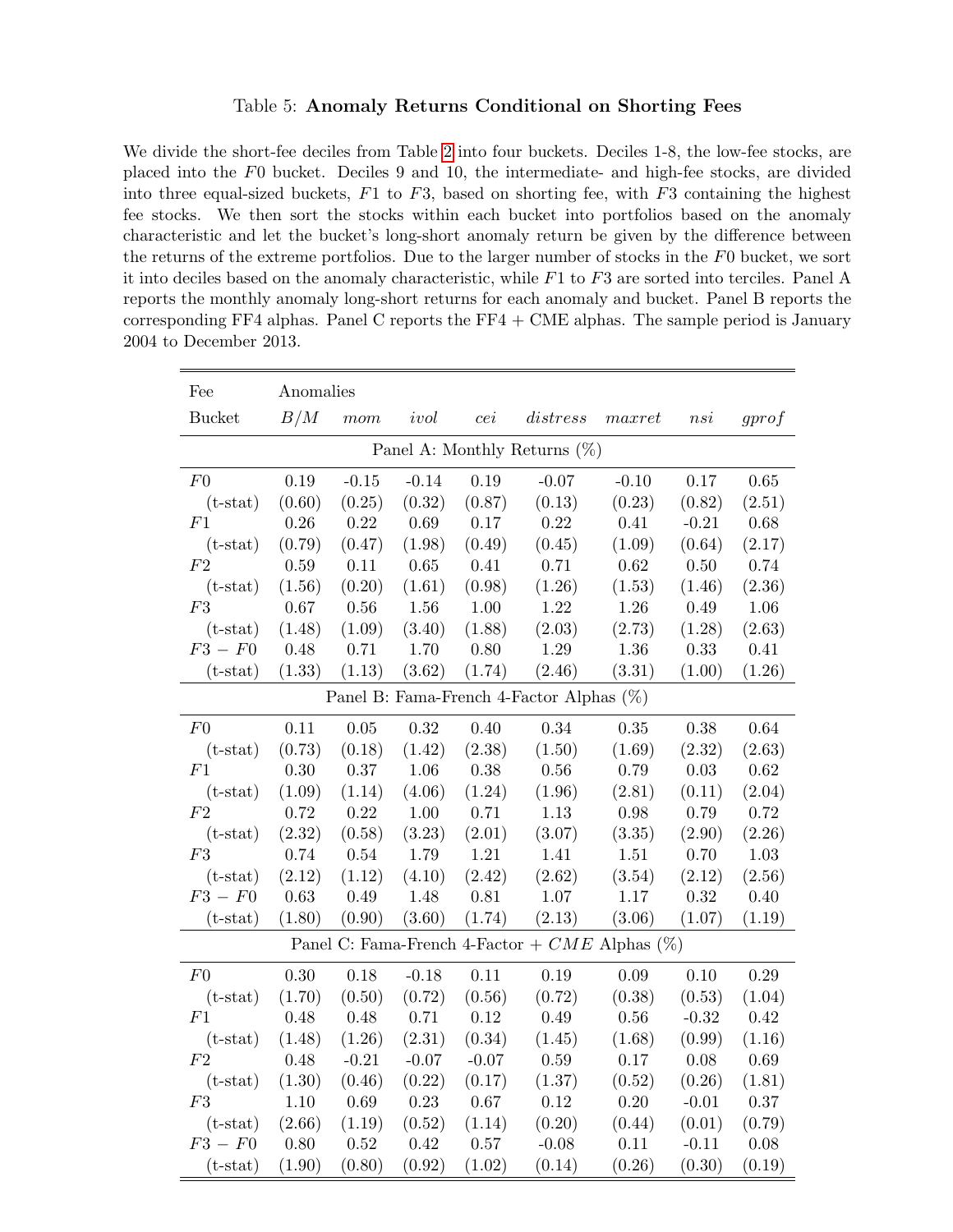#### <span id="page-52-0"></span>Table 6: Low-Fee Size and Characteristic Matched Portfolios

For each of the anomaly portfolios in buckets  $F1-F3$  (the intermediate- and high-fee stocks) in Table [5,](#page-51-0) we create a size and anomaly-characteristic matched portfolio using only stocks from the low-fee  $(F0)$  bucket. The matched portfolios are formed by sorting the stocks in the F0 bucket into five quintiles by size and then ten deciles by the corresponding anomaly characteristic. Each stock is assigned one of the 5 x 10 benchmark portfolios based on its size and anomaly-characteristic value. The assigned benchmark portfolios are then equal-weighted to obtain the matching portfolio. Matched long-short returns are given by the difference between the matched long portfolio return and the matched short portfolio return. Panel A reports the matched monthly anomaly returns for each bucket. Panel B reports the corresponding  $FF4$  alphas. Panel C reports the  $FF4 + CME$ alphas. The sample period is January 2004 to December 2013.

| Fee           | Anomalies |          |         |        |                                                     |         |         |        |
|---------------|-----------|----------|---------|--------|-----------------------------------------------------|---------|---------|--------|
| <b>Bucket</b> | B/M       | mom      | ivol    | cei    | distress                                            | maxret  | nsi     | gprof  |
|               |           |          |         |        | Panel A: Monthly Returns $(\%)$                     |         |         |        |
| F1            | 0.21      | $-0.12$  | $-0.11$ | 0.09   | $-0.01$                                             | 0.01    | $-0.02$ | 0.54   |
| $(t-stat)$    | (0.88)    | (0.33)   | (0.38)  | (0.45) | (0.02)                                              | (0.04)  | (0.13)  | (2.39) |
| F2            | $0.25\,$  | $-0.16$  | 0.00    | 0.08   | 0.05                                                | 0.09    | 0.09    | 0.63   |
| $(t-stat)$    | (0.97)    | (0.42)   | (0.01)  | (0.36) | (0.12)                                              | (0.31)  | (0.52)  | (2.63) |
| F3            | 0.13      | $-0.13$  | 0.04    | 0.14   | $-0.02$                                             | 0.04    | 0.17    | 0.56   |
| $(t-stat)$    | (0.51)    | (0.29)   | (0.15)  | (0.58) | (0.05)                                              | (0.15)  | (0.90)  | (2.27) |
|               |           |          |         |        | Panel B: Fama-French 4-Factor Alphas $(\%)$         |         |         |        |
| F1            | 0.23      | $0.02\,$ | 0.15    | 0.27   | 0.29                                                | 0.29    | 0.15    | 0.41   |
| $(t-stat)$    | (1.80)    | (0.12)   | (0.81)  | (1.90) | (1.79)                                              | (1.72)  | (1.29)  | (2.18) |
| F2            | 0.30      | 0.00     | 0.24    | 0.26   | 0.38                                                | 0.36    | 0.28    | 0.52   |
| $(t-stat)$    | (2.12)    | (0.02)   | (1.20)  | (1.66) | (1.91)                                              | (2.09)  | (2.10)  | (2.47) |
| F3            | 0.19      | 0.05     | 0.22    | 0.32   | 0.29                                                | 0.24    | 0.35    | 0.48   |
| $(t-stat)$    | (1.21)    | (0.21)   | (1.00)  | (1.66) | (1.26)                                              | (1.22)  | (2.48)  | (2.06) |
|               |           |          |         |        | Panel C: Fama-French 4-Factor + $CME$ Alphas $(\%)$ |         |         |        |
| F1            | 0.47      | 0.10     | $-0.26$ | 0.10   | 0.16                                                | 0.05    | $-0.03$ | 0.19   |
| $(t-stat)$    | (3.23)    | (0.40)   | (1.22)  | (0.58) | (0.84)                                              | (0.27)  | (0.22)  | (0.84) |
| F2            | 0.54      | 0.04     | $-0.18$ | 0.04   | 0.18                                                | 0.13    | 0.12    | 0.30   |
| $(t-stat)$    | (3.32)    | (0.16)   | (0.79)  | (0.20) | (0.77)                                              | (0.62)  | (0.79)  | (1.19) |
| F3            | 0.33      | 0.11     | $-0.17$ | 0.07   | 0.02                                                | $-0.07$ | 0.20    | 0.24   |
| $(t-stat)$    | (1.79)    | (0.40)   | (0.70)  | (0.30) | (0.09)                                              | (0.29)  | (1.17)  | (0.89) |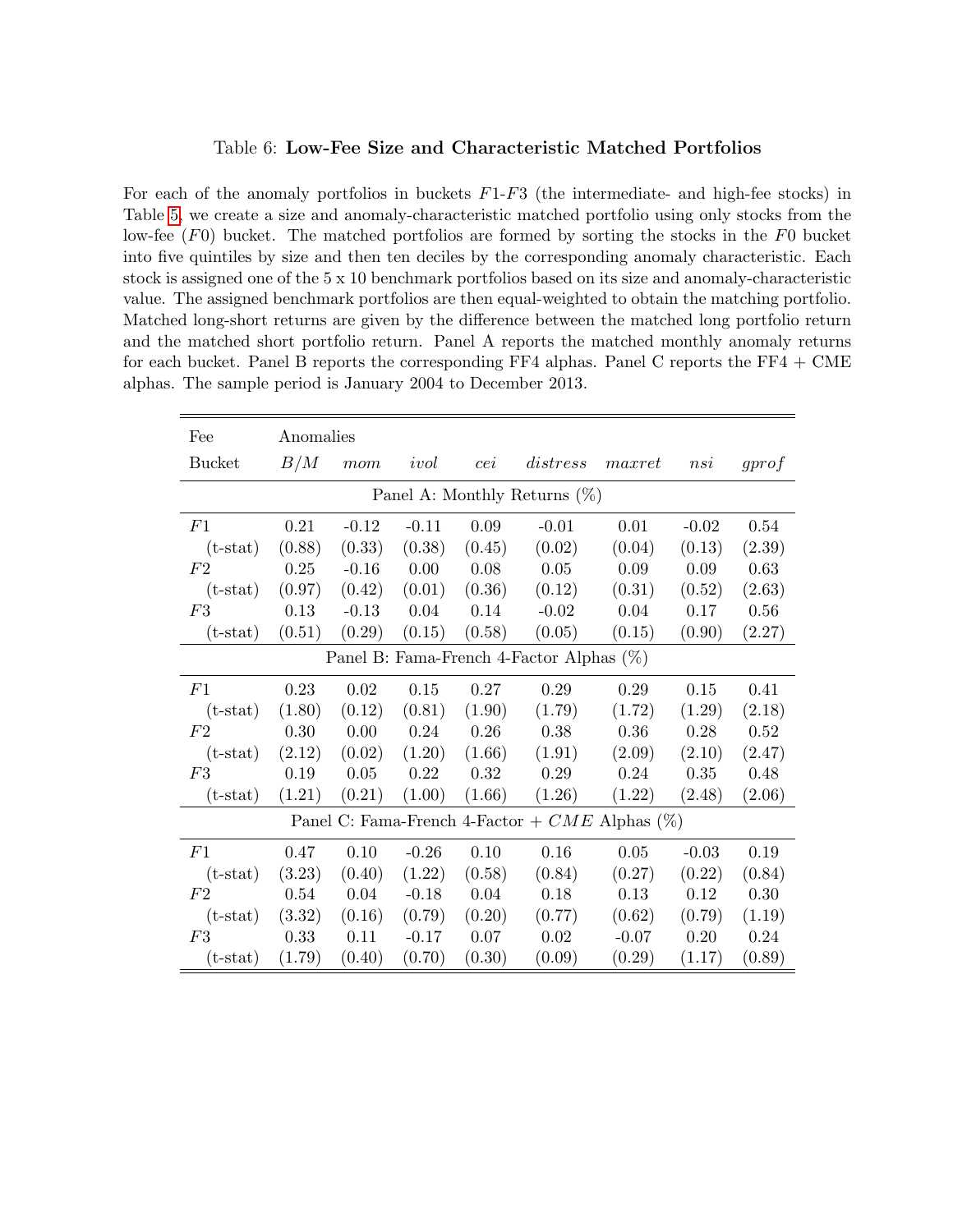#### <span id="page-53-0"></span>Table 7: Low-Fee Liquidity and Characteristic Matched Portfolios

For each of the anomaly portfolios in buckets  $F1-F3$  (the intermediate- and high-fee stocks) in Table [5,](#page-51-0) we create a liquidity and anomaly-characteristic matched portfolio using only stocks from the low-fee  $(F0)$  bucket. The matched portfolios are formed by sorting the stocks in the  $F0$  bucket into five quintiles by their Amihud (2002) liquidity measure and then ten deciles by their corresponding anomaly characteristic. Each stock is assigned one of the 5 x 10 benchmark portfolios based on its liquidity and anomaly-characteristic value. The assigned benchmark portfolios are then equalweighted to obtain the matching portfolio. Matched long-short returns are given by the difference between the matched long portfolio return and the matched short portfolio return. Panel A reports the monthly anomaly long-short returns for each bucket. Panel B reports the corresponding FF4 alphas. Panel C reports the FF4 + CME alphas. The sample period is January 2004 to December 2013.

| Fee           | Anomalies |         |         |        |                                                  |         |         |        |
|---------------|-----------|---------|---------|--------|--------------------------------------------------|---------|---------|--------|
| <b>Bucket</b> | B/M       | $mom$   | ivol    | cei    | distress                                         | maxret  | nsi     | gprof  |
|               |           |         |         |        | Panel A: Monthly Returns $(\%)$                  |         |         |        |
| F1            | 0.26      | $-0.11$ | $-0.09$ | 0.08   | 0.03                                             | 0.02    | 0.01    | 0.57   |
| $(t-stat)$    | (1.10)    | (0.29)  | (0.31)  | (0.38) | (0.06)                                           | (0.07)  | (0.04)  | (2.55) |
| F2            | $0.26\,$  | $-0.08$ | 0.08    | 0.04   | 0.06                                             | 0.07    | 0.09    | 0.60   |
| $(t-stat)$    | (1.03)    | (0.20)  | (0.25)  | (0.19) | (0.13)                                           | (0.24)  | (0.55)  | (2.57) |
| F3            | 0.15      | $-0.10$ | 0.15    | 0.13   | 0.05                                             | 0.06    | 0.19    | 0.54   |
| $(t-stat)$    | (0.58)    | (0.24)  | (0.52)  | (0.57) | (0.12)                                           | (0.22)  | (1.11)  | (2.27) |
|               |           |         |         |        | Panel B: Fama-French 4-Factor Alphas $(\%)$      |         |         |        |
| F1            | 0.28      | 0.04    | 0.17    | 0.27   | 0.35                                             | 0.30    | 0.18    | 0.45   |
| $(t-stat)$    | (2.20)    | (0.21)  | (0.85)  | (1.86) | (2.12)                                           | (1.72)  | (1.51)  | (2.43) |
| F2            | 0.31      | 0.09    | 0.31    | 0.23   | 0.39                                             | 0.33    | 0.27    | 0.48   |
| $(t-stat)$    | (2.27)    | (0.44)  | (1.50)  | (1.45) | (1.96)                                           | (1.90)  | (2.14)  | (2.38) |
| F3            | 0.20      | 0.07    | 0.32    | 0.31   | 0.37                                             | 0.26    | 0.37    | 0.45   |
| $(t-stat)$    | (1.32)    | (0.28)  | (1.46)  | (1.70) | (1.70)                                           | (1.37)  | (2.71)  | (2.04) |
|               |           |         |         |        | Panel C: Fama-French 4-Factor + $CME$ Alphas (%) |         |         |        |
| F1            | 0.50      | 0.13    | $-0.27$ | 0.10   | 0.23                                             | 0.05    | $-0.02$ | 0.28   |
| $(t-stat)$    | (3.37)    | (0.53)  | (1.23)  | (0.61) | (1.20)                                           | (0.25)  | (0.12)  | (1.27) |
| F2            | 0.53      | 0.10    | $-0.12$ | 0.02   | 0.16                                             | 0.11    | 0.06    | 0.26   |
| $(t-stat)$    | (3.31)    | (0.39)  | (0.52)  | (0.13) | (0.69)                                           | (0.52)  | (0.39)  | (1.10) |
| F3            | 0.33      | 0.08    | $-0.12$ | 0.03   | 0.16                                             | $-0.07$ | 0.14    | 0.15   |
| $(t-stat)$    | (1.84)    | (0.29)  | (0.48)  | (0.14) | (0.62)                                           | (0.34)  | (0.89)  | (0.58) |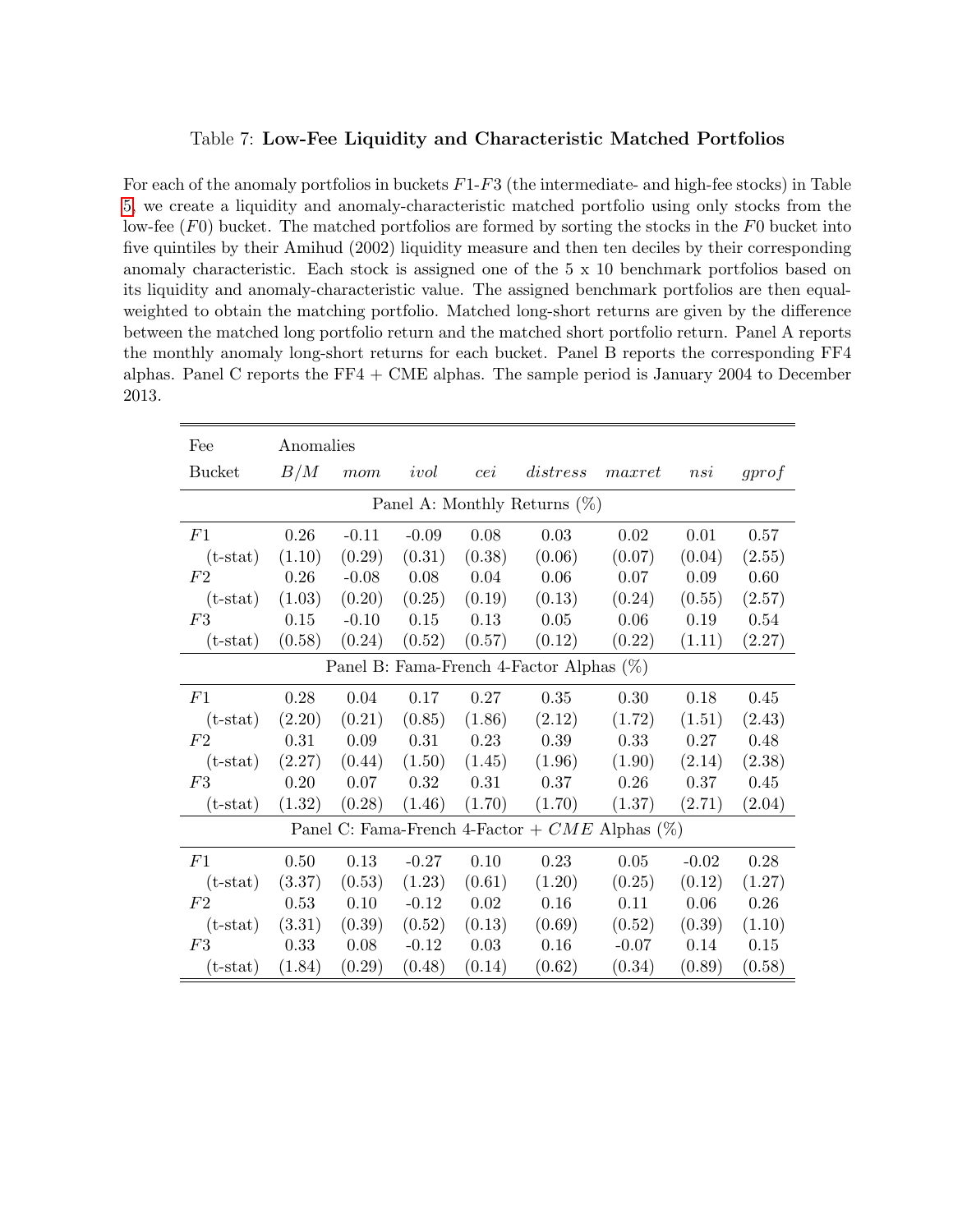| l                                                                                 |
|-----------------------------------------------------------------------------------|
|                                                                                   |
|                                                                                   |
|                                                                                   |
|                                                                                   |
| ֖֧֧ׅ֧ׅ֧֧֧֧֧֧֧֧֧֪ׅ֧֧֪ׅ֧֪ׅ֧֧֚֚֚֚֚֚֚֚֚֚֚֚֚֚֚֚֚֚֚֚֚֚֚֚֚֚֚֚֡֝֝֬֝֬֝֬֝֬֝֬֝֬֝֬֝֬֝֬֝֬֝֬֬֝֬ |
|                                                                                   |
| ֖֖֖֚֚֚֚֚֚֬                                                                        |
|                                                                                   |
|                                                                                   |
|                                                                                   |
| (                                                                                 |
|                                                                                   |
|                                                                                   |
|                                                                                   |
|                                                                                   |
|                                                                                   |
|                                                                                   |
|                                                                                   |
|                                                                                   |
|                                                                                   |
|                                                                                   |
|                                                                                   |
|                                                                                   |
|                                                                                   |
|                                                                                   |
|                                                                                   |
|                                                                                   |
|                                                                                   |
|                                                                                   |
|                                                                                   |
|                                                                                   |
|                                                                                   |
|                                                                                   |
|                                                                                   |
|                                                                                   |
|                                                                                   |
|                                                                                   |
| ć                                                                                 |
|                                                                                   |
|                                                                                   |
| A STRIP ATTACHES                                                                  |
| $\frac{1}{2}$                                                                     |
|                                                                                   |
|                                                                                   |
|                                                                                   |
|                                                                                   |
| $\ddot{\phantom{a}}$                                                              |
|                                                                                   |
|                                                                                   |
| ļ<br>٦                                                                            |
|                                                                                   |
|                                                                                   |
|                                                                                   |
|                                                                                   |
|                                                                                   |
| :<br>יהריה                                                                        |
| ;<br>;<br>;                                                                       |
| ׅ֚֚֕֡֡֡֡֡֡֡֝                                                                      |
|                                                                                   |
|                                                                                   |
|                                                                                   |
| ני<br>ול                                                                          |
|                                                                                   |
|                                                                                   |
|                                                                                   |
|                                                                                   |
|                                                                                   |
|                                                                                   |
|                                                                                   |
|                                                                                   |

stocks with the lowest  $SIR_{IO}$ , while decile 10 the stocks with the highest  $SIR_{IO}$ .  $Fee_{04-13}$  is shorting fee, available only for the years 2004 to 2013; mktcap is market capitalization;  $B/M$  is the book-to-market ratio; mom is the average return over the previous twelve months; *ivol* is the idiosyncratic volatility; cei is composite equity issuance; *distress* is financial distress. Ret is At the end of each month from April 1980 to December 2013, we sort stocks into deciles by the ratio of their short interest to institutional ownership  $(SIR_{IO})$ . Only stocks above the tenth percentile of market capitalization and share price are included. The table reports equal-weighted averages of the monthly decile portfolio returns and stock characteristics. Decile 1 contains the the return;  $FF4\alpha$  is the Fama-French 4-factor alpha. Returns are in percent. Panel B further splits the stocks in decile 10 by At the end of each month from April 1980 to December 2013, we sort stocks into deciles by the ratio of their short interest to institutional ownership (SIRIO). Only stocks above the tenth percentile of market capitalization and share price are included. The table reports equal-weighted averages of the monthly decile portfolio returns and stock characteristics. Decile 1 contains the stocks with the lowest SIR<sub>IO</sub>, while decile 10 the stocks with the highest SIR<sub>IO</sub>. Fee<sub>04−13</sub> is shorting fee, available only for the years 2004 to 2013; mktcap is market capitalization;  $B/M$  is the book-to-market ratio; mom is the average return over the consideration over the conservation over the conservation of the conservation of the conservati previous twelve months; ivol is the idiosyncratic volatility; cei is composite equity issuance; distress is financial distress. Ret is the return;  $FF4\alpha$  is the Fama-French 4-factor alpha. Returns are in percent. Panel B further splits the stocks in decile 10 by SIRIO.

<span id="page-54-0"></span>

| $SIR_{IO}$        | $\overline{R}$ .                                    |                     | $SIR_{IO}$ $\begin{array}{cc} \text{Free (04--13)} \\ \end{array}$ | mkcap        | B/M  | mom                                                                                                                                                                                                                                                                                                 | ivol                                                                    | cei  | distress                                                                                                                                    | maxret                                                                                 | nsi              | gproj                                                                                                                                                                                                                                                                                                     | Ret                                                                                 | $FF4\alpha$                                                                                               |
|-------------------|-----------------------------------------------------|---------------------|--------------------------------------------------------------------|--------------|------|-----------------------------------------------------------------------------------------------------------------------------------------------------------------------------------------------------------------------------------------------------------------------------------------------------|-------------------------------------------------------------------------|------|---------------------------------------------------------------------------------------------------------------------------------------------|----------------------------------------------------------------------------------------|------------------|-----------------------------------------------------------------------------------------------------------------------------------------------------------------------------------------------------------------------------------------------------------------------------------------------------------|-------------------------------------------------------------------------------------|-----------------------------------------------------------------------------------------------------------|
| Decile            | Stocks                                              | $(\%)$              | (bps)                                                              | (3bi)        |      | $(\%)$                                                                                                                                                                                                                                                                                              | $(\%)$                                                                  |      |                                                                                                                                             | $(\%)$                                                                                 |                  |                                                                                                                                                                                                                                                                                                           | $(\%)$                                                                              | $(\%)$                                                                                                    |
|                   |                                                     |                     | $_{\rm Panel}$                                                     | A: Portfolio |      |                                                                                                                                                                                                                                                                                                     |                                                                         |      | Characteristics and Returns by Decile                                                                                                       |                                                                                        |                  |                                                                                                                                                                                                                                                                                                           |                                                                                     |                                                                                                           |
| $(\text{Low})$    |                                                     |                     |                                                                    | 0.46         |      |                                                                                                                                                                                                                                                                                                     |                                                                         |      |                                                                                                                                             |                                                                                        |                  | 30.36                                                                                                                                                                                                                                                                                                     | 1.47                                                                                |                                                                                                           |
|                   |                                                     |                     |                                                                    |              |      |                                                                                                                                                                                                                                                                                                     |                                                                         |      |                                                                                                                                             |                                                                                        |                  |                                                                                                                                                                                                                                                                                                           |                                                                                     |                                                                                                           |
|                   |                                                     |                     |                                                                    |              |      |                                                                                                                                                                                                                                                                                                     |                                                                         |      |                                                                                                                                             |                                                                                        |                  |                                                                                                                                                                                                                                                                                                           |                                                                                     |                                                                                                           |
|                   |                                                     |                     |                                                                    |              |      |                                                                                                                                                                                                                                                                                                     |                                                                         |      |                                                                                                                                             |                                                                                        |                  |                                                                                                                                                                                                                                                                                                           |                                                                                     |                                                                                                           |
|                   | 1<br>स स स स स स स स स<br>5 5 5 6 5 6 6 7 7 8 9 9 9 |                     | <u>នួនទំនួង។ មិន មិន</u>                                           |              |      | $\begin{array}{l} 8.02 \\ 9.38 \\ 9.59 \\ 10.08 \\ 10.07 \\ 11.07 \\ 12.00 \\ 13.17 \\ 13.17 \\ 13.17 \\ 13.17 \\ 13.17 \\ 13.17 \\ 13.17 \\ 13.17 \\ 13.17 \\ 13.17 \\ 13.17 \\ 13.17 \\ 13.17 \\ 13.17 \\ 13.17 \\ 13.17 \\ 13.17 \\ 13.17 \\ 13.17 \\ 13.17 \\ 13.17 \\ 13.17 \\ 13.17 \\ 13.17$ | 65 4 56 86 46 56 56<br>6 5 4 5 5 5 4 5 5 6 6<br>6 6 7 5 6 7 6 7 6 7 6 7 |      | $-8.15$<br>$-8.17$<br>$-8.19$<br>$-8.20$<br>$-8.30$<br>$-8.40$<br>$-8.40$<br>$-8.40$<br>$-8.40$<br>$-8.40$<br>$-8.40$<br>$-8.40$<br>$-8.40$ | $77.27$<br>$6.30000$<br>$6.5000$<br>$6.5000$<br>$6.500$<br>$6.500$<br>$6.50$<br>$6.50$ |                  | $\begin{array}{l} 32.26 \\ 33.32 \\ 33.34.20 \\ 33.41 \\ 33.51 \\ 33.53 \\ 33.53 \\ 33.53 \\ 34.72 \\ 35.72 \\ 36.72 \\ 36.73 \\ 38.1 \\ 39.1 \\ 30.7 \\ 30.7 \\ 30.7 \\ 30.7 \\ 30.7 \\ 30.7 \\ 30.7 \\ 30.7 \\ 30.7 \\ 30.7 \\ 30.7 \\ 30.7 \\ 30.7 \\ 30.7 \\ 30.7 \\ 30.7 \\ 30.7 \\ 30.7 \\ 30.7 \\$ |                                                                                     |                                                                                                           |
|                   |                                                     |                     |                                                                    |              |      |                                                                                                                                                                                                                                                                                                     |                                                                         |      |                                                                                                                                             |                                                                                        |                  |                                                                                                                                                                                                                                                                                                           |                                                                                     |                                                                                                           |
|                   |                                                     |                     |                                                                    |              |      |                                                                                                                                                                                                                                                                                                     |                                                                         |      |                                                                                                                                             |                                                                                        |                  |                                                                                                                                                                                                                                                                                                           |                                                                                     |                                                                                                           |
|                   |                                                     |                     |                                                                    |              |      |                                                                                                                                                                                                                                                                                                     |                                                                         |      |                                                                                                                                             |                                                                                        |                  |                                                                                                                                                                                                                                                                                                           |                                                                                     |                                                                                                           |
|                   |                                                     |                     |                                                                    |              |      |                                                                                                                                                                                                                                                                                                     |                                                                         |      |                                                                                                                                             |                                                                                        |                  |                                                                                                                                                                                                                                                                                                           |                                                                                     |                                                                                                           |
| $10$ (High)       |                                                     |                     |                                                                    |              |      |                                                                                                                                                                                                                                                                                                     |                                                                         |      |                                                                                                                                             |                                                                                        |                  |                                                                                                                                                                                                                                                                                                           | $\begin{array}{c} 1.48 \\ 1.49 \\ 1.57 \\ 1.33 \\ 1.40 \\ 0.84 \\ 0.05 \end{array}$ | $0.47$<br>$0.358$<br>$0.258$<br>$0.252$<br>$0.252$<br>$0.257$<br>$0.257$<br>$0.257$<br>$0.257$<br>$0.257$ |
| $-10$ Return      |                                                     |                     |                                                                    |              |      |                                                                                                                                                                                                                                                                                                     |                                                                         |      |                                                                                                                                             |                                                                                        |                  |                                                                                                                                                                                                                                                                                                           | 1.42                                                                                |                                                                                                           |
| $(\mbox{t-stat})$ |                                                     |                     |                                                                    |              |      |                                                                                                                                                                                                                                                                                                     |                                                                         |      |                                                                                                                                             |                                                                                        |                  |                                                                                                                                                                                                                                                                                                           | 5.83)                                                                               | (8.97)                                                                                                    |
|                   |                                                     |                     |                                                                    |              |      | Panel B: Highest SIR <sub>IO</sub> Decile                                                                                                                                                                                                                                                           |                                                                         |      |                                                                                                                                             |                                                                                        |                  |                                                                                                                                                                                                                                                                                                           |                                                                                     |                                                                                                           |
| $10a\,$           | 171                                                 | $\frac{22.4}{81.0}$ | $\sqrt{178}$                                                       | 0.55         | 0.69 | $11.55$                                                                                                                                                                                                                                                                                             | 3.38                                                                    | 0.27 | $-6.77$                                                                                                                                     | $\begin{array}{c} 8.53 \\ 10.10 \end{array}$                                           | $0.08$<br>$0.11$ | 30.35                                                                                                                                                                                                                                                                                                     | 0.45                                                                                |                                                                                                           |
| 10 <sub>b</sub>   | 171                                                 |                     |                                                                    | 0.46         | 0.67 | 14.77                                                                                                                                                                                                                                                                                               | 4.01                                                                    | 0.41 | 5.72                                                                                                                                        |                                                                                        |                  | 22.94                                                                                                                                                                                                                                                                                                     |                                                                                     | $-0.64$<br>$-1.46$<br>$1.92$                                                                              |
| $1 - 10b$ Return  |                                                     |                     |                                                                    |              |      |                                                                                                                                                                                                                                                                                                     |                                                                         |      |                                                                                                                                             |                                                                                        |                  |                                                                                                                                                                                                                                                                                                           | $\begin{array}{c} -0.34 \\ 1.82 \end{array}$                                        |                                                                                                           |
| $(t - stat)$      |                                                     |                     |                                                                    |              |      |                                                                                                                                                                                                                                                                                                     |                                                                         |      |                                                                                                                                             |                                                                                        |                  |                                                                                                                                                                                                                                                                                                           | (6.94)                                                                              | (9.93)                                                                                                    |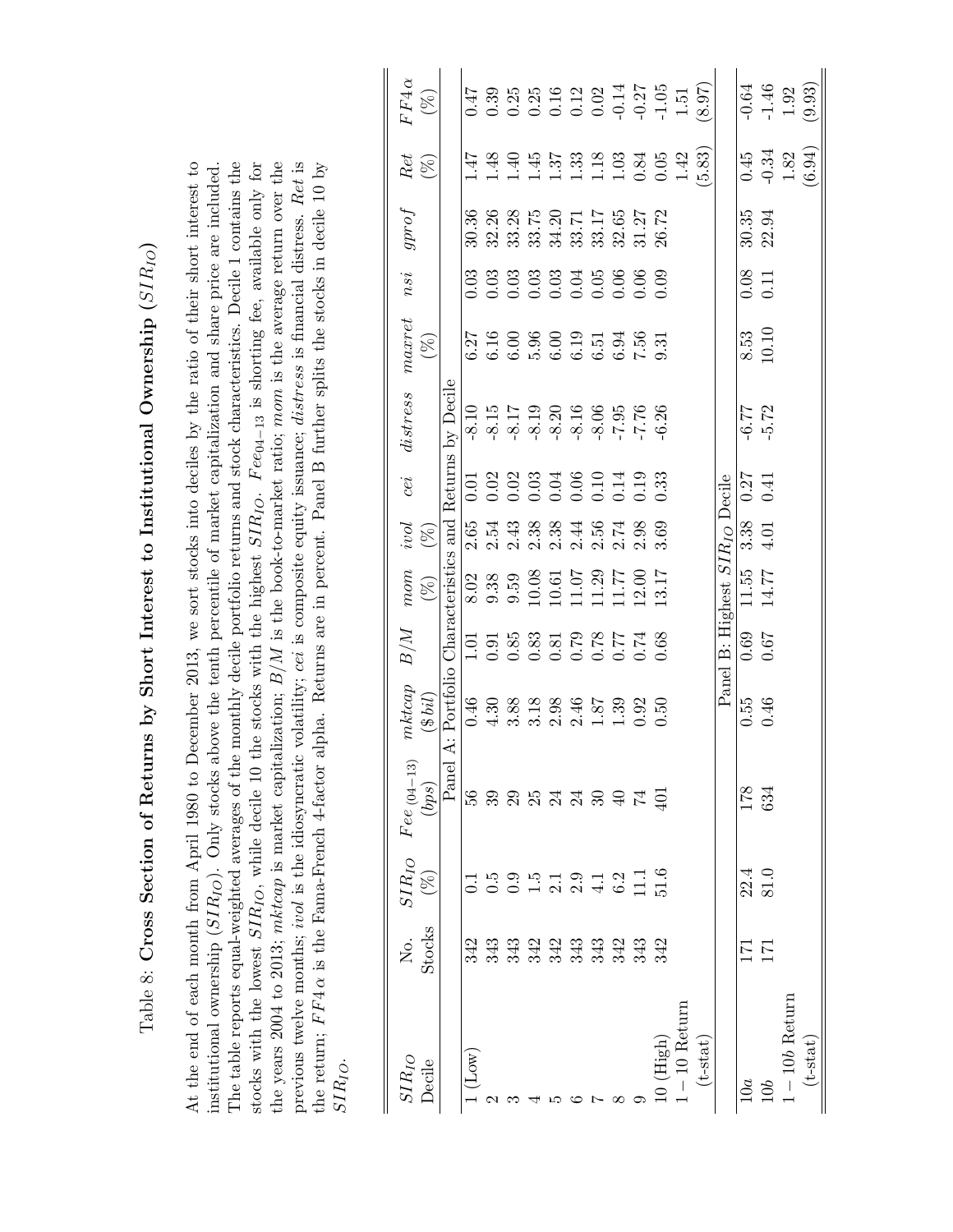#### <span id="page-55-0"></span>Table 9: Anomaly Returns (long sample)

For each anomaly, stocks are sorted into deciles so that decile 1 is the long leg of the anomaly strategy and decile 10 is the short leg. The upper part of Panel A reports the average monthly returns for each anomaly decile. The lower part reports the average return on the long-short portfolio ("L-S"), which is long the stocks in decile 1 and short the stocks in decile 10, its FF4 alpha, and its alpha from the FF4 + E model using the  $SIR_{IO}$ -based E factor. Panel B reports the average  $SIR_{IO}$  for the stocks in each anomaly decile. The sample is April 1980 to December 2013.

| Anomaly                | Anomalies |          |          |        |                                       |          |          |          |
|------------------------|-----------|----------|----------|--------|---------------------------------------|----------|----------|----------|
| Rank                   | B/M       | mom      | ivol     | cei    | distress                              | maxret   | nsi      | gprof    |
|                        |           |          |          |        | Panel A: Anomaly Strategy Returns (%) |          |          |          |
| (Long)<br>$\mathbf{1}$ | 1.51      | 1.71     | 1.25     | 1.50   | 1.82                                  | 1.39     | 1.54     | 1.72     |
| $\overline{2}$         | 1.45      | 1.35     | 1.39     | 1.44   | 1.47                                  | 1.43     | 1.32     | 1.50     |
| $\overline{3}$         | 1.33      | $1.27\,$ | 1.41     | 1.44   | 1.46                                  | 1.46     | 1.26     | 1.38     |
| $\overline{4}$         | $1.37\,$  | 1.18     | 1.41     | 1.39   | 1.41                                  | 1.41     | 1.22     | 1.28     |
| $\overline{5}$         | 1.27      | 1.21     | 1.46     | 1.42   | 1.34                                  | 1.44     | 1.34     | 1.30     |
| $6\phantom{.}6$        | 1.13      | 1.14     | 1.45     | 1.43   | 1.24                                  | 1.29     | 1.37     | $1.07\,$ |
| $\overline{7}$         | 1.09      | 1.06     | 1.26     | 1.34   | 1.20                                  | 1.28     | 1.30     | 1.02     |
| $8\,$                  | $1.05\,$  | $0.97\,$ | $1.17\,$ | 1.23   | $1.05\,$                              | $1.07\,$ | 1.18     | $1.02\,$ |
| 9                      | 0.83      | 0.78     | 0.80     | 1.05   | 0.86                                  | 0.80     | 0.84     | 1.06     |
| $10$ (Short)           | $0.55\,$  | 0.78     | $-0.04$  | 0.60   | 0.24                                  | 0.01     | 0.48     | $0.59\,$ |
| L-S Ret                | $0.96\,$  | 0.94     | 1.29     | 0.90   | 1.58                                  | 1.38     | 1.06     | 1.12     |
| $(t-stat)$             | (3.76)    | (2.44)   | (3.65)   | (4.54) | (4.96)                                | (4.27)   | (5.95)   | (6.16)   |
| L-S FF4 $\alpha$       | 0.64      | 0.17     | $1.31\,$ | 0.92   | 1.38                                  | 1.48     | $1.07\,$ | 1.12     |
| $(t-stat)$             | (4.59)    | (0.70)   | (6.26)   | (7.37) | (6.43)                                | (7.33)   | (8.54)   | (6.05)   |
| L-S FF4+E $\alpha$     | 0.34      | $-0.39$  | 0.27     | 0.45   | 0.35                                  | 0.55     | 0.59     | 0.66     |
| $(t-stat)$             | (2.39)    | (1.60)   | (1.68)   | (3.99) | (2.09)                                | (3.37)   | (5.26)   | (3.59)   |
|                        |           |          |          |        | Panel B: Average $SIR_{IO}$ (%)       |          |          |          |
| $1\,$                  | 5.94      | 12.10    | 3.93     | 4.77   | 4.74                                  | 4.13     | 5.56     | 7.70     |
| $\sqrt{2}$             | 5.03      | 7.62     | 4.07     | 3.95   | 4.58                                  | 4.55     | 5.46     | $6.55\,$ |
| 3                      | 5.17      | 6.63     | 4.77     | 4.19   | 4.90                                  | 5.14     | 6.78     | 6.50     |
| $\overline{4}$         | 5.43      | 6.02     | 5.55     | 4.25   | 5.27                                  | 5.98     | 6.81     | 6.64     |
| $\bf 5$                | 5.93      | 6.14     | 6.60     | 5.06   | 5.81                                  | 6.75     | 6.38     | 6.87     |
| $6\phantom{.}6$        | 6.28      | 6.26     | 7.74     | 6.20   | 6.62                                  | 7.79     | 6.60     | 7.57     |
| $\overline{7}$         | 6.78      | 6.76     | $\,9.05$ | 7.12   | 7.60                                  | 8.91     | 7.22     | 8.11     |
| 8                      | 8.55      | 7.84     | 10.68    | 8.34   | 9.05                                  | 10.44    | 9.10     | 7.60     |
| $9\phantom{.}$         | 10.51     | 9.84     | 12.83    | 9.78   | 11.72                                 | 12.10    | 11.12    | 6.56     |
| 10                     | 18.24     | 15.06    | 16.36    | 13.48  | 16.46                                 | 15.56    | 14.04    | 14.55    |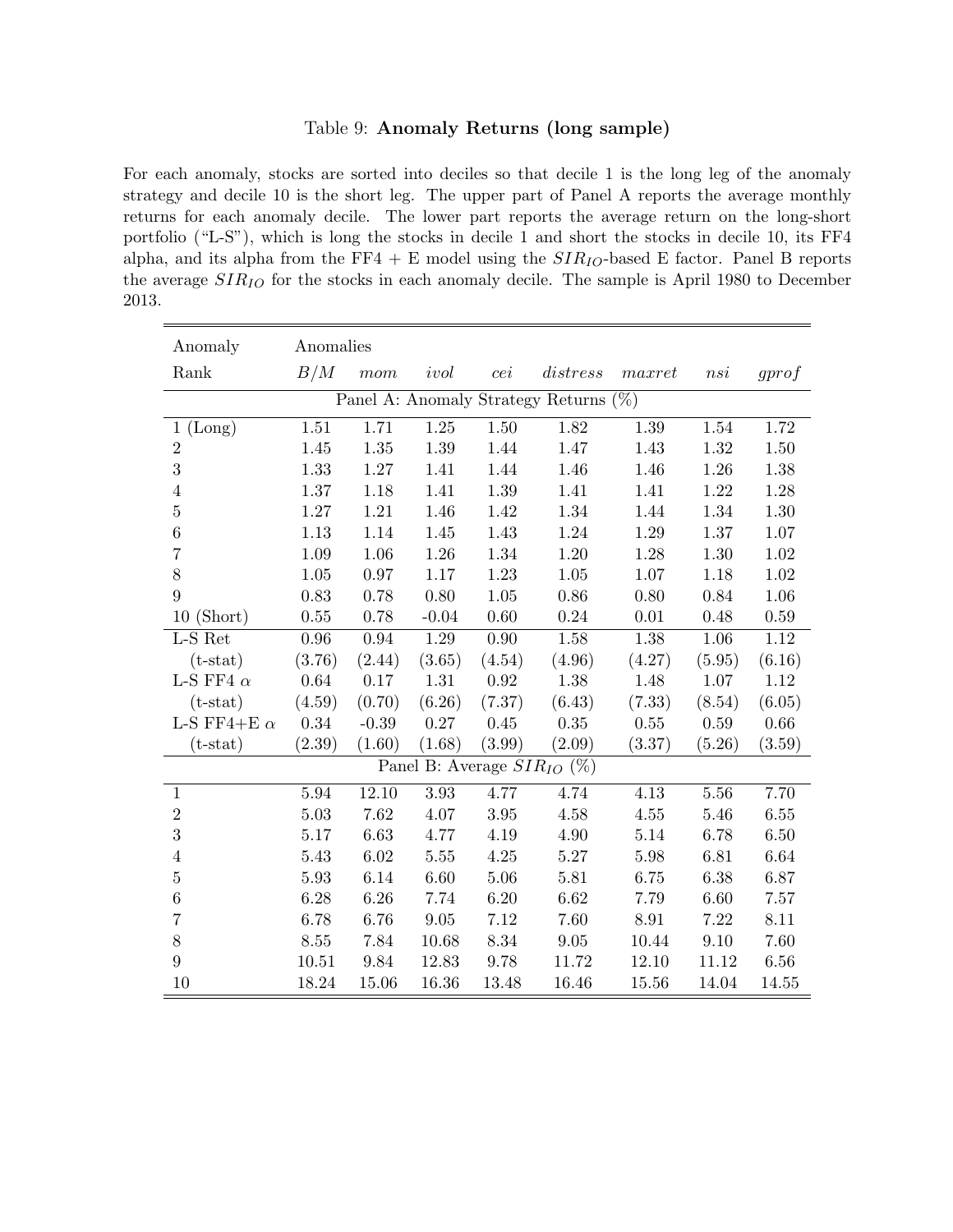#### <span id="page-56-0"></span>Table 10: Anomaly Returns Conditional on  $SIR_{IO}$  (long sample)

We divide the  $SIR_{IO}$ -sorted deciles from Table [9](#page-55-0) into four buckets. Deciles 1-8 are placed into the  $F0$  bucket. Deciles 9 and 10 are further divided into three equal-sized buckets,  $F1$  to  $F3$ , based on  $SIR_{IO}$ , with F3 containing the highest  $SIR_{IO}$  stocks. We then sort the stocks within each bucket into portfolios based on the anomaly characteristic and let the bucket's long-short anomaly return be given by the difference between the returns on its extreme portfolios. Due to the larger number of stocks in the  $F0$  bucket, it is sorted into deciles based on the anomaly characteristic, while  $F1$ to F3 are sorted into terciles. Panel A reports the monthly long-short anomaly returns for each of the buckets. Panel B reports the corresponding FF4 alphas. Panel C reports the corresponding FF4 + E alphas. The sample is April 1980 to December 2013.

| $SIR_{IO}$     | Anomalies |         |            |          |                                                 |        |          |          |
|----------------|-----------|---------|------------|----------|-------------------------------------------------|--------|----------|----------|
| Group          | B/M       | mom     | ivol       | cei      | distress                                        | maxret | nsi      | gprof    |
|                |           |         |            |          | Panel A: Monthly Returns $(\%)$                 |        |          |          |
| F <sub>0</sub> | 0.64      | 0.63    | 0.60       | 0.53     | 1.14                                            | 0.83   | 0.69     | 0.77     |
| $(t-stat)$     | (2.80)    | (1.79)  | (1.86)     | (3.08)   | (4.07)                                          | (2.78) | (4.70)   | (5.27)   |
| F1             | 0.45      | 0.89    | $1.02\,$   | $0.54\,$ | 1.11                                            | 0.90   | $0.58\,$ | 0.89     |
| $(t-stat)$     | (1.67)    | (2.95)  | (3.33)     | (2.43)   | (3.69)                                          | (3.15) | (2.90)   | (4.63)   |
| F <sub>2</sub> | 0.51      | 1.01    | 1.07       | 0.53     | 1.39                                            | 1.02   | 0.62     | 0.72     |
| $(t-stat)$     | (1.91)    | (3.08)  | (3.58)     | (2.11)   | (4.72)                                          | (3.67) | (2.99)   | (3.82)   |
| F3             | 0.92      | 1.25    | 2.15       | 1.25     | 1.81                                            | 2.11   | 1.14     | 1.16     |
| $(t-stat)$     | (3.41)    | (3.55)  | (7.32)     | (4.32)   | (5.61)                                          | (7.42) | (4.73)   | (5.08)   |
| $F3-F0$        | 0.27      | 0.62    | 1.55       | 0.72     | 0.66                                            | 1.28   | 0.44     | 0.40     |
| $(t-stat)$     | (1.22)    | (2.39)  | (6.49)     | (3.01)   | (2.60)                                          | (5.36) | (2.16)   | (1.87)   |
|                |           |         |            |          | Panel B: Fama-French 4-Factor Alphas (%)        |        |          |          |
| F <sub>0</sub> | 0.39      | $-0.04$ | 0.67       | 0.57     | 1.01                                            | 0.97   | 0.73     | 0.80     |
| $(t-stat)$     | (3.12)    | (0.20)  | (3.54)     | (5.10)   | (5.39)                                          | (5.37) | (6.91)   | (5.33)   |
| F1             | 0.18      | 0.32    | 0.84       | 0.42     | 0.88                                            | 0.84   | $0.56\,$ | 0.89     |
| $(t-stat)$     | (0.98)    | (1.38)  | (3.86)     | (2.51)   | (3.76)                                          | (3.96) | (3.24)   | (4.72)   |
| F2             | 0.24      | 0.39    | $\rm 0.91$ | 0.46     | 1.19                                            | 0.94   | 0.42     | 0.79     |
| $(t-stat)$     | (1.28)    | (1.53)  | (4.03)     | (2.32)   | (4.98)                                          | (4.21) | (2.34)   | (4.07)   |
| F3             | 0.59      | 0.56    | 2.00       | $1.11\,$ | 1.57                                            | 2.09   | 1.03     | 1.14     |
| $(t-stat)$     | (2.61)    | (1.95)  | (7.98)     | (4.36)   | (5.36)                                          | (8.21) | (4.72)   | (4.78)   |
| $F3-F0$        | 0.18      | 0.61    | 1.33       | 0.54     | 0.57                                            | 1.12   | 0.30     | 0.34     |
| $(t-stat)$     | (0.77)    | (2.33)  | (5.94)     | (2.20)   | (2.20)                                          | (4.90) | (1.41)   | (1.53)   |
|                |           |         |            |          | Panel C: Fama-French 4-Factor + E Alphas $(\%)$ |        |          |          |
| F <sub>0</sub> | 0.33      | $-0.36$ | $-0.12$    | 0.30     | 0.28                                            | 0.32   | 0.51     | 0.61     |
| $(t-stat)$     | (2.43)    | (1.59)  | (0.74)     | (2.67)   | (1.69)                                          | (1.92) | (4.77)   | (3.89)   |
| F1             | $-0.07$   | $-0.12$ | $0.07\,$   | $0.20\,$ | 0.22                                            | 0.14   | $0.34\,$ | 0.72     |
| $(t-stat)$     | (0.37)    | (0.49)  | (0.36)     | (1.13)   | (0.97)                                          | (0.70) | (1.86)   | (3.60)   |
| F <sub>2</sub> | $-0.02$   | $-0.06$ | $-0.00$    | $0.03\,$ | 0.41                                            | 0.13   | 0.18     | $0.50\,$ |
| $(t-stat)$     | (0.12)    | (0.24)  | (0.02)     | (0.14)   | (1.83)                                          | (0.65) | (0.97)   | (2.48)   |
| F3             | 0.27      | $-0.17$ | $1.00\,$   | 0.57     | 0.48                                            | 1.27   | $0.57\,$ | 0.75     |
| $(t-stat)$     | (1.15)    | (0.61)  | (4.53)     | (2.20)   | (1.80)                                          | (5.28) | (2.57)   | (3.03)   |
| $F3-F0$        | $-0.07$   | 0.18    | 1.12       | 0.27     | 0.20                                            | 0.96   | $0.05\,$ | 0.13     |
| $(t-stat)$     | (0.31)    | (0.69)  | (4.75)     | (1.05)   | (0.74)                                          | (3.95) | (0.24)   | (0.58)   |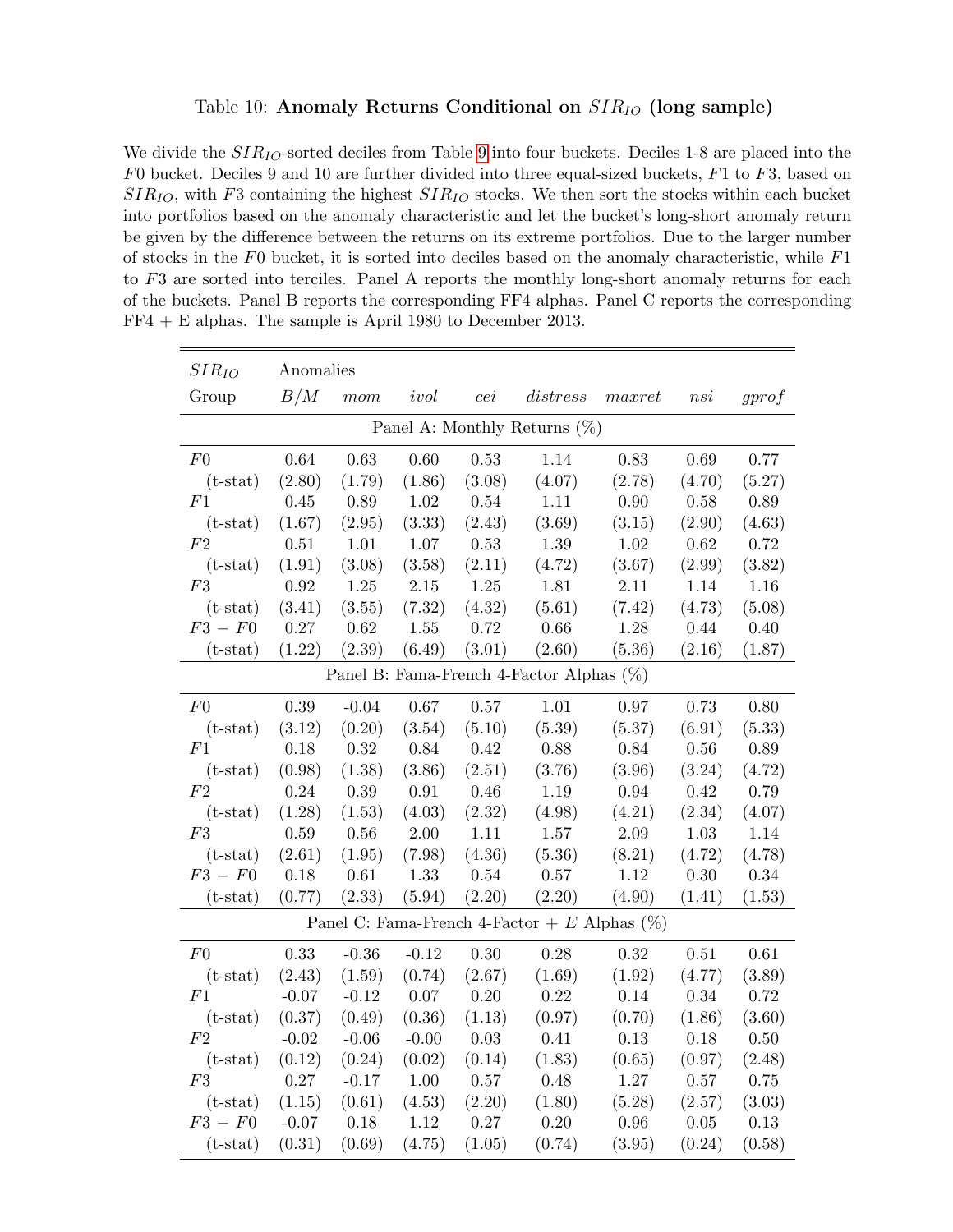#### <span id="page-57-0"></span>Table 11: Low- $SIR_{IO}$  Size and Characteristic Matched Portfolios (long sample)

For each of the anomaly portfolios in buckets  $F1-F3$  (the high- $SIR_{IO}$  stocks) in Table [10,](#page-56-0) we create a size and anomaly-characteristic matched portfolio using only stocks from the low- $SIR_{IO}$  $(F0)$  bucket. The matched portfolios are formed by sorting the stocks in the  $F0$  bucket into five quintiles by size and ten deciles by the corresponding anomaly characteristic. Each stock is assigned one of the 5 x 10 benchmark portfolios based on its size and anomaly-characteristic value. The assigned benchmark portfolios are then equal-weighted to obtain the matching portfolio. Matched long-short returns are given by the difference between the matched long portfolio return and the matched short portfolio return. Panel A reports the matched monthly long-short anomaly returns for each bucket. Panel B reports the corresponding FF4 alphas. Panel C reports the corresponding FF4 + E alphas. The sample is April 1980 to December 2013.

| $SIR_{IO}$ | Anomalies |         |         |        |                                                 |        |        |                      |
|------------|-----------|---------|---------|--------|-------------------------------------------------|--------|--------|----------------------|
| Group      | B/M       | mom     | ivol    | cei    | distress                                        | maxret | nsi    | gprof                |
|            |           |         |         |        | Panel A: Monthly Returns $(\%)$                 |        |        |                      |
| F1         | 0.56      | 0.43    | 0.45    | 0.35   | 0.64                                            | 0.58   | 0.34   | 0.56                 |
| $(t-stat)$ | (2.90)    | (1.57)  | (1.83)  | (2.44) | (2.79)                                          | (2.56) | (2.68) | (4.97)               |
| F2         | 0.55      | 0.39    | 0.59    | 0.51   | 0.75                                            | 0.69   | 0.36   | 0.59                 |
| $(t-stat)$ | (2.68)    | (1.35)  | (2.48)  | (3.65) | (3.25)                                          | (3.18) | (2.89) | (5.09)               |
| F3         | 0.55      | 0.63    | 0.90    | 0.57   | 0.99                                            | 0.97   | 0.44   | 0.66                 |
| $(t-stat)$ | (2.68)    | (2.12)  | (4.07)  | (4.17) | (4.29)                                          | (4.75) | (3.33) | (4.99)               |
|            |           |         |         |        | Panel B: Fama-French 4-Factor Alphas $(\%)$     |        |        |                      |
| F1         | 0.37      | $-0.10$ | 0.38    | 0.39   | 0.45                                            | 0.56   | 0.33   | 0.58                 |
| $(t-stat)$ | (3.36)    | (0.54)  | (2.50)  | (4.35) | (3.06)                                          | (3.94) | (3.77) | (5.83)               |
| F2         | 0.34      | $-0.19$ | 0.51    | 0.57   | 0.61                                            | 0.69   | 0.35   | 0.59                 |
| $(t-stat)$ | (2.83)    | (1.01)  | (3.32)  | (6.06) | (3.89)                                          | (4.80) | (4.02) | (5.32)               |
| F3         | 0.37      | 0.07    | 0.79    | 0.59   | 0.87                                            | 0.95   | 0.42   | 0.61                 |
| $(t-stat)$ | (2.85)    | (0.35)  | (4.71)  | (5.46) | (4.99)                                          | (6.22) | (4.41) | (4.53)               |
|            |           |         |         |        | Panel C: Fama-French 4-Factor + E Alphas $(\%)$ |        |        |                      |
| F1         | 0.16      | $-0.34$ | $-0.21$ | 0.18   | $-0.06$                                         | 0.10   | 0.21   | 0.51                 |
| $(t-stat)$ | (1.41)    | (1.82)  | (1.59)  | (2.00) | (0.41)                                          | (0.71) | (2.29) | (4.87)               |
| F2         | 0.12      | $-0.54$ | $-0.08$ | 0.38   | 0.05                                            | 0.20   | 0.20   | 0.48                 |
| $(t-stat)$ | (0.93)    | (2.75)  | (0.57)  | (3.92) | (0.33)                                          | (1.50) | (2.23) | (4.09)               |
| F3         | 0.06      | $-0.27$ | 0.16    | 0.36   | 0.26                                            | 0.44   | 0.26   | 0.42                 |
| $(t-stat)$ | (0.42)    | (1.36)  | (1.06)  | (3.26) | (1.60)                                          | (3.09) | (2.61) | $\left( 2.99\right)$ |